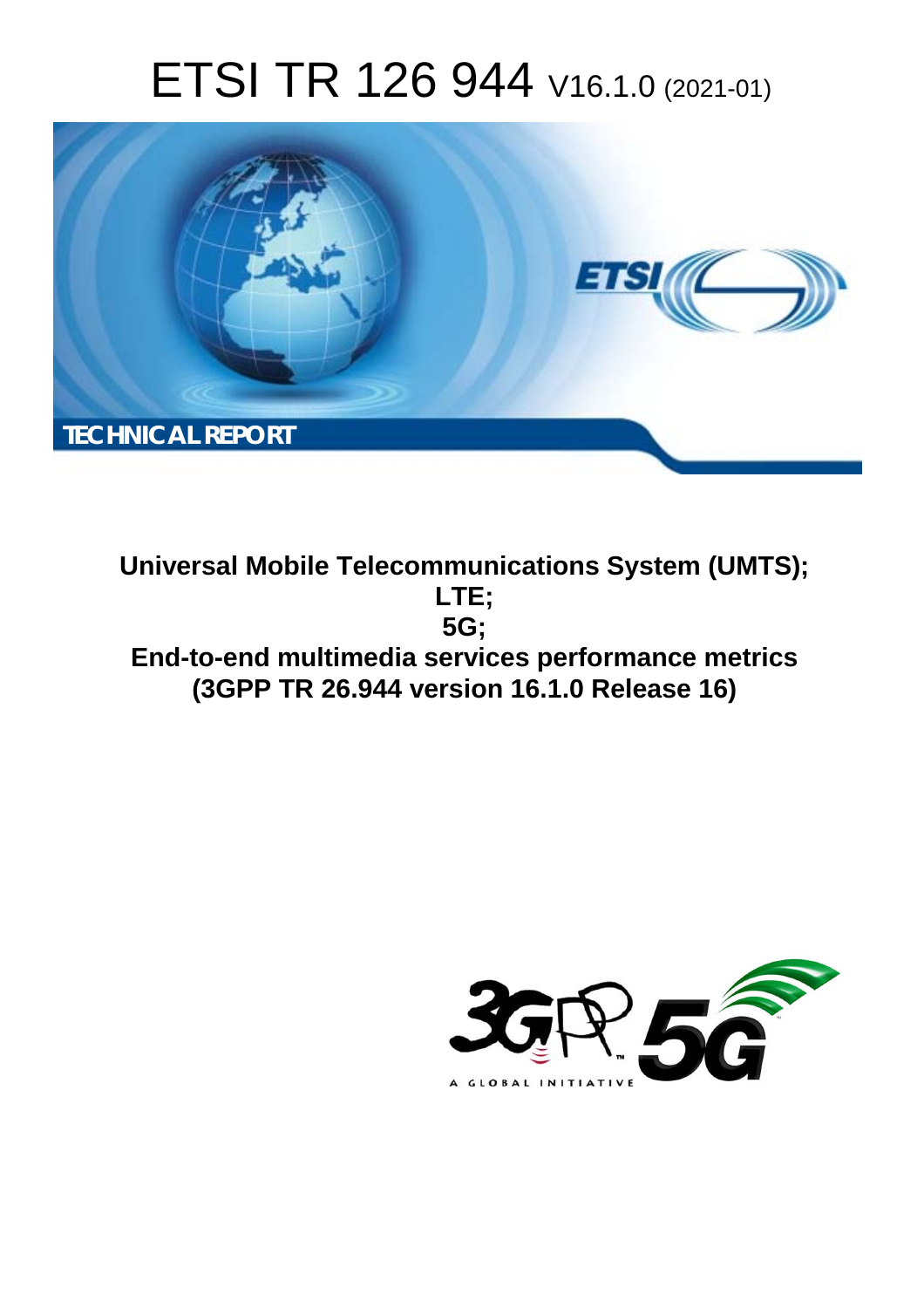Reference RTR/TSGS-0426944vg10

> Keywords 5G,LTE,UMTS

### *ETSI*

#### 650 Route des Lucioles F-06921 Sophia Antipolis Cedex - FRANCE

Tel.: +33 4 92 94 42 00 Fax: +33 4 93 65 47 16

Siret N° 348 623 562 00017 - NAF 742 C Association à but non lucratif enregistrée à la Sous-Préfecture de Grasse (06) N° 7803/88

#### *Important notice*

The present document can be downloaded from: <http://www.etsi.org/standards-search>

The present document may be made available in electronic versions and/or in print. The content of any electronic and/or print versions of the present document shall not be modified without the prior written authorization of ETSI. In case of any existing or perceived difference in contents between such versions and/or in print, the prevailing version of an ETSI deliverable is the one made publicly available in PDF format at [www.etsi.org/deliver](http://www.etsi.org/deliver).

Users of the present document should be aware that the document may be subject to revision or change of status. Information on the current status of this and other ETSI documents is available at <https://portal.etsi.org/TB/ETSIDeliverableStatus.aspx>

If you find errors in the present document, please send your comment to one of the following services: <https://portal.etsi.org/People/CommiteeSupportStaff.aspx>

#### *Copyright Notification*

No part may be reproduced or utilized in any form or by any means, electronic or mechanical, including photocopying and microfilm except as authorized by written permission of ETSI. The content of the PDF version shall not be modified without the written authorization of ETSI. The copyright and the foregoing restriction extend to reproduction in all media.

> © ETSI 2021. All rights reserved.

**DECT™**, **PLUGTESTS™**, **UMTS™** and the ETSI logo are trademarks of ETSI registered for the benefit of its Members. **3GPP™** and **LTE™** are trademarks of ETSI registered for the benefit of its Members and of the 3GPP Organizational Partners. **oneM2M™** logo is a trademark of ETSI registered for the benefit of its Members and of the oneM2M Partners. **GSM®** and the GSM logo are trademarks registered and owned by the GSM Association.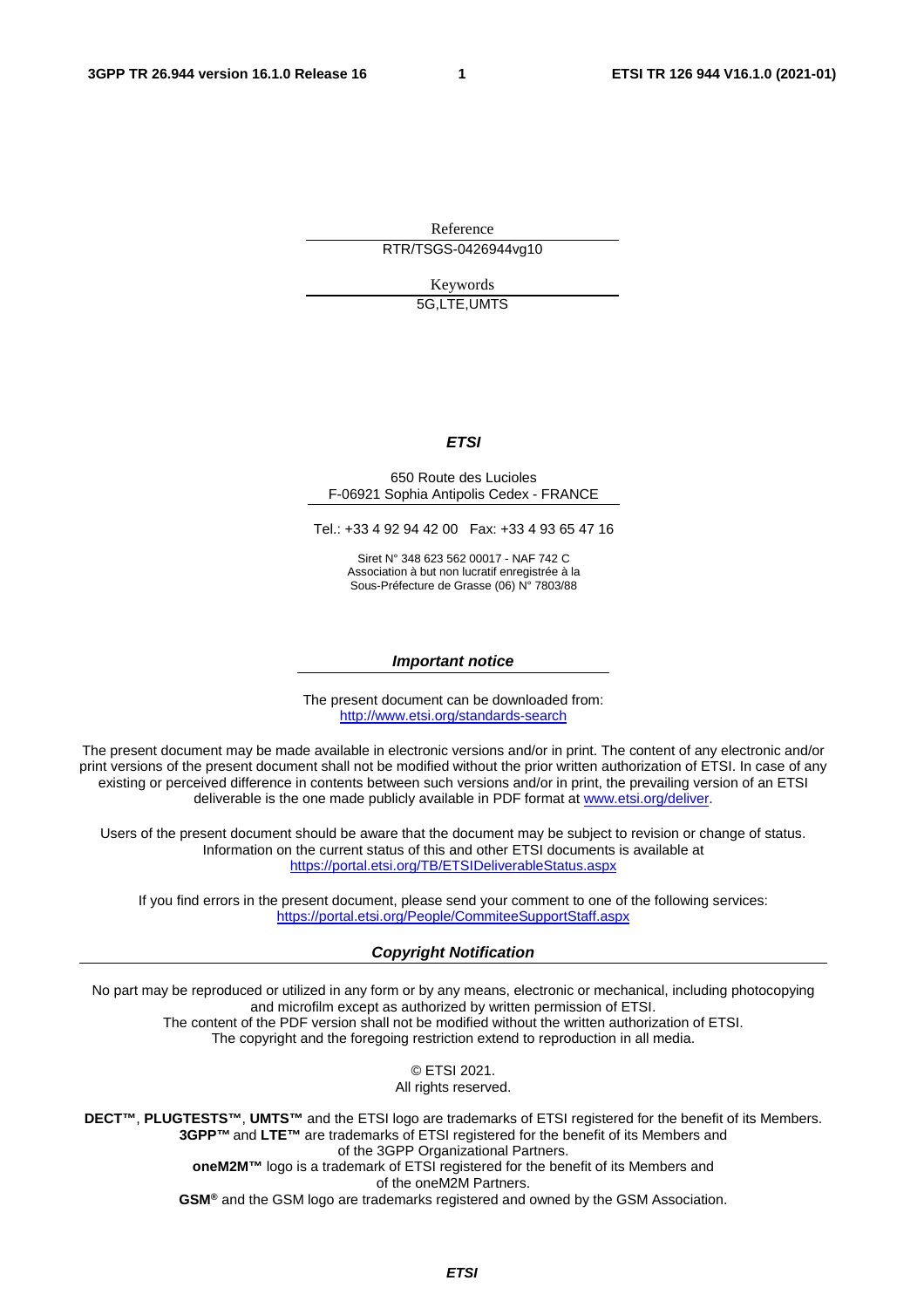# Intellectual Property Rights

### Essential patents

IPRs essential or potentially essential to normative deliverables may have been declared to ETSI. The information pertaining to these essential IPRs, if any, is publicly available for **ETSI members and non-members**, and can be found in ETSI SR 000 314: *"Intellectual Property Rights (IPRs); Essential, or potentially Essential, IPRs notified to ETSI in respect of ETSI standards"*, which is available from the ETSI Secretariat. Latest updates are available on the ETSI Web server [\(https://ipr.etsi.org/](https://ipr.etsi.org/)).

Pursuant to the ETSI IPR Policy, no investigation, including IPR searches, has been carried out by ETSI. No guarantee can be given as to the existence of other IPRs not referenced in ETSI SR 000 314 (or the updates on the ETSI Web server) which are, or may be, or may become, essential to the present document.

#### **Trademarks**

The present document may include trademarks and/or tradenames which are asserted and/or registered by their owners. ETSI claims no ownership of these except for any which are indicated as being the property of ETSI, and conveys no right to use or reproduce any trademark and/or tradename. Mention of those trademarks in the present document does not constitute an endorsement by ETSI of products, services or organizations associated with those trademarks.

# Legal Notice

This Technical Report (TR) has been produced by ETSI 3rd Generation Partnership Project (3GPP).

The present document may refer to technical specifications or reports using their 3GPP identities. These shall be interpreted as being references to the corresponding ETSI deliverables.

The cross reference between 3GPP and ETSI identities can be found under<http://webapp.etsi.org/key/queryform.asp>.

# Modal verbs terminology

In the present document "**should**", "**should not**", "**may**", "**need not**", "**will**", "**will not**", "**can**" and "**cannot**" are to be interpreted as described in clause 3.2 of the [ETSI Drafting Rules](https://portal.etsi.org/Services/editHelp!/Howtostart/ETSIDraftingRules.aspx) (Verbal forms for the expression of provisions).

"**must**" and "**must not**" are **NOT** allowed in ETSI deliverables except when used in direct citation.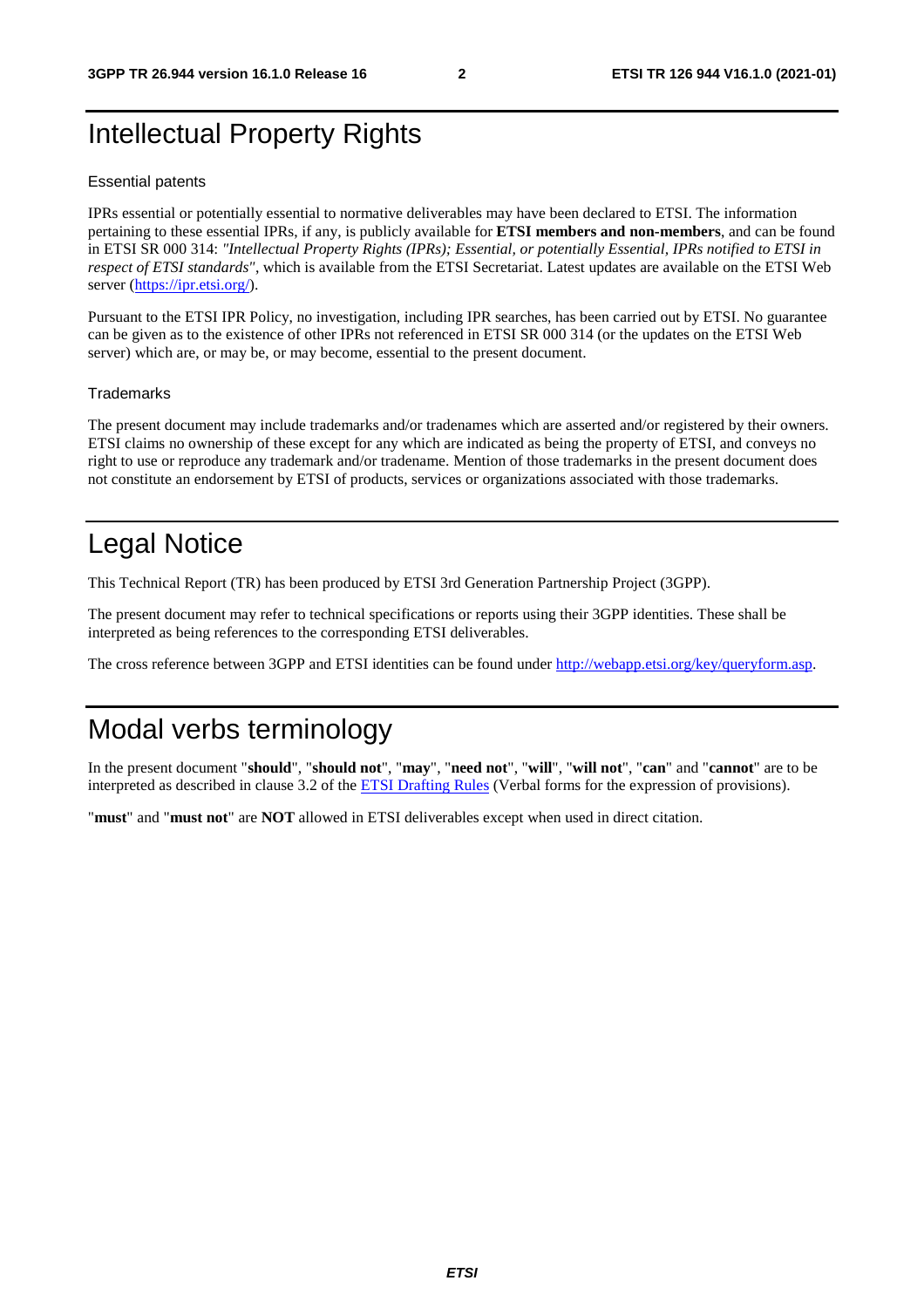# Contents

| 1                             |  |  |  |
|-------------------------------|--|--|--|
| $\overline{2}$                |  |  |  |
| 3                             |  |  |  |
| 4<br>4.1<br>4.2<br>4.3<br>4.4 |  |  |  |
| 5<br>5.1                      |  |  |  |
| 5.2                           |  |  |  |
| 5.3                           |  |  |  |
| 5.4<br>5.5                    |  |  |  |
| 5.6                           |  |  |  |
| 5.7                           |  |  |  |
| 5.8                           |  |  |  |
| 5.9                           |  |  |  |
| 5.10                          |  |  |  |
| 5.11<br>5.12                  |  |  |  |
| 5.13                          |  |  |  |
| 5.14                          |  |  |  |
| 6                             |  |  |  |
| 6.1                           |  |  |  |
| 6.2                           |  |  |  |
| 6.2.1<br>6.2.2                |  |  |  |
| 6.2.3                         |  |  |  |
| 6.3                           |  |  |  |
| 6.3.1                         |  |  |  |
| 6.3.2                         |  |  |  |
| 6.3.3                         |  |  |  |
| 6.4<br>6.4.1                  |  |  |  |
| 6.4.2                         |  |  |  |
| 6.4.3                         |  |  |  |
| 6.5                           |  |  |  |
| 6.5.1                         |  |  |  |
| 6.5.2                         |  |  |  |
| 6.5.3<br>6.6                  |  |  |  |
| 6.6.1                         |  |  |  |
| 6.6.2                         |  |  |  |
| 6.6.3                         |  |  |  |
| 6.7                           |  |  |  |
| 6.7.1                         |  |  |  |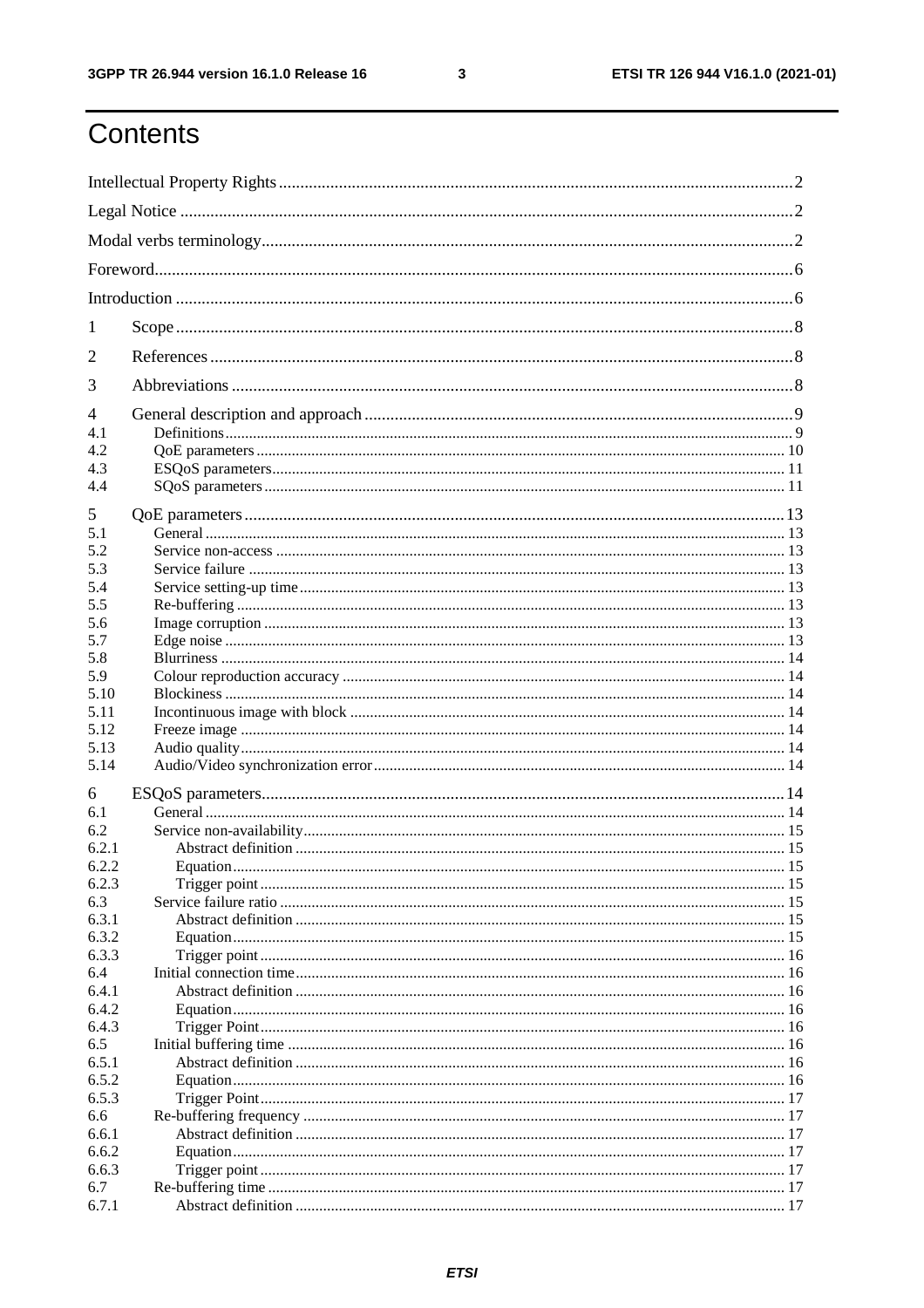### $\overline{\mathbf{4}}$

| 6.7.2    |         |  |  |  |
|----------|---------|--|--|--|
| 6.7.3    |         |  |  |  |
| 6.8      |         |  |  |  |
| 6.8.1    |         |  |  |  |
| 6.8.2    |         |  |  |  |
| 6.8.3    |         |  |  |  |
| 6.9      |         |  |  |  |
| 6.9.1    |         |  |  |  |
| 6.9.2    |         |  |  |  |
| 6.9.3    |         |  |  |  |
| 6.10     |         |  |  |  |
| 6.10.1   |         |  |  |  |
| 6.10.2   |         |  |  |  |
| 6.10.3   |         |  |  |  |
| 6.11     |         |  |  |  |
| 6.11.1   |         |  |  |  |
| 6.11.2   |         |  |  |  |
| 6.11.3   |         |  |  |  |
|          |         |  |  |  |
| 7        |         |  |  |  |
| 7.1      |         |  |  |  |
| 7.1.1    |         |  |  |  |
| 7.1.1.1  |         |  |  |  |
| 7.1.1.2  |         |  |  |  |
| 7.1.1.3  |         |  |  |  |
| 7.1.1.4  |         |  |  |  |
| 7.1.1.5  |         |  |  |  |
| 7.1.2    |         |  |  |  |
| 7.1.2.1  |         |  |  |  |
| 7.1.2.2  |         |  |  |  |
| 7.1.2.3  |         |  |  |  |
| 7.1.2.4  |         |  |  |  |
| 7.1.2.5  |         |  |  |  |
| 7.1.3    |         |  |  |  |
| 7.1.3.1  |         |  |  |  |
| 7.1.3.2  |         |  |  |  |
| 7.1.3.3  |         |  |  |  |
| 7.1.3.4  |         |  |  |  |
| 7.1.3.5  |         |  |  |  |
| 7.1.3.6  |         |  |  |  |
| 7.1.3.7  |         |  |  |  |
| 7.2      |         |  |  |  |
| 7.3      |         |  |  |  |
| 8        |         |  |  |  |
| 8.1      |         |  |  |  |
| 8.2      |         |  |  |  |
| 8.3      |         |  |  |  |
| 8.4      |         |  |  |  |
| 8.5      |         |  |  |  |
|          |         |  |  |  |
| Annex A: |         |  |  |  |
| A.1      |         |  |  |  |
| A.2      |         |  |  |  |
| A.3      |         |  |  |  |
| A.4      |         |  |  |  |
| A.4.1    |         |  |  |  |
|          | A.4.1.1 |  |  |  |
| A.4.1.2  |         |  |  |  |
| A.4.2    |         |  |  |  |
|          |         |  |  |  |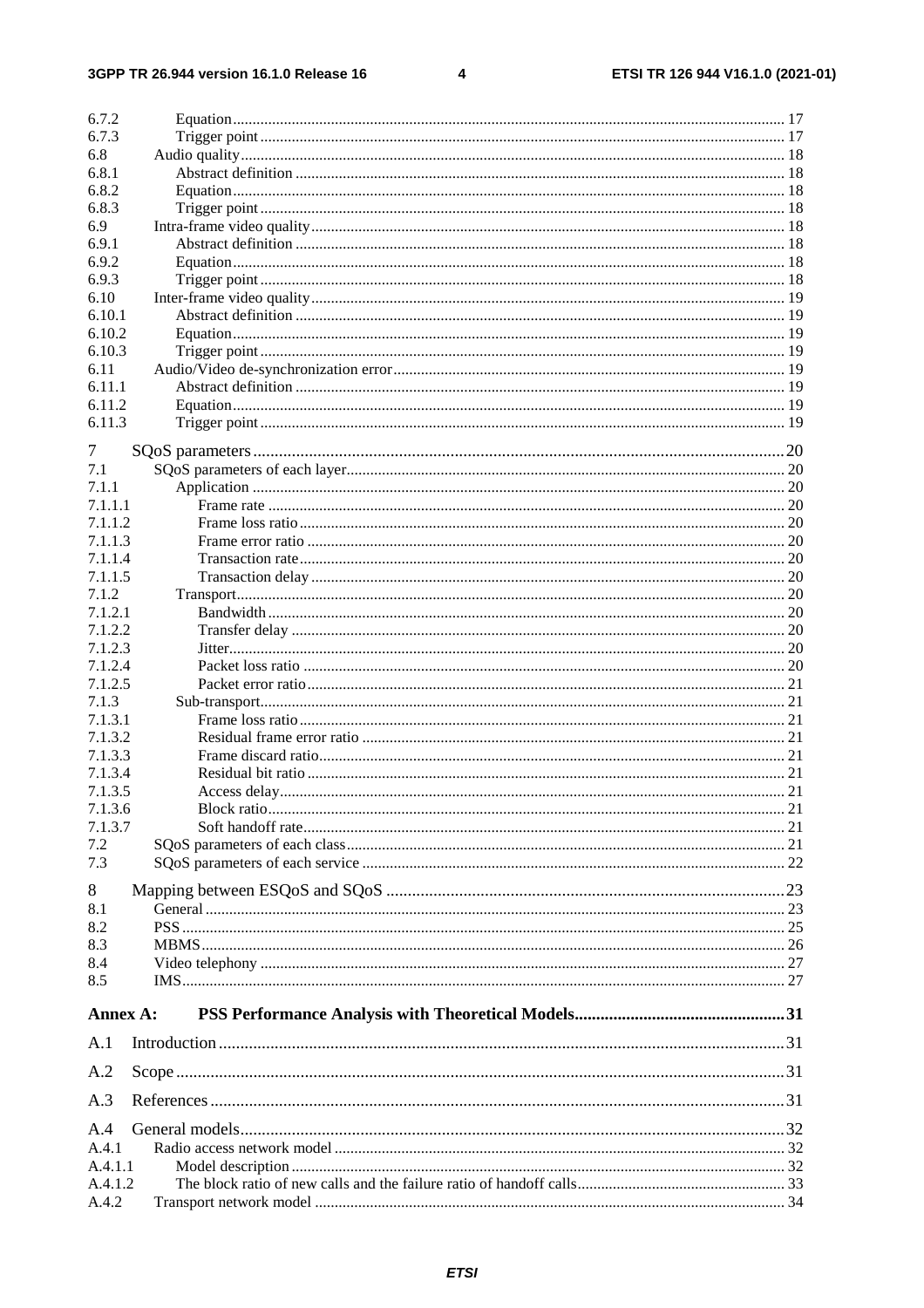### $5\phantom{a}$

| A.4.2.2<br>A.4.3   |  |
|--------------------|--|
| A.4.3.1            |  |
| A.4.3.1.1          |  |
| A.4.3.1.2          |  |
| A.4.3.2            |  |
| A.4.3.2.1          |  |
| A.4.3.2.2          |  |
| A.5                |  |
| A.5.1              |  |
| A.5.1.1            |  |
| A.5.1.2            |  |
| A.5.2              |  |
| A.5.2.1            |  |
| A.5.2.2            |  |
| A.5.3              |  |
| A.5.3.1            |  |
| A.5.3.2<br>A.5.4   |  |
| A.5.4.1            |  |
| A.5.4.2            |  |
| A.5.5              |  |
| A.5.5.1            |  |
| A.5.5.2            |  |
| A.5.6              |  |
| A.5.6.1            |  |
| A.5.6.2            |  |
|                    |  |
| B.1                |  |
|                    |  |
|                    |  |
| B.2                |  |
| B.2.1              |  |
| <b>B.2.2</b>       |  |
| B.3                |  |
| <b>B.3.1</b>       |  |
| <b>B.3.2</b>       |  |
|                    |  |
| C.1                |  |
|                    |  |
| C.2                |  |
| C.3                |  |
| C.3.1              |  |
| C.3.1.1            |  |
| C.3.1.2            |  |
| C.3.1.3<br>C.3.1.4 |  |
| C.3.1.5            |  |
| C.3.2              |  |
| C.3.2.1            |  |
| C.3.2.2            |  |
| C.3.2.3            |  |
| C.4                |  |
|                    |  |
|                    |  |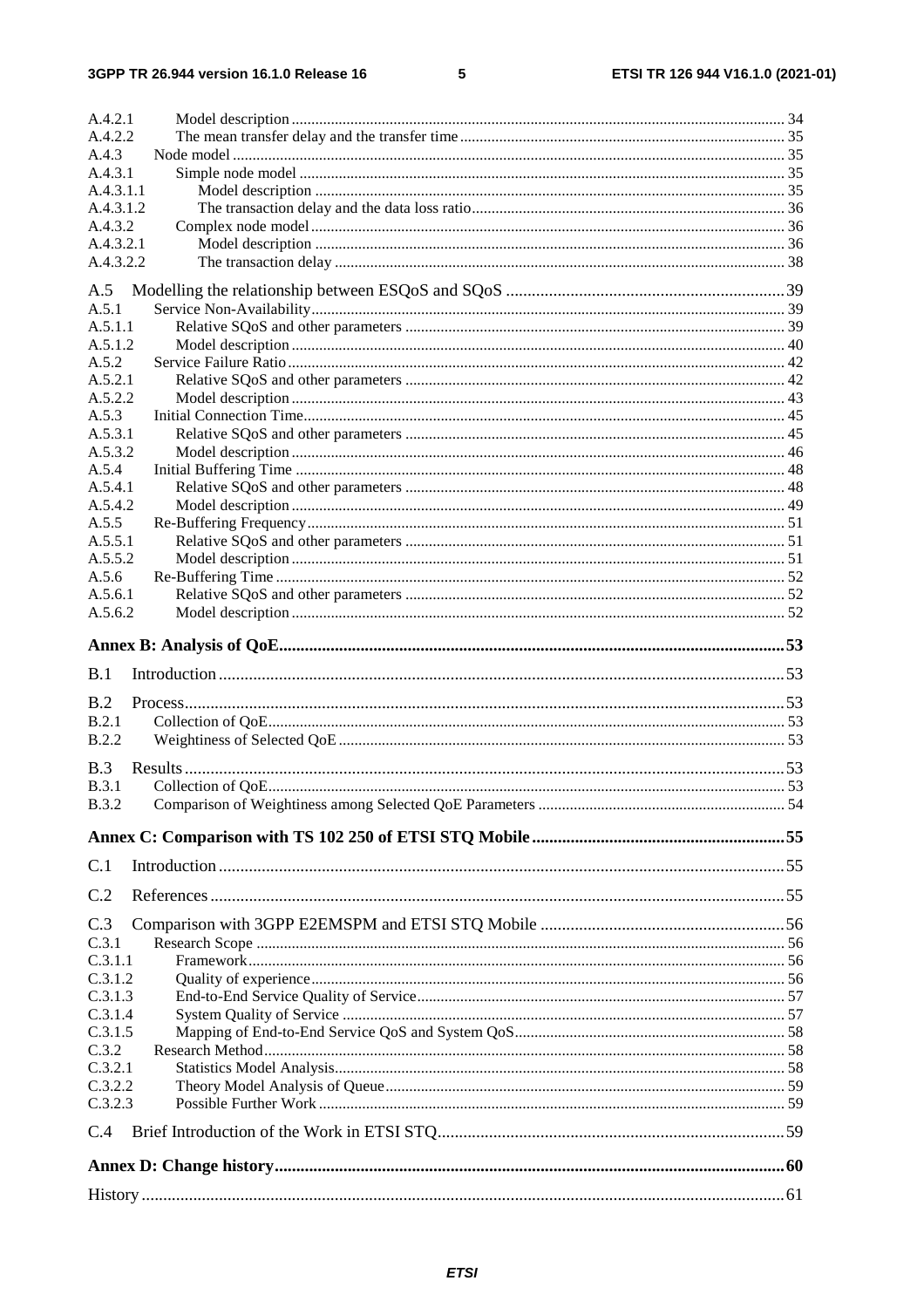# Foreword

This Technical Report has been produced by the 3GPP.

The contents of the present document are subject to continuing work within the TSG and may change following formal TSG approval. Should the TSG modify the contents of the present document, it will be re-released by the TSG with an identifying change of release date and an increase in version number as follows:

Version 3.y.z

where:

- x the first digit:
	- 1 presented to TSG for information;
	- 2 presented to TSG for approval;
	- 3 Indicates TSG approved document under change control.
- y the second digit is incremented for all changes of substance, i.e. technical enhancements, corrections, updates, etc.
- z the third digit is incremented when editorial only changes have been incorporated in the specification;

# Introduction

The Quality of Experience (QoE), End-to-end Service Quality of Service (ESQoS) and System Quality of Service (SQoS) are important factors when introducing services to customers. When the next releases of 3G are launched to the mass market, several new mobile telecommunication multimedia services will be introduced to the general public. It is essential that a high quality if service is experienced by the user of these new 3G services in order to promote the idea of 3G as a global all-purpose communication tool for millions of people with widespread availability of terminal equipment.

The possibility of using multimedia services via 3G in a practical and reliable manner is extremely important in the near future. For these new services, it is certain that a much larger amount of traffic is generated between mobile terminals and services, i.e. traffic within 3G networks and between 3G networks and other networks will be higher than has been the case to date. This gives more importance to service quality requirements.

End-to-end multimedia service performance metrics are proposed to make it possible for operators, device provider and service providers to more conveniently evaluate their service quality as perceived by end-users. This includes:

- Definition of the performance characteristics that have most relevance to end users (the 'Quality of Experience' or QoE).
- Definition of the mapping between QoE and end-to-end service measured characteristics (the ESQoS), and mapping between ESQoS and service specific characteristics (the SQoS).

In the present document a top-down approach is used to illustrate the framework of all metrics.

The present document gives metrics of the end-to-end multimedia service performance on 3G networks that support PSS, PSC, video telephony, MBMS and IMS services, etc.

QoE parameters describe the end-to-end quality as experienced by the end users. These are difficult to measure and quantify.

SQoS parameters are metrics that are close related to the network status, and defined from the viewpoint of the service provider rather than the service user. SQoS parameters can be viewed as the inherent attributes of the networks, which are important in guaranteeing QoE requirements of the users.

ESQoS parameters describe the QoS of the end-to-end service. They are obtained directly from the QoE parameters by mapping them into parameters more relevant to operators, service providers and service providers.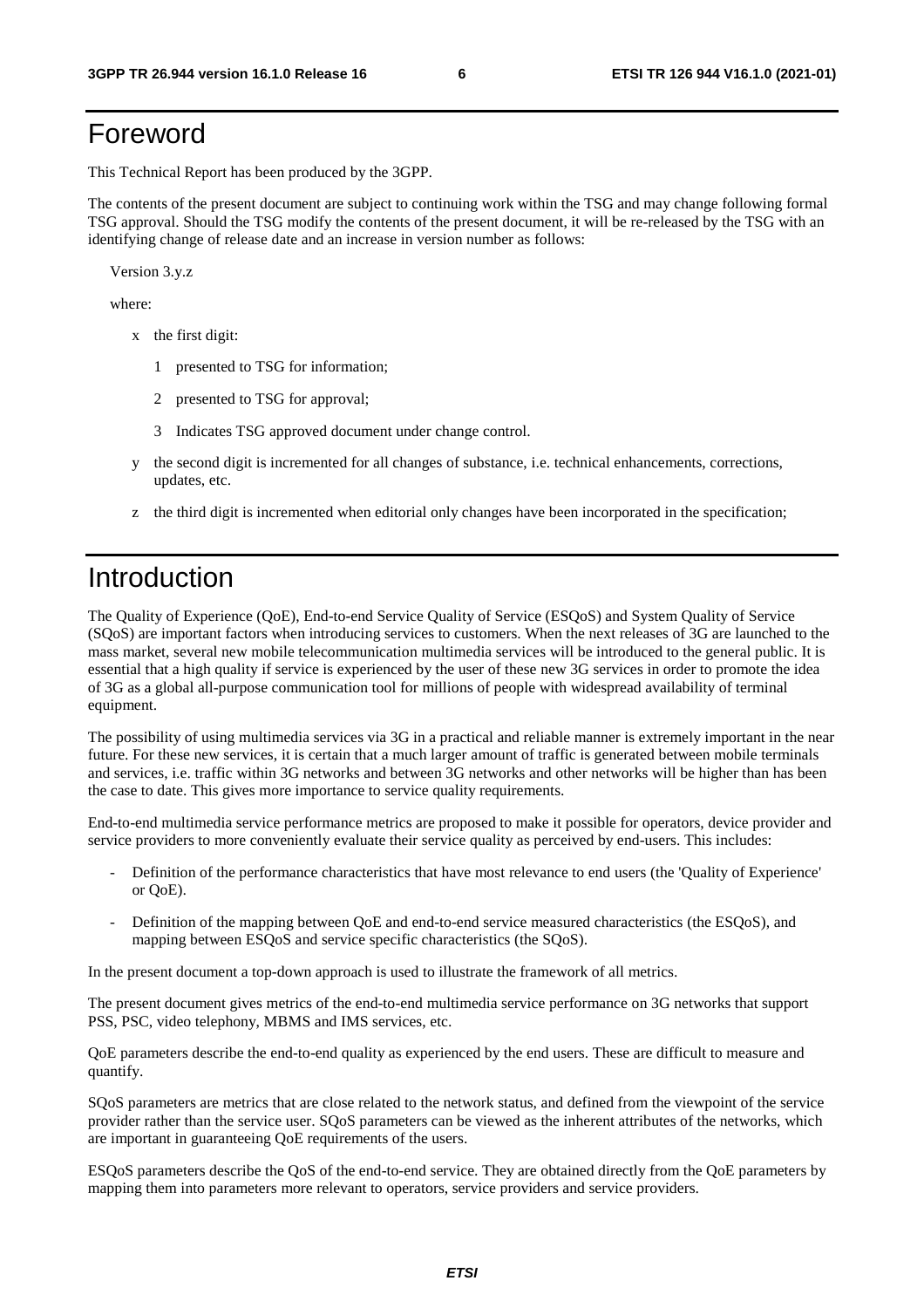In Annex A, PSS is taken as an example; several general models looking at different part of network are given. A mapping between QoE, ESQoS and SQoS is given using a mathematical approach, which defines a dimensioned relationship between user experiences and lower tiers of network performance.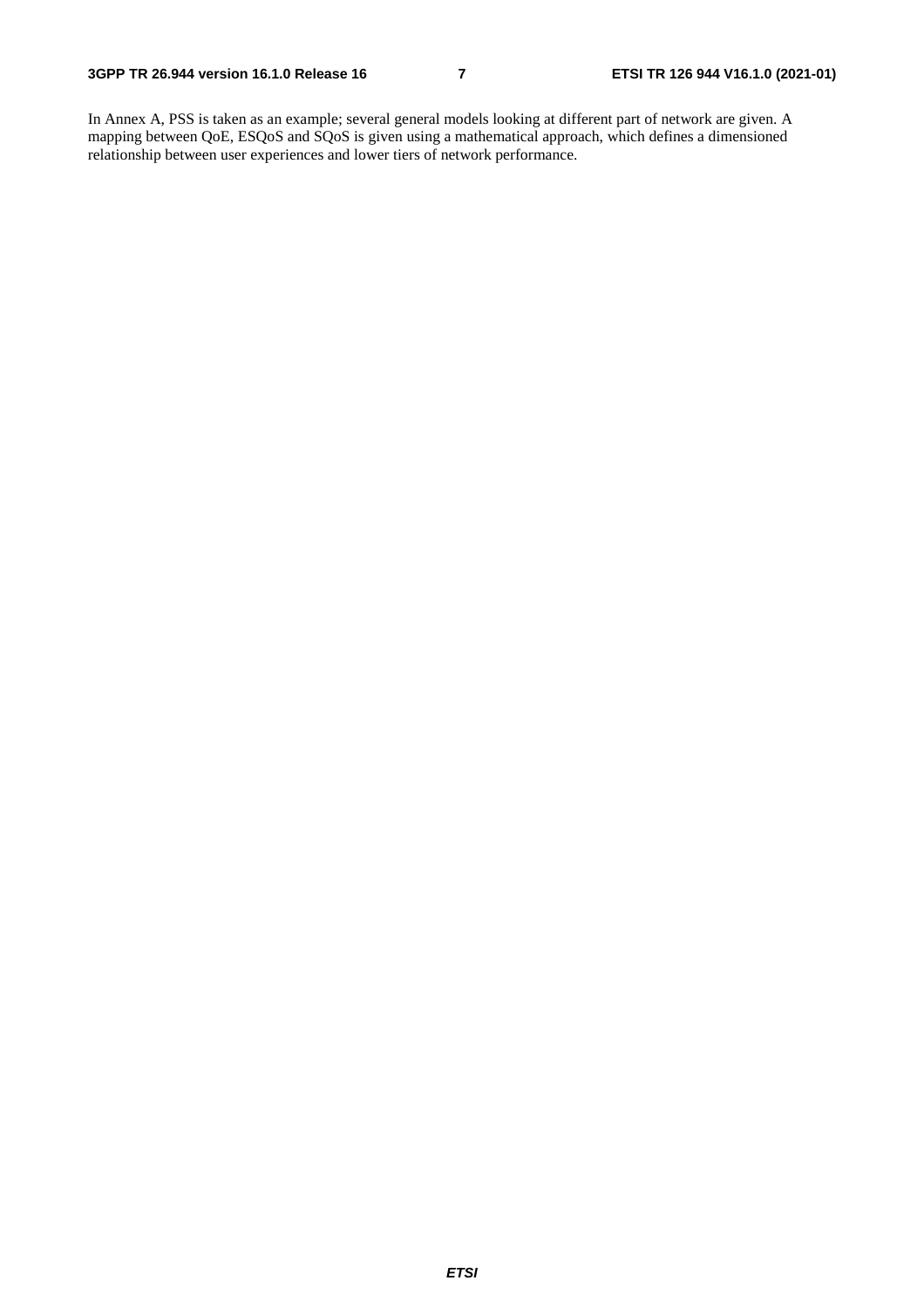# 1 Scope

The present document describes and defines performance metrics for popular multimedia services in 3G networks, including packed-switched streaming service (PSS), multimedia broadcast multicast service (MBMS), video telephony (VT), and IP multimedia subsystem service (IMS). The present document has a top-down approach, which starts with the Quality of Experience (QoE) parameters and metrics, and then provides End-to-end Service QoS (ESQoS) and System Quality of Service (SQoS) parameters and metrics and mapping between these different layers.

# 2 References

The following documents contain provisions which, through reference in this text, constitute provisions of the present document.

- References are either specific (identified by date of publication, edition number, version number, etc.) or non-specific.
- For a specific reference, subsequent revisions do not apply.
- For a non-specific reference, the latest version applies. In the case of a reference to a 3GPP document (including a GSM document), a non-specific reference implicitly refers to the latest version of that document *in the same Release as the present document*.
- [1] 3GPP TS 23.107:"Technical Specification Group Services and System Aspects; Quality of Service (QoS) concept and architecture".
- [2] 3GPP TS 23.207:"Technical Specification Group Services and System Aspects; End-to-end Quality of Service (QoS) concept and architecture".
- [3] ETSI TS 102 250-2 V1.4.1 (2006-03): "Speech Processing, Transmission and Quality Aspects (STQ);QoS aspects for popular services in GSM and 3G networks; Part 2: Definition of Quality of Service parameters and their computation".
- [4] IETF RFC 2679: "A One-way Delay Metric for IPPM".
- [5] IETF RFC 3133: "Terminology for Frame Relay Benchmarking".
- [6] ITU-R Recommendation BS.1387-1: "Method for objective measurements of perceived audio quality".
- [7] 3GPP TS 26.234: "Technical Specification Group Services and System Aspects; Transparent end-to-end Packet-switched Streaming Service (PSS); Protocols and codecs".
- [8] 3GPP TS 26.346: "Technical Specification Group Services and System Aspects; Multimedia Broadcast/Multicast Service (MBMS); Protocols and codecs".
- [9] ITU-T Recommendation P.10/G.100: "Vocabulary for performance and quality of service".

# 3 Abbreviations

For the purposes of the present document, the following abbreviations apply:

| AS           | <b>Application Server</b>                   |
|--------------|---------------------------------------------|
| <b>BGCF</b>  | <b>Breakout Gateway Control Function</b>    |
| BM-SC        | <b>Broadcast-Multicast - Service Centre</b> |
| <b>CBC</b>   | <b>Cell Broadcast Centre</b>                |
| <b>CSCF</b>  | <b>Call Session Control Function</b>        |
| <b>DHCP</b>  | <b>Dynamic Host Configuration Protocol</b>  |
| <b>DNS</b>   | Domain Name System                          |
| <b>ESQoS</b> | End-to-end Service QoS                      |
| <b>GGSN</b>  | Gateway GPRS Support Node                   |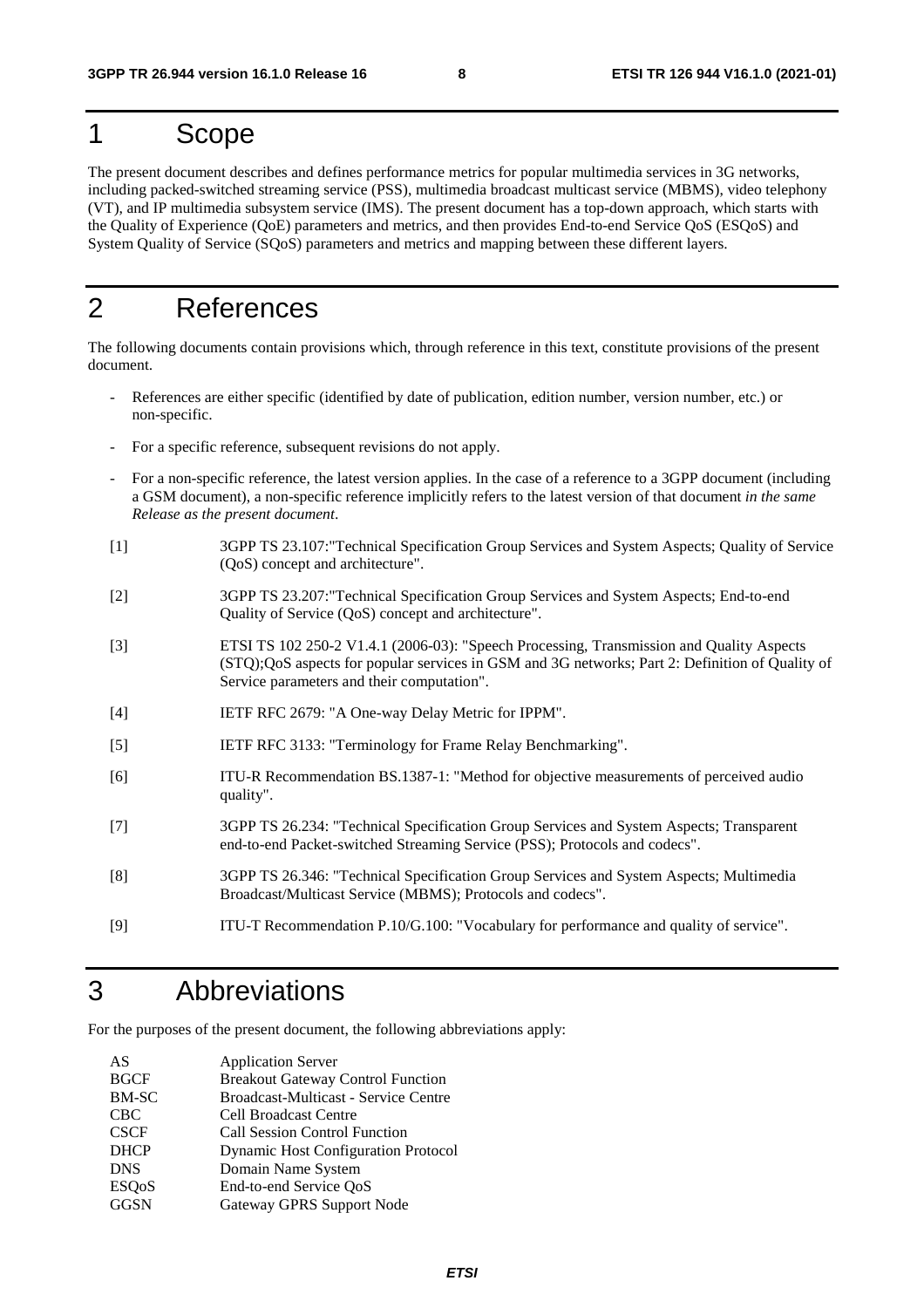| <b>HSS</b>    | Home Subscriber Server                 |
|---------------|----------------------------------------|
| <b>I-CSCF</b> | Interrogating-CSCF                     |
| <b>IMS</b>    | IP Multimedia Subsystem                |
| <b>IP-CAN</b> | <b>IP-Connectivity Access Network</b>  |
| LAV           | Least Acceptable Value                 |
| <b>MBMS</b>   | Multimedia Broadcast/Multicast Service |
| <b>MGCF</b>   | Media Gateway Control Function         |
| <b>MGW</b>    | Media GateWay                          |
| P-CSCF        | Proxy-CSCF                             |
| <b>PSC</b>    | Packet-Switched Conversational service |
| <b>PSS</b>    | Packed-Switched Streaming service      |
| QoE           | Quality of Experience                  |
| QoS           | <b>Quality of Service</b>              |
| SQoS          | <b>System Quality of Service</b>       |
| UE            | User Equipment                         |
| <b>VLR</b>    | Visitor Location Register              |
| VT            | Video Telephony                        |
|               |                                        |

# 4 General description and approach

## 4.1 Definitions

#### **Quality of Experience (QoE)**

The overall acceptability of an application or service, as perceived subjectively by the end-user (see notes 1 and 2).

- NOTE 1: Quality of Experience includes the complete end-to-end system effects (client, terminal, network, services infrastructure, etc).
- NOTE 2: Overall acceptability may be influenced by user expectations and context.

For the purpose of the present document, QoE is limited to those parameters that are reasonably expected to be under the control of the Service Provider, i.e. it excludes aspects of specific terminal equipment implementation. In the document, the exact E2E measurement point will be defined for each service.

QoE indicates performance metrics as expressed from the end service user's point of view. They can be required or reported by the common users, and may be stated irrespective of their measurability.

SA4 has defined Quality of Experience (QoE) metrics and their transport for PSS and MBMS in [7] and [8], respectively. The PSS and MBMS QoE metrics features are optional for both PSS and MBMS streaming server and clients, and shall not disturb the PSS and MBMS service. A PSS or MBMS client supporting the feature shall perform the quality measurements in accordance to the measurement definitions, aggregate them into client QoE metrics and report the metrics to the PSS or MBMS server using described procedures in [7] and [8] for PSS and MBMS, respectively. The way the QoE metrics are processed and made available is out of the scope of the present document.

In general, a Service Provider will set service requirements in line with the end-user's expected QoE, which needs to be translated into parameters or metrics that the service provider can control or measure. Thus, it is necessary to map QoE metrics to measurable End-to-end Service QoS and System QoS parameters, which provide the means for the service providers to guarantee the service quality.

### **End-to-end Service QoS (ESQoS)**

ESQoS is generally used to specify the performance of services from the perspective of operators and service providers. As the number of new services proliferates and becomes more complex, it is important for an operator to measure a network's ESQoS accurately and continuously improve it to achieve customer loyalty and maintain competitive edge.

ESQoS is measurable. It can be quantified exactly by several digital parameters, unlike QoE.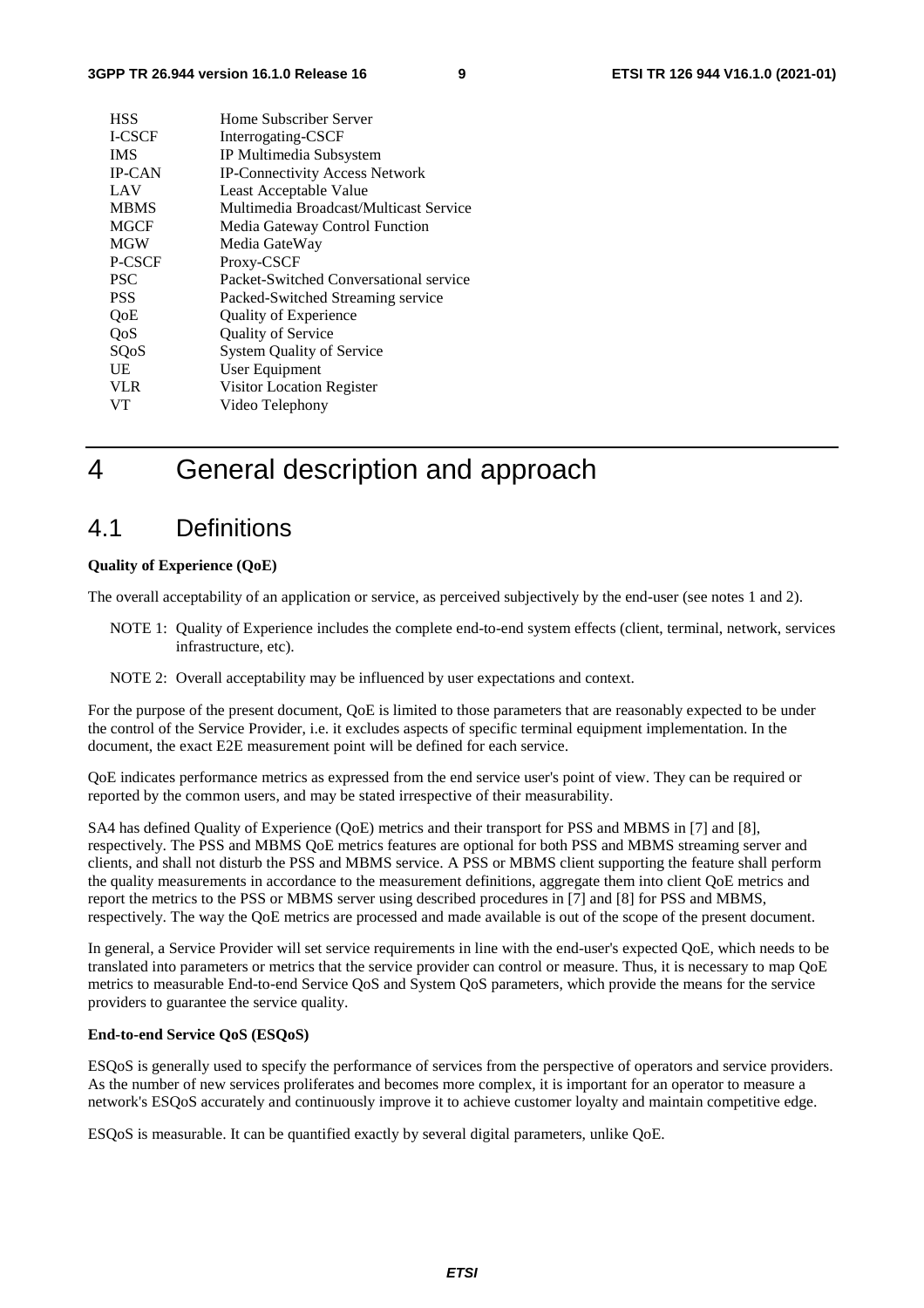### **System Quality of Service (SQoS)**

The concept of SQoS is a subset of conventional QoS, which is defined in ITU-T Recommendation E.800 as the collective effect of service performances which together determines the satisfaction of a user of a service. It is characterized by the combined aspects of performance factors applicable to all services, such as:

- service support performance;
- service operability performance;
- service accessibility performance;
- service retainability performance;
- service integrity performance;
- service security performance;

Compared with ESQoS, SQoS denotes the point-to-point QoS, which is specifically related to the units and links of network systems, rather than the whole service or a network. SQoS can be viewed as the QoS consideration from the viewpoint of network operators.

## 4.2 QoE parameters

From the user perspective, the QoE cannot be defined only from technical measurements. It should be defined by user investigation using the following methods:

- 1. Users provide an opinion of QoE only with their feeling and experience. The QoE metric is subjective.
- 2. With some classic indicators of QoE, users can make a decision to choose some of them as the necessary indicators of QoE.

Service performance is characterized by the following:

Because QoE parameters and metrics directly relate to the definition of the service itself, it is possible to map the components of the service onto measurable ESQoS and SQoS parameters or metrics, as these relate directly to the performance of the components of the service.

This concept can be illustrated by considering the example of a video service, where QoE includes items such as:

- service setup delay;
- re-buffering duration:
- end to end delay;
- corruption duration;
- mean time between corruption;
- content quality(e.g. digital TV-like quality, analog TV-like quality, DSL-like video conference quality ISDNlike video conference quality, etc.);
- audio/video synchronization (or 'lip sync');
- service availability.

Common user requirements for different services are therefore collected and classified as our QoE, disregarding the measurability.

Users have different requirements for different services. So the QoE for service analysis varies with the types of services, methods of delivery and points of monitoring.

Figure 1 shows the model.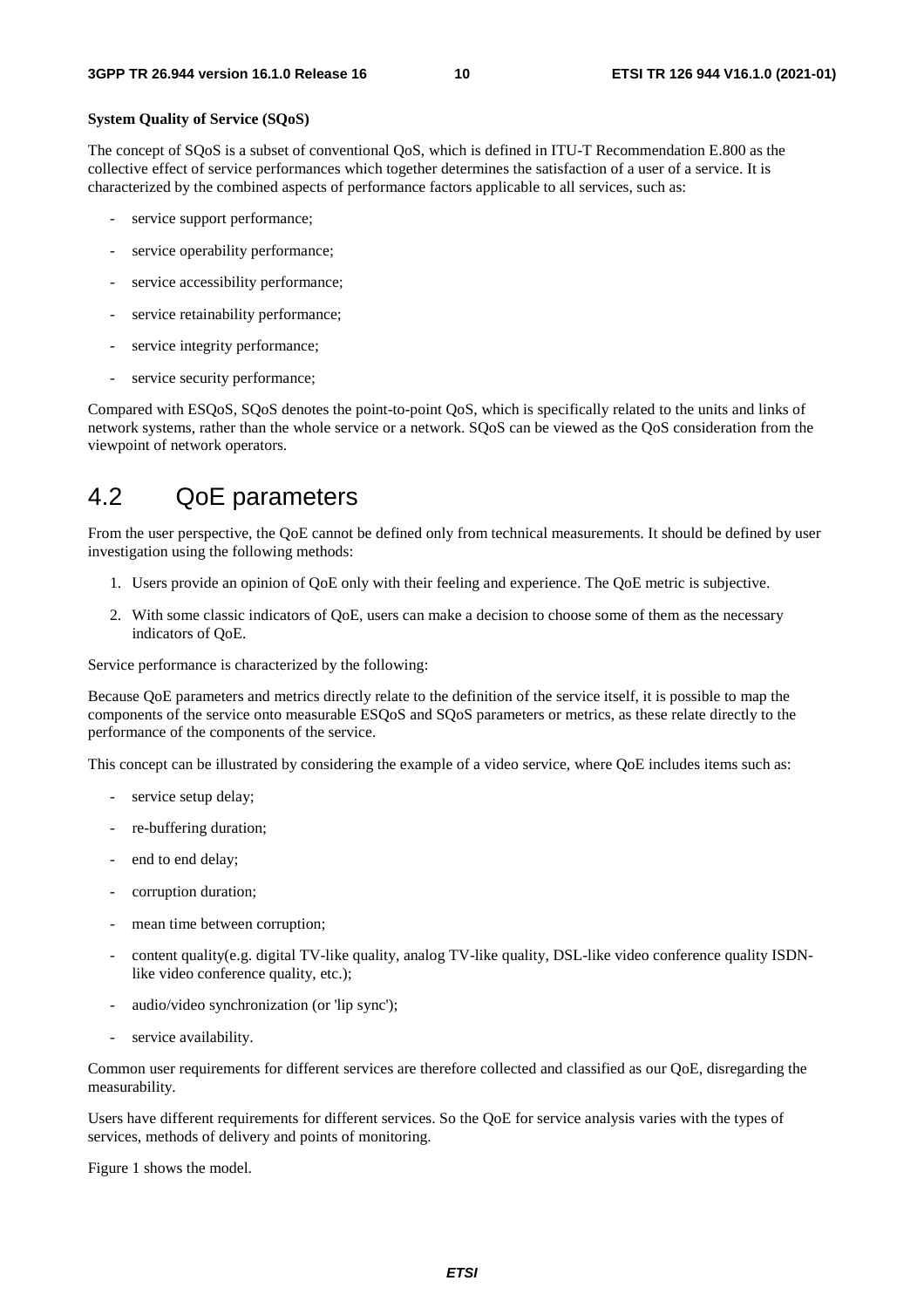

**Figure 1: QoE** 

# 4.3 ESQoS parameters

As discussed, the user's definition of QoE does not consider measurability and so ESQoS parameters need to be introduced. These express QoS from the viewpoint of operators and service providers. ESQoS parameters are from endto-end perspective, i.e. across the full set of components which together provide a service, and, most importantly can be measured and quantified.

ESQoS parameters depend on the type of service, and so there will be a set corresponding to each service.

Figure 2 shows the model including both the QoE and ESQoS aspects.



**Figure 2: QoE and ESQoS parameters** 

# 4.4 SQoS parameters

The quality of a service perceived by the user perceives is influenced by the network as well as by the terminal equipment. As the intelligence and complexity of an application used in 3G increases, application performance becomes an important factor in determining the quality perceived by the user. Within the present document, the influence of the terminal equipment and application have not been included.

Services are applications running on the common network components. SQoS parameters are specific metrics that provide measurements which reflect network component status, and are defined from the viewpoint of the service provider rather than the service user.

SQoS parameters can be classified to five classes as shown in figure 3.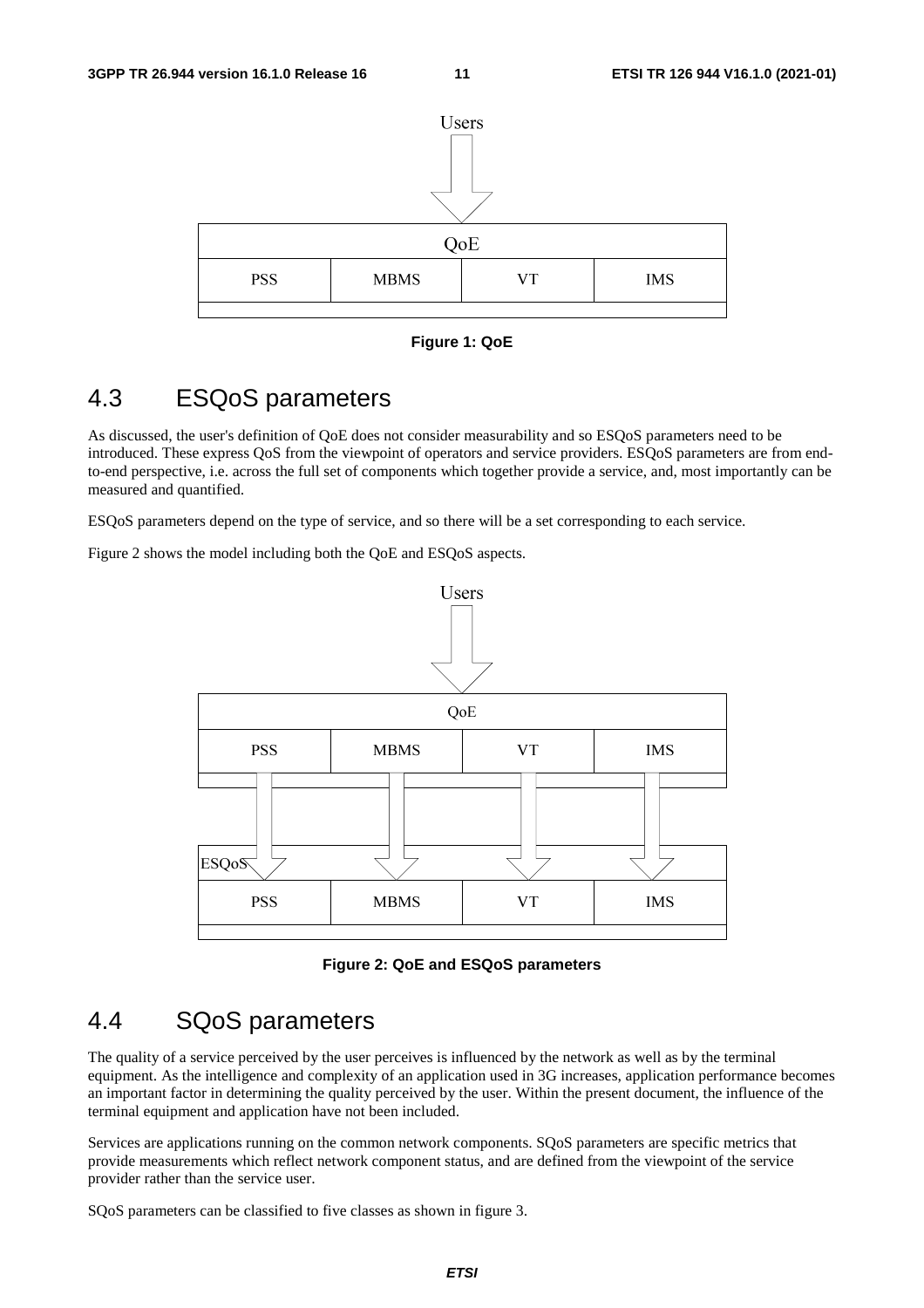

NOTE: The network entities in the core network (CN) can be considered as servers.

### **Figure 3: Five classes' scopes**

Each class also has three layers which reflect the protocol layers in the network.

- The first s the Application layer.
- The second is the Transport layer.
- The third consists of Network, Data link and Physical layers.

Figure 4 presents the overall model.



**Figure 4: QoE, ESQoS and SQoS parameters**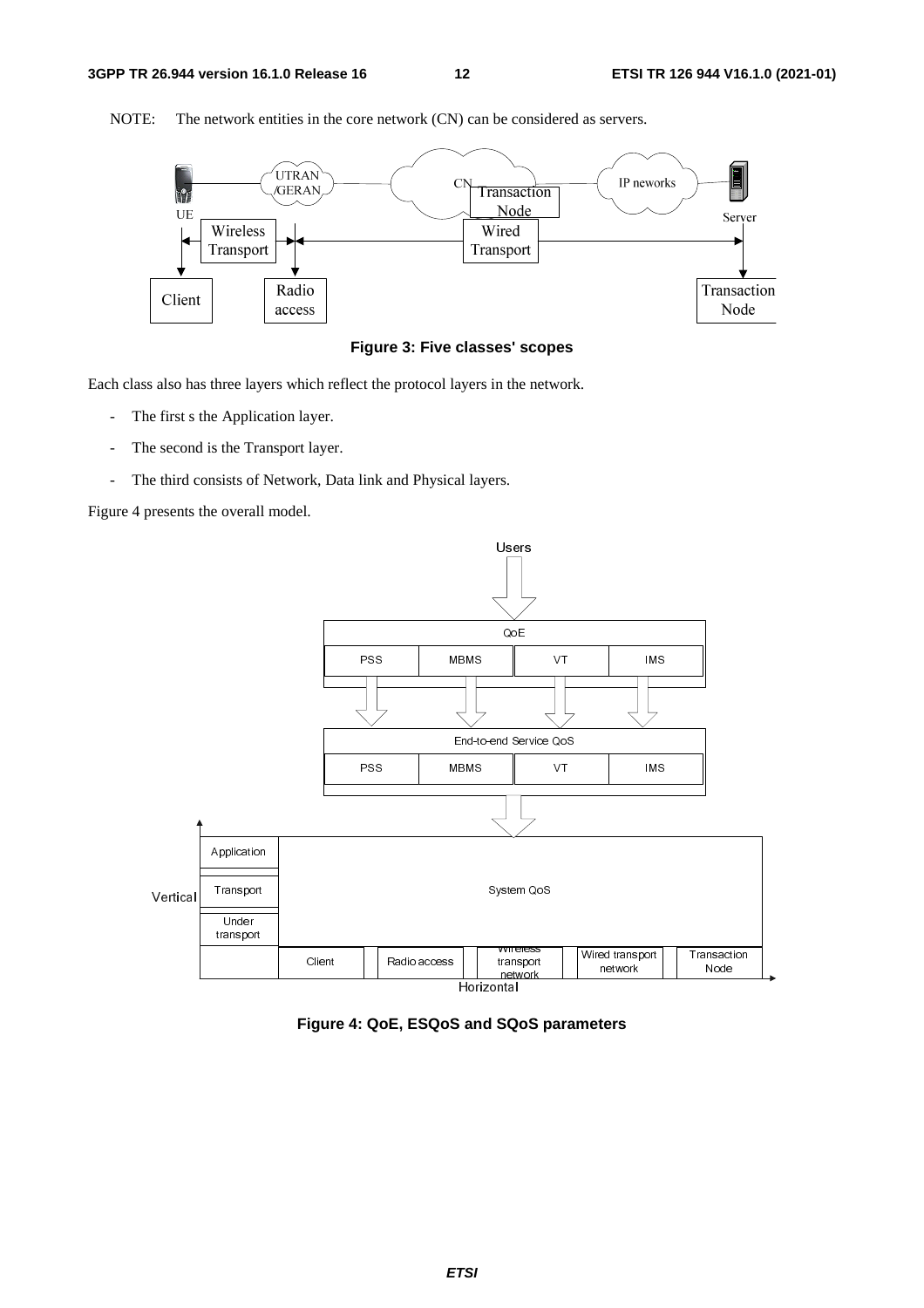# 5 QoE parameters

## 5.1 General

The parameters and values in the following sections are necessary for the support of 3G services.

Firstly, for mobile communication systems, service performance depends on network availability factors expressed in terms of time availability (% of the time) and radio coverage availability (% of the radio coverage).

Service-specific QoE parameters may include, for the telephony service as an example, speech quality, level of background noise, level of echo, delay, etc. This section provides a parameter list for a Audio/Video service, each parameter would be calibrated on the following basis:

- 95 % probability;
- mean;
- target value;
- Least Acceptable Value (LAV).

This forms the basis of candidate material for standardization, and must be aligned with the work of the ITU-T.

## 5.2 Service non-access

The service cannot be accessed by the UE when requested by the user. The service non-access may be caused by the network unavailability or shutdown of service server, etc.

## 5.3 Service failure

The service can be accessed, but something occurs once the service is in use resulting in failure of service for the user. The service failure may be caused by overload of server, handoff of user or network congestion, etc.

## 5.4 Service setting-up time

The service setting-up time is the period from the time of service request to the time of service playing. The service setting-up time may vary from microsecond to seconds, and depends on the service requested by the user.

## 5.5 Re-buffering

Re-buffering denotes the time and the frequency of re-buffering during the usage of service. The main reason of rebuffering is the data network transmission rate cannot keep up with the real-time play requirements of the user's terminal.

## 5.6 Image corruption

Image corruption refers to the degree of corruption quality of a single image.

# 5.7 Edge noise

Edge Noise denotes the form of edge busyness that is characterized by spatially varying distortion that occurs in close proximity to the edges of objects in a video display.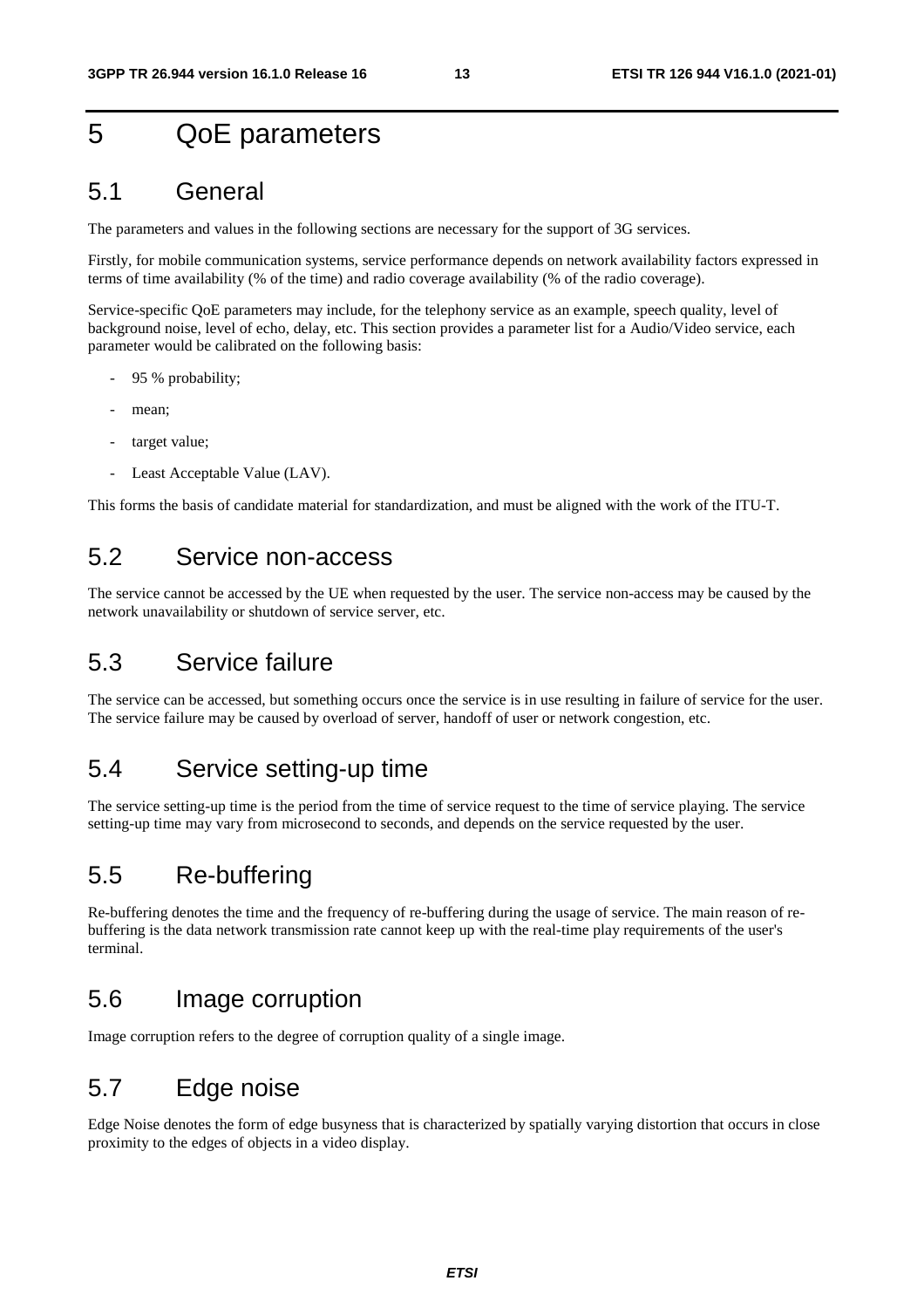## 5.8 Blurriness

Blurriness denotes the image/video quality as being indistinct.

# 5.9 Colour reproduction accuracy

Colour reproduction denotes the quality of accuracy in colour reproduction procedure.

## 5.10 Blockiness

Blockiness refers to the degree of image distortions that occurs in DCT-block edge compression due to compression error or packet loss.

# 5.11 Incontinuous image with block

Incontinuous image with block denotes the degree of data block consistency among continuous frames.

# 5.12 Freeze image

Freeze image refers to the degree of frozen image when video is playing, which is caused by inadequate received data or low frame transmission rate.

# 5.13 Audio quality

Audio quality describes the quality of audio as perceived by the user and mainly is decided by the codec algorithm, network transmission delay and capacity of terminal.

# 5.14 Audio/Video synchronization error

Audio/video synchronization error describes the time difference of the audio and video signal at the user side. Audio/video synchronization error is mainly caused by the network transmission delay and buffering delay.

# 6 ESQoS parameters

# 6.1 General

The ESQoS parameters can be obtained directly from the QoE. The process is shown in figure 5.



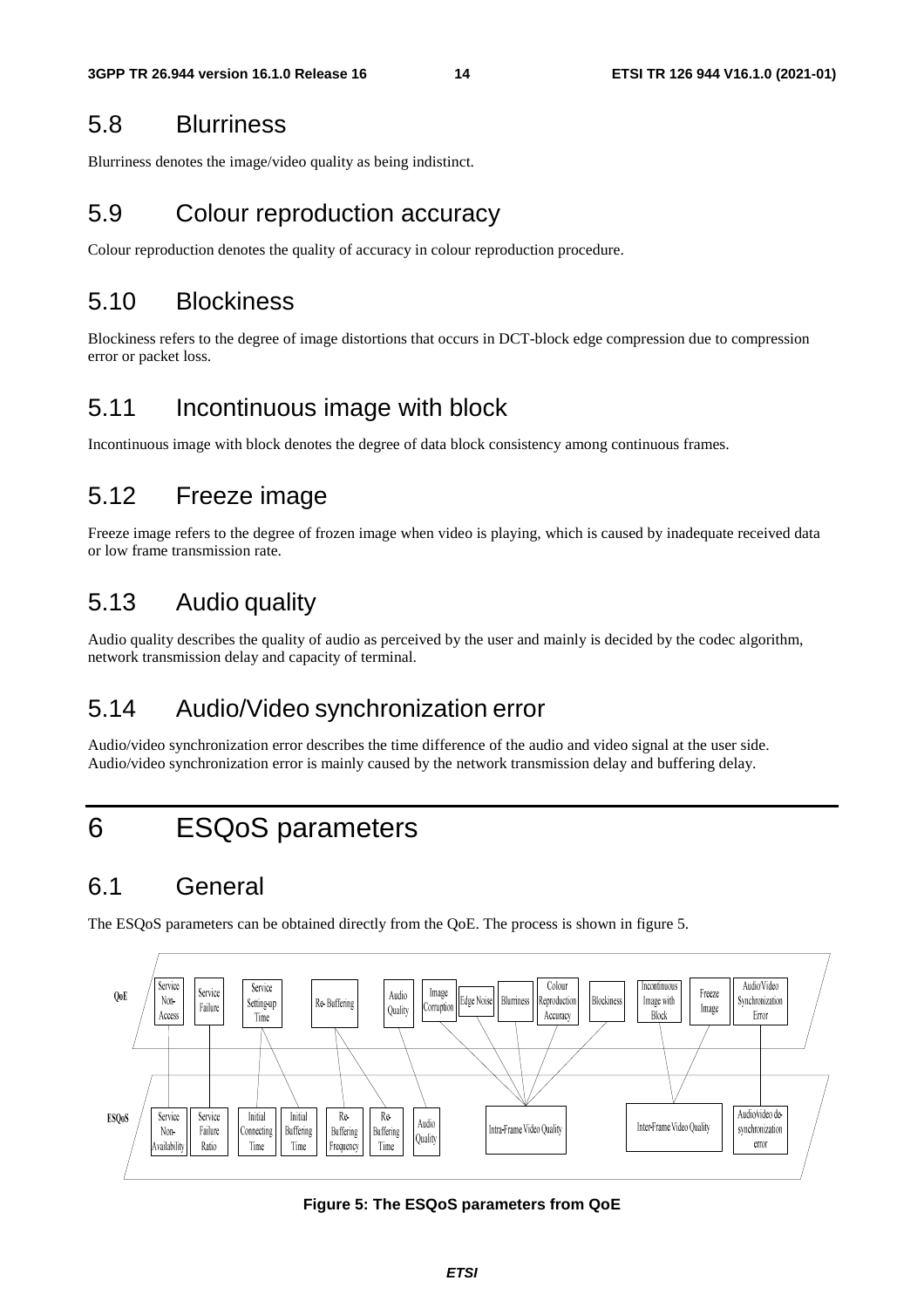There are perfect and reasonable definitions of service QoS parameters in the TS 102 250-2 [3] of ETSI STQ Mobile. Parts of the outputs of TS 102 250-2 [3] are introduced to E2EMSPM's End-to-End Service QoS area for reference.

## 6.2 Service non-availability

## 6.2.1 Abstract definition

The Service Non-Availability describes the probability that the first data packet of the stream cannot be received by the UE when requested by the user. The "packet reception" is completed by appearance of the "buffering" message on the player at user side.

## 6.2.2 Equation

| Streaming Service Non - Availability [%] = $\frac{\text{unsuccessful stream request attempts}}{\text{}}$ × 100 % |
|------------------------------------------------------------------------------------------------------------------|
| all stream request attempts                                                                                      |

## 6.2.3 Trigger point

| Event from abstract equation                            | Trigger point from customer's<br>point of view | Technical description / protocol part |
|---------------------------------------------------------|------------------------------------------------|---------------------------------------|
| Service access attempt                                  | <b>IStart: Stream request</b>                  | Start: RTSP: Setup                    |
| Successful attempt                                      | Stop: "Buffering" message                      | Stop: Reception of first data packet  |
| Unsuccessful attempt<br>Stop trigger point not reached. |                                                |                                       |

NOTE: The main causes of Service unavailable are:

- 1) Radio access is blocked or failed.
- 2) Transport network is busy or failed.
- 3) A server is busy or failed.

This parameter also depends on the connecting time limitation of the client.

## 6.3 Service failure ratio

## 6.3.1 Abstract definition

The Service Failure Ratio describes the probability that the service cannot be available for the UE of the user once the service is running. The typical case of "service failure" is by appearance of unexpected interruption of video or/and audio.

## 6.3.2 Equation

 $\times100\%$ allsuccessfulservice connections Service Failure Ratio =  $\frac{\text{times of incomplete service provision}}{1 + \frac{1}{\text{times of the second period}}}$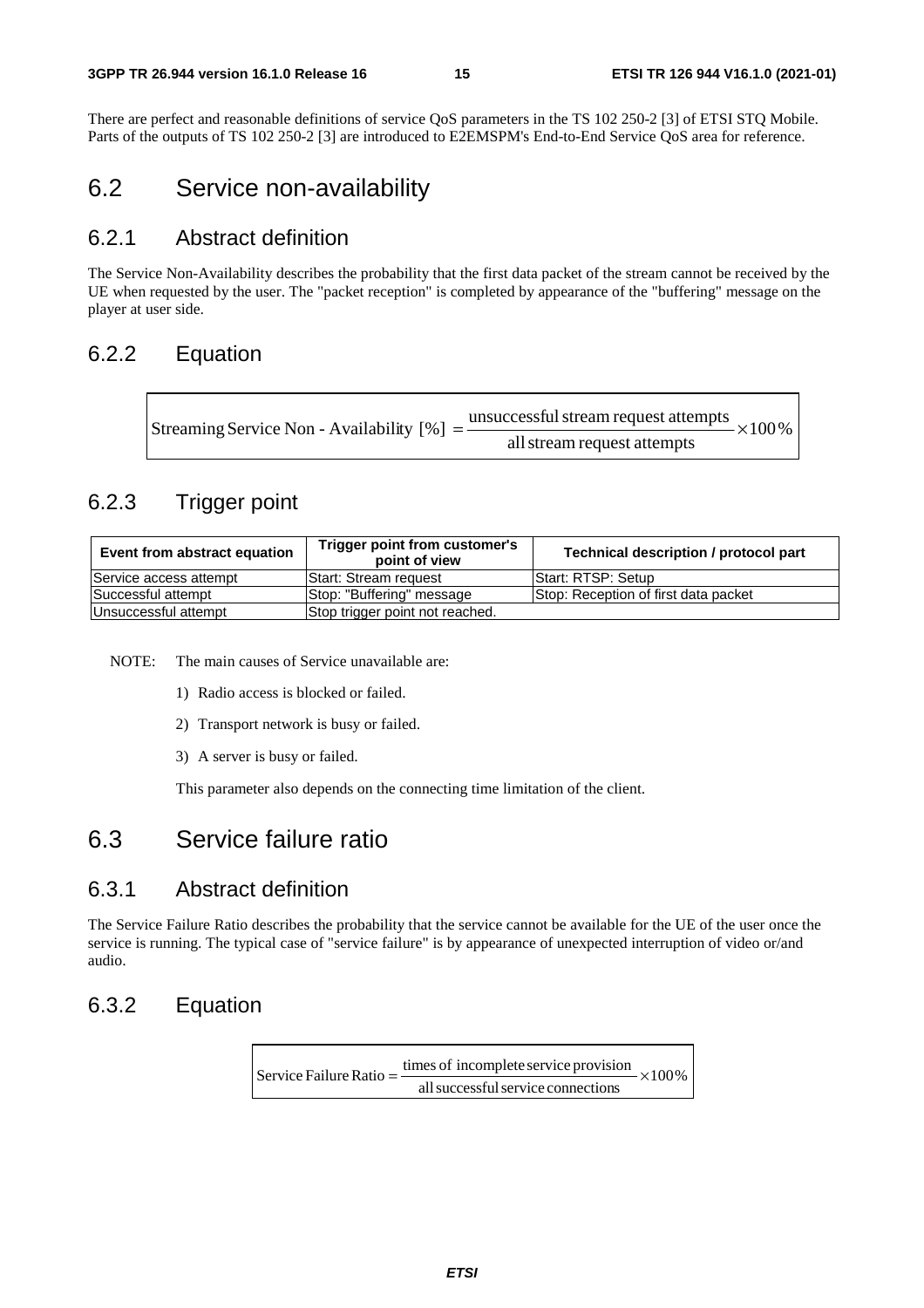## 6.3.3 Trigger point

| Event from abstract equation    | Trigger point from customer's<br>point of view | Technical description / protocol part     |
|---------------------------------|------------------------------------------------|-------------------------------------------|
| Service connection succeed      | Start: "Buffering" message                     | Start: Reception of the first data packet |
| Complete service provisioning   | Stop: service provisioning is over             | Stop: Reception of the last data packet   |
| incomplete service provisioning | Stop trigger point not reached.                |                                           |

NOTE: The main causes of Service Failure are:

- 1) Network congestion.
- 2) Inadequate UE resources.
- 3) Some servers are failed.

# 6.4 Initial connection time

## 6.4.1 Abstract definition

The Initial Connection Time describes the time period needed to complete the establishment of service session.

## 6.4.2 Equation

Initial Connection Time =  $t_{\text{reception of first data packet}} - t_{\text{service request}}$ 

## 6.4.3 Trigger Point

| Event from abstract equation                                      | Trigger point from customer's<br>point of view | Technical description / protocol part |
|-------------------------------------------------------------------|------------------------------------------------|---------------------------------------|
| lTime when service is reauested                                   | Start: Service request                         | Start: RTSP: Setup                    |
| Time when first data packet is received Stop: "buffering" message |                                                | Stop: Reception of first data packet  |

## 6.5 Initial buffering time

## 6.5.1 Abstract definition

The Initial Buffering Time describes the interval from the time of reception of first data packet to the time of service playing.

## 6.5.2 Equation

Initial Buffering Time =  $t_{\text{service playing}} - t_{\text{reception of first data packet}}$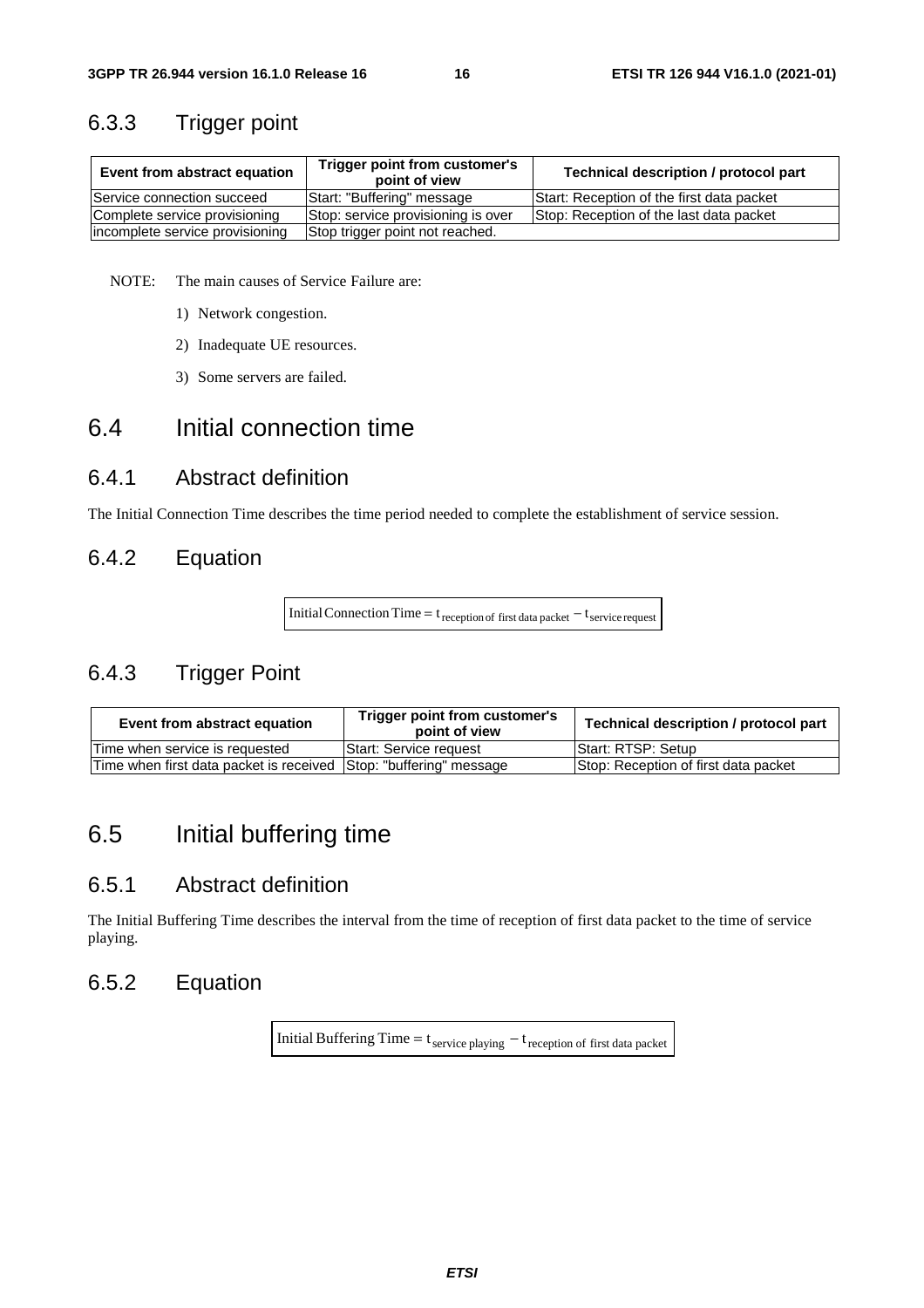## 6.5.3 Trigger Point

| Event from abstract equation               | Trigger point from customer's<br>point of view | Technical description / protocol part                                            |
|--------------------------------------------|------------------------------------------------|----------------------------------------------------------------------------------|
| Time when first data packet is<br>received | Start: "buffering" message                     | Start: Reception of first data packet                                            |
| Time when service is playing               | Stop: Video / Audio playing                    | Stop: The number of received packet reaches<br>the threshold to play the service |

# 6.6 Re-buffering frequency

## 6.6.1 Abstract definition

The Re-Buffering Frequency describes the times of occurrence of re-buffering during the service is provisioning.

## 6.6.2 Equation

Re - Buffering Frequency  $=$   $\frac{\text{times of re} - \text{buffering}}{\text{total time of service provision}}$ 

## 6.6.3 Trigger point

| Event from abstract equation       | Trigger point from customer's<br>point of view | Technical description / protocol part       |
|------------------------------------|------------------------------------------------|---------------------------------------------|
| Times of occurrence of             | The number of "buffering"                      | The buffer for the service is empty         |
| Ire-buffering                      | messages                                       |                                             |
| Total time of service provisioning | The total time of playing                      | The period of data transmission for service |

# 6.7 Re-buffering time

## 6.7.1 Abstract definition

The Re-Buffering Time describes the average time of an event of re-buffering during the service is provisioning.

## 6.7.2 Equation

| Re - Buffering Time $=\frac{10}{10}$ | total time of re-buffering  |
|--------------------------------------|-----------------------------|
|                                      | total times of re-buffering |

## 6.7.3 Trigger point

| Event from abstract equation            | Trigger point from customer's<br>point of view | Technical description / protocol part                                                                         |
|-----------------------------------------|------------------------------------------------|---------------------------------------------------------------------------------------------------------------|
| Total time of re-buffering              | The total show time of "buffering"<br>message  | The time from buffer is empty to the packet of<br>the buffer reaches the threshold of service<br>provisioning |
| Times of occurrence of re-<br>buffering | The number of "buffering"<br>messages          | The buffer for the service is empty                                                                           |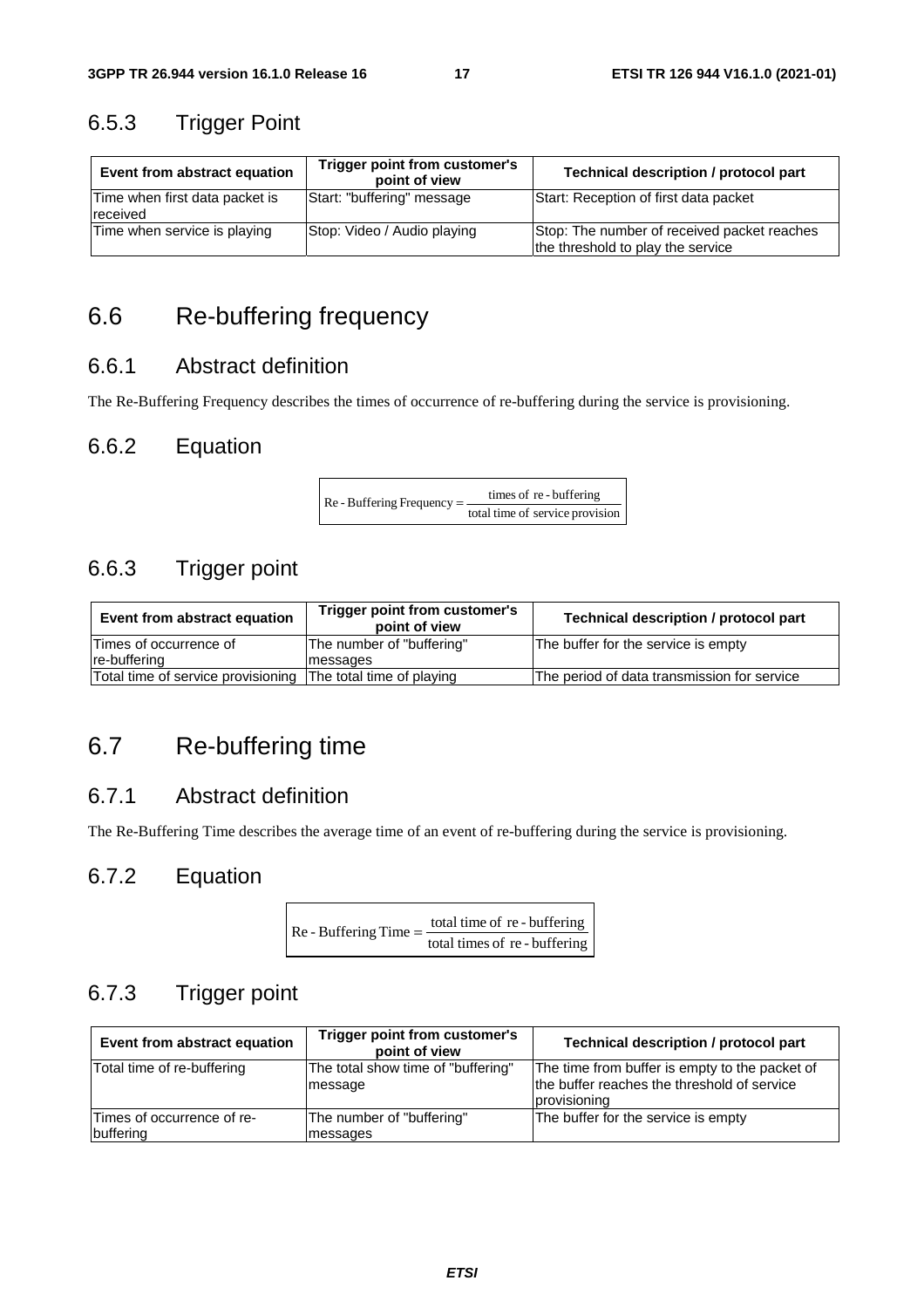## 6.8 Audio quality

## 6.8.1 Abstract definition

The parameter Audio Quality describes the audio quality as perceived by the end-user.

ITU-R has defined an algorithm defined for audio information. It can be found in [6].

## 6.8.2 Equation

To be defined.

## 6.8.3 Trigger point

| Event from abstract equation | Trigger point from customer's<br>point of view | Technical description / protocol part                                        |
|------------------------------|------------------------------------------------|------------------------------------------------------------------------------|
| Ito be determined            | Start: Begin of audio service<br>reproduction  | Start: Service players signal when the<br>reproduction of the service starts |
| to be determined             | Stop: End of audio service<br>reproduction     | Stop: RTSP: TEARDOWN                                                         |

# 6.9 Intra-frame video quality

## 6.9.1 Abstract definition

The parameter Inter-Frame Video Quality measures the quality within a single video frame. It is noted that a standardized algorithm for the evaluation of intra-frame video quality does not exist, and further study is needed. In this document, PSNR is used to denote the intra-frame video quality.

## 6.9.2 Equation

$$
Dist_n = \sum_{i} \sum_{k} MSE(x_{i,k}, y_{i,k})
$$
  
PSNR = 
$$
\frac{\sum_{i} 10 \log_{10}(255 \times 255/Dist_n))}{N}
$$

where  $x_{j,k}$  and  $y_{j,k}$  are the pixel values of the n<sup>th</sup> original and reconstructed frames, respectively, *N* is the total number of frames, and  $MSE(a,b)$  is the mean square error between value *a* and *b*, i.e.,  $MSE(a,b) = (a-b)^2$ .

# 6.9.3 Trigger point

| Event from abstract equation | Trigger point from customer's<br>point of view | Technical description / protocol part                                        |
|------------------------------|------------------------------------------------|------------------------------------------------------------------------------|
| to be determined             | Start: Begin of video service<br>reproduction  | Start: Service players signal when the<br>reproduction of the service starts |
| to be determined             | Stop: End of video service<br>reproduction     | Stop: RTSP: TEARDOWN                                                         |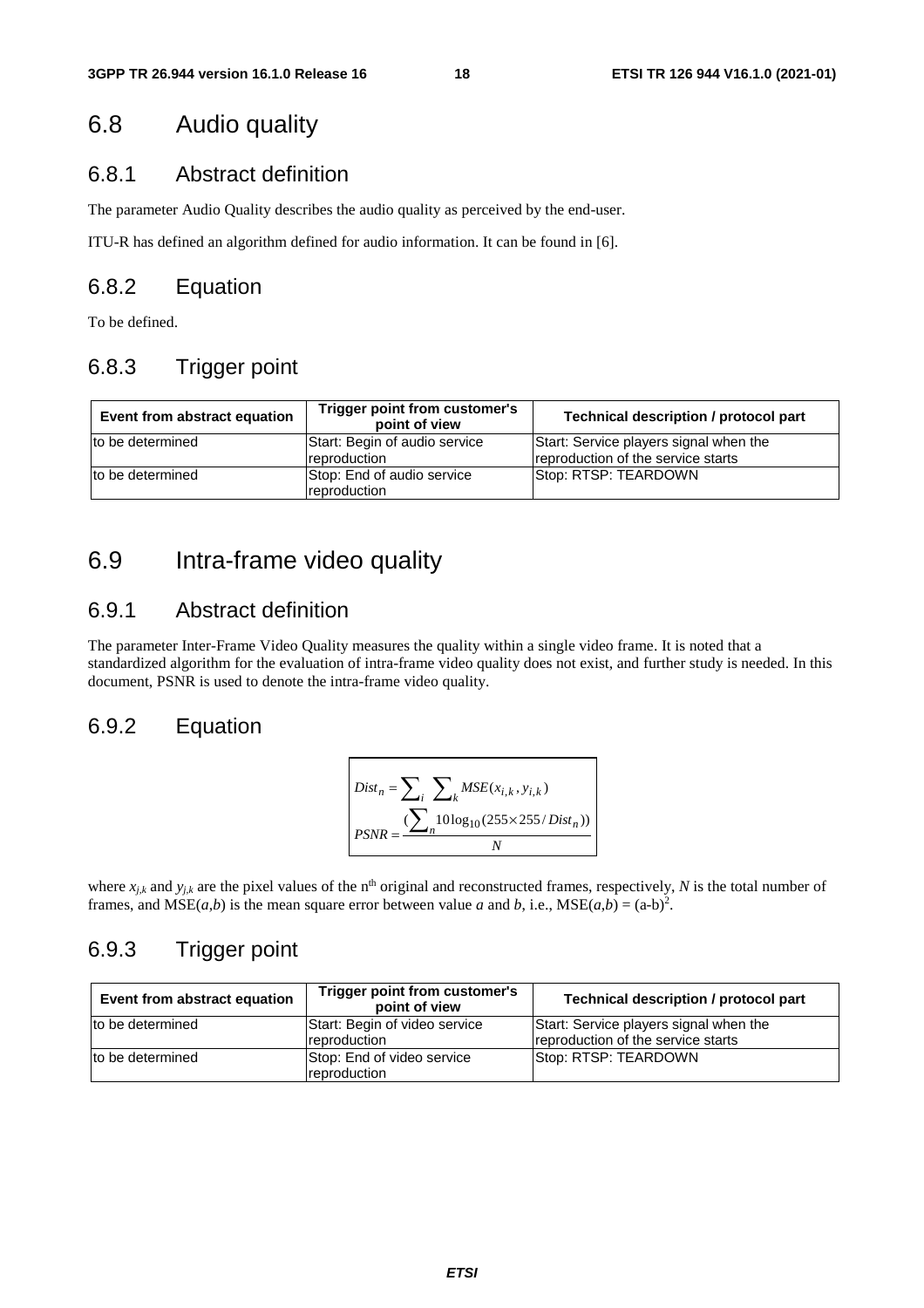# 6.10 Inter-frame video quality

## 6.10.1 Abstract definition

The parameter Inter-Frame Video Quality measures the quality of continuous video frames. It is noted that a standardized algorithm for the evaluation of inter-frame video quality does not exist, and further study is needed. In this document, standard deviation of PSNR (STD\_PSNR) is used to denote the inter-frame video quality.

## 6.10.2 Equation



This metric captures the variability of PSNR over the entire video sequence.

## 6.10.3 Trigger point

| Event from abstract equation | Trigger point from customer's<br>point of view | Technical description / protocol part                                        |
|------------------------------|------------------------------------------------|------------------------------------------------------------------------------|
| to be determined             | Start: Begin of video service<br>reproduction  | Start: Service players signal when the<br>reproduction of the service starts |
| to be determined             | Stop: End of video service<br>reproduction     | Stop: RTSP: TEARDOWN                                                         |

# 6.11 Audio/Video de-synchronization error

## 6.11.1 Abstract definition

The parameter Audio/Video De-Synchronization Error describes the percentage of time difference of the audio and video signal at the user side exceeds a predefined threshold.

## 6.11.2 Equation

| Audio/Video De - Synchronizatin Error $=\frac{\text{total}}{2}$ | total time of audio/video de - synchronization |
|-----------------------------------------------------------------|------------------------------------------------|
|                                                                 | total time of service provision                |

## 6.11.3 Trigger point

| Event from abstract equation                                 | Trigger point from customer's<br>point of view | Technical description / protocol part                                       |
|--------------------------------------------------------------|------------------------------------------------|-----------------------------------------------------------------------------|
| Total time of audio/video de-                                |                                                | Accumulative time that audio/video Difference of the audio and video signal |
| synchronization                                              | lis de-synchronous                             | exceeds a predefined threshold                                              |
| Total time of service provisioning The total time of playing |                                                | The period of data transmission for service                                 |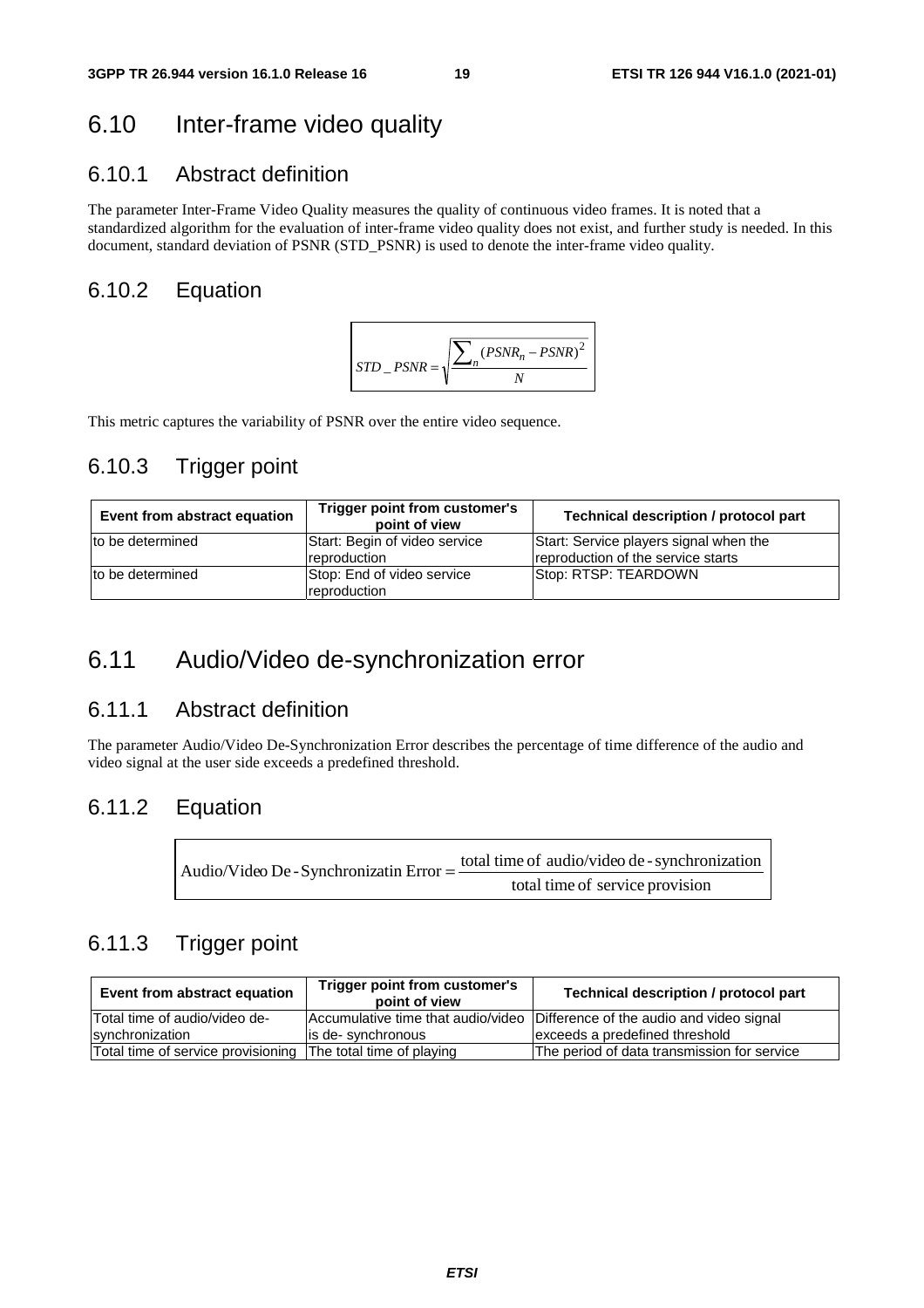# 7 SQoS parameters

## 7.1 SQoS parameters of each layer

SQoS parameters are defined according to one of three layers (Application, Transport and sub-Transport) as well as the network structure, SQoS parameters are first classified according to the layers.

Some parameters are selected according to protocol layers and give the definitions of each parameter. Most of the definitions are cited from documents of standards.

## 7.1.1 Application

### 7.1.1.1 Frame rate

Definition: The playing rate of frames, i.e. 30 frame/sec denotes a playing of 30 frames in one second.

### 7.1.1.2 Frame loss ratio

Definition: Frame loss ratio indicates the extent of frame loss between the sender and receiver. Frame loss ratio=number of the unreceived frames / number of all sending frames.

### 7.1.1.3 Frame error ratio

Definition: Frame error ratio=number of all error frame received/ number of all frames sent.

### 7.1.1.4 Transaction rate

Definition: The average rate for servers to transact the data packet. Those servers may include: SGSN, GGSN, VLR, HLR, AuC, web server, media server, etc.

### 7.1.1.5 Transaction delay

Definition: The sum of the time for a data packet to wait in queue and receive the service during the server transaction.

## 7.1.2 Transport

### 7.1.2.1 Bandwidth

Definition: The quantity of data transmitted per unit time in the network, usually expressed as bps.

### 7.1.2.2 Transfer delay

Definition: dT, the transfer delay from Src to Dst at time T is defined by the statement: Src sent the first bit of a unit data to Dst at wire-time T and that Dst received the last bit of that packet at wire-time T+dT.

NOTE: If the transfer delay from Src to Dst at T is undefined (informally, infinite), this means that Src sent the first bit of a unit data to Dst at wire-time T and that Dst did not receive that unit data [4].

### 7.1.2.3 Jitter

Definition: The differential time between the packet actual arrival time and its expected arrival time according to a standard clock.

### 7.1.2.4 Packet loss ratio

Definition: Packet loss ratio=the number of unreceived packets/the number of packets sent.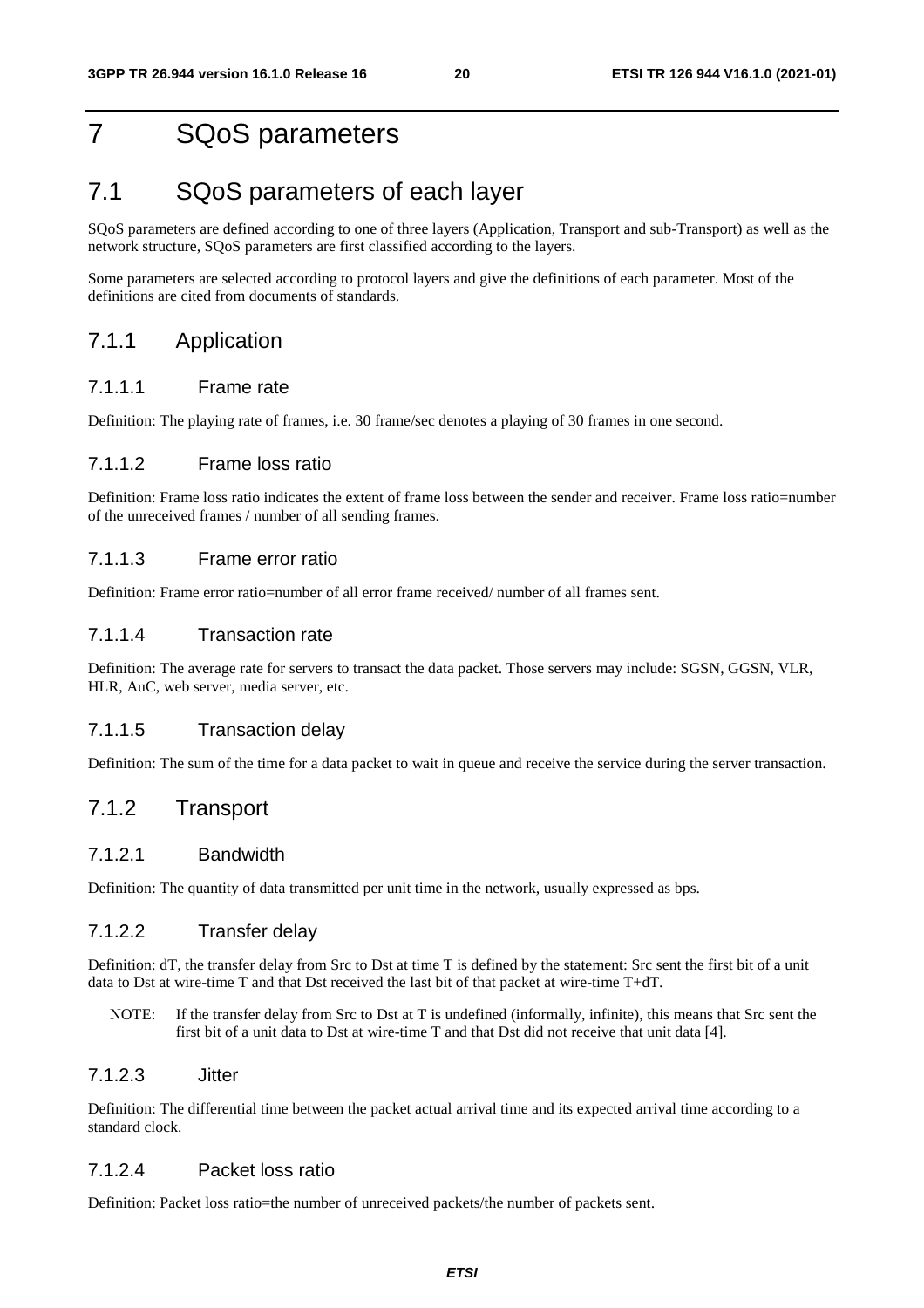### 7.1.2.5 Packet error ratio

Definition: Packet error ratio the number of received frames that contain an error in the frame payload divided by the total number of transmitted frames.

## 7.1.3 Sub-transport

## 7.1.3.1 Frame loss ratio

Definition: Frame loss ratio= the number of unreceived frames/the number of all sending frames.

## 7.1.3.2 Residual frame error ratio

Definition: The residual frame error ratio is the number of undetected error frames divided by the total number of transmitted frames in one direction of a single virtual connection.

### 7.1.3.3 Frame discard ratio

Definition: The number of received frames that are discarded because of a frame error divided by the total number of transmitted frames in one direction of a single virtual connection. Frame errors are defined as follows:

- 1) Frames those are too long or too short;
- 2) Frames that are not a multiple of 8 bits in length;
- 3) Frames with an invalid or unrecognized DLCI;
- 4) Frames with an abort sequence;
- 5) Frames with improper flag delimitation;
- 6) Frames that fail FCS [5].

## 7.1.3.4 Residual bit ratio

Definition: Indicates the undetected bit error ratio in the delivered SDUs. If no error detection is requested, Residual bit error ratio indicates the bit error ratio in the delivered SDUs [1].

### 7.1.3.5 Access delay

Definition: The delay time in queue of the station waiting for base station to assign a channel.

### 7.1.3.6 Block ratio

Definition: The frequency of channel arrangement request failure.

## 7.1.3.7 Soft handoff rate

Definition: The average rate for clients to handoff from one district to another.

# 7.2 SQoS parameters of each class

Some SQoS parameters are selected that is important enough for the five classes as table 1.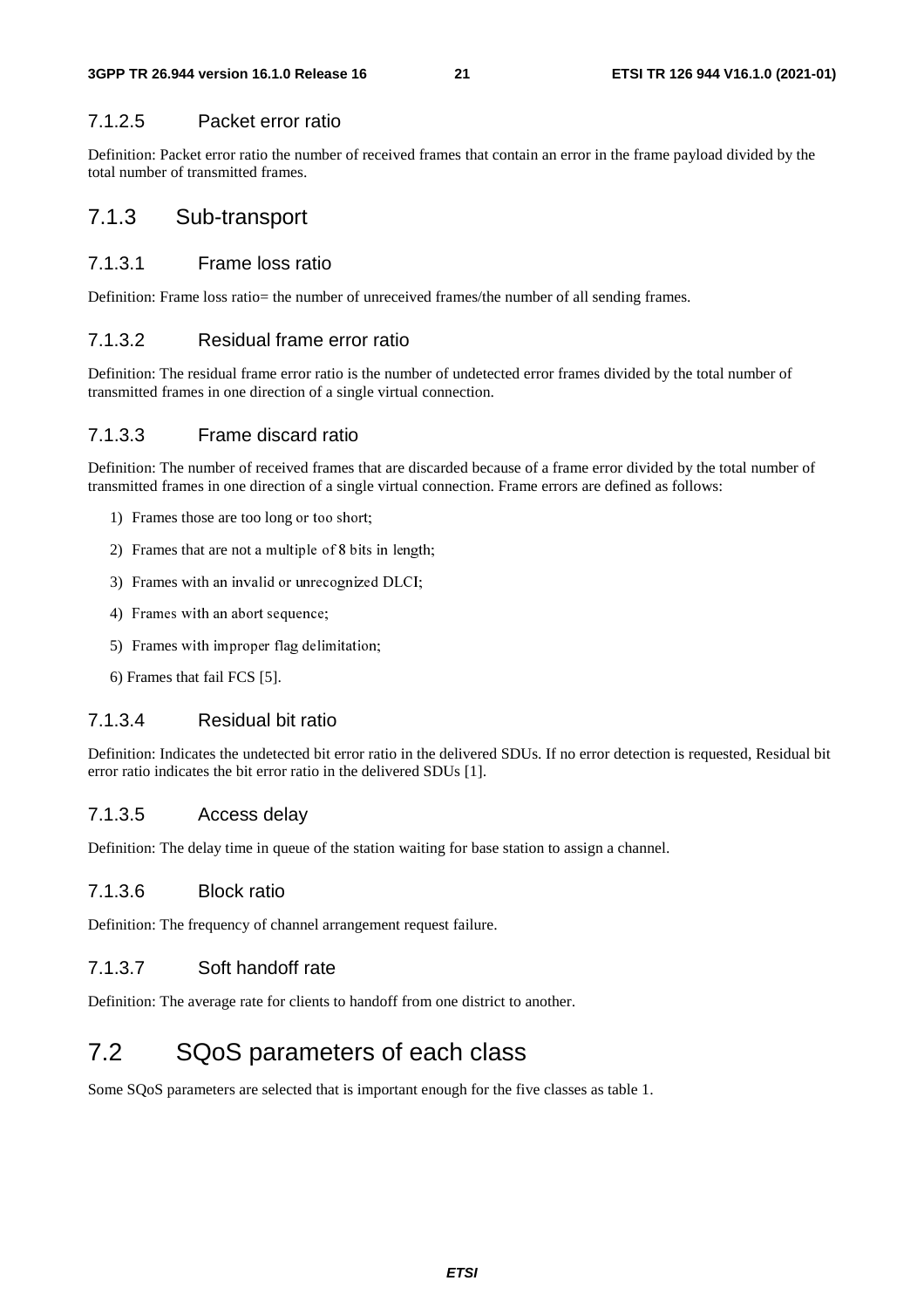| <b>Class</b>               | <b>SQoS parameters</b>                       |
|----------------------------|----------------------------------------------|
| Client                     | 1)<br>Frame rate                             |
|                            | Frame loss ratio                             |
|                            | Frame error ratio<br>3)                      |
| Radio access network       | 1)<br>Access delay                           |
|                            | Soft handoff rate                            |
|                            | <b>Block ratio</b><br>3)                     |
| Wireless transport network | 1)<br><b>Bandwidth</b>                       |
|                            | Transfer delay<br>2)                         |
|                            | 3)<br>Jitter                                 |
|                            | Packet loss ratio<br>$\left( 4\right)$       |
|                            | 5)<br>Frame loss ratio                       |
|                            | 6)<br>Frame error ratio                      |
|                            | Frame discard ratio                          |
|                            | Residual bit error ratio<br> 8)              |
| Wired transport network    | <b>Bandwidth</b><br>1)                       |
|                            | Transfer delay<br>$\left( 2\right)$          |
|                            | 3)<br><b>Jitter</b>                          |
|                            | 4)<br>Packet loss ratio                      |
|                            | 5)<br>Frame loss ratio                       |
|                            | 6)<br>Frame error ratio                      |
|                            | Frame discard ratio                          |
|                            | Residual bit error ratio<br>$\vert 8\rangle$ |
| <b>Transaction Node</b>    | 1)<br><b>Transaction rate</b>                |
|                            | <b>Transaction delay</b><br>2)               |
|                            | 3)<br><b>Transaction capacity</b>            |

### **Table 1: SQoS parameters of each class**

# 7.3 SQoS parameters of each service

The general applicable SQoS parameters for each service (IMS, MBMS, PSS, and Video Telephone) are listed in table 2 according to both class and layers. A specific list of transaction node SQoS of each service is listed in table 3.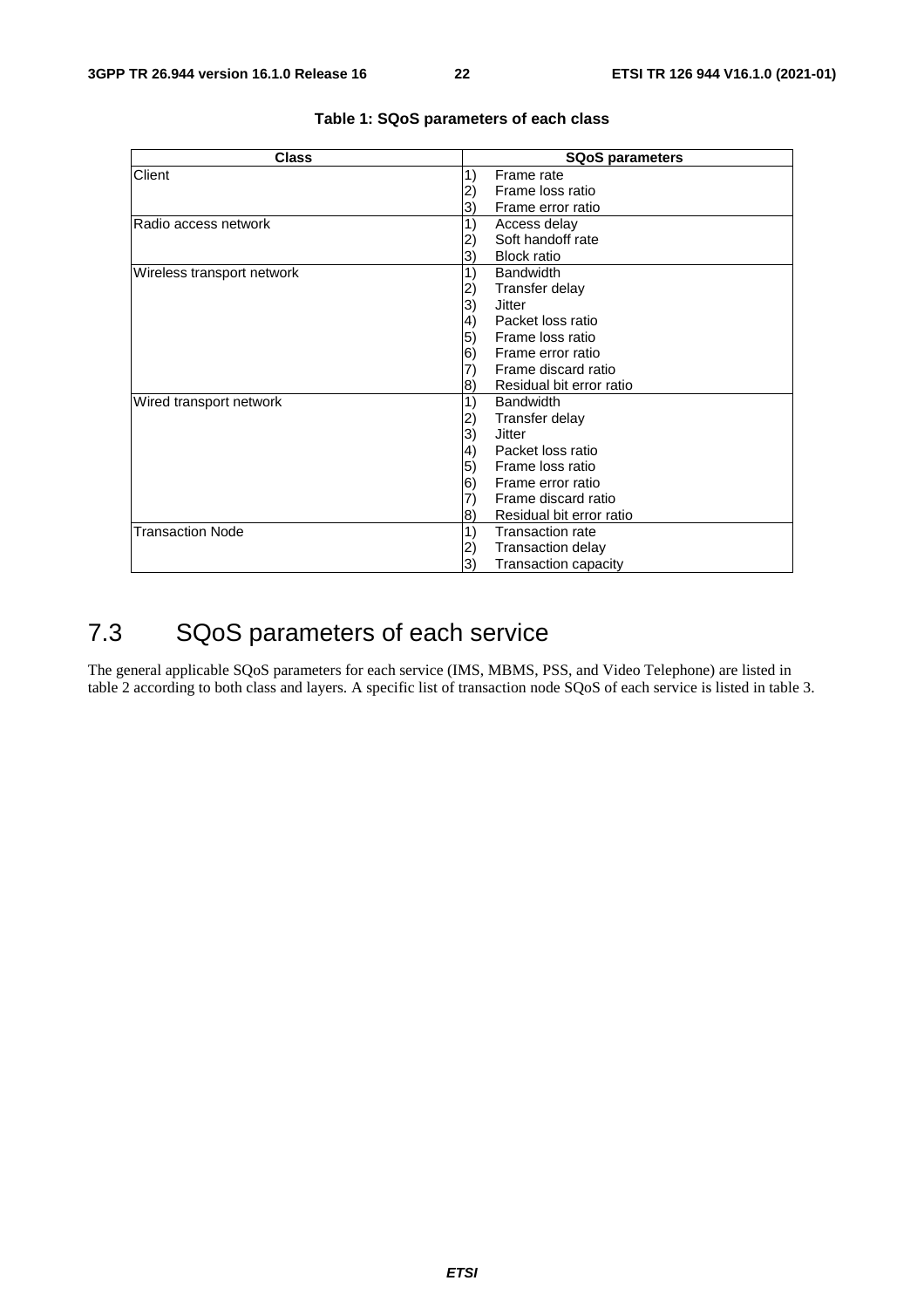| <b>Applicable SQoS parameters</b> |                          |                                                           |
|-----------------------------------|--------------------------|-----------------------------------------------------------|
| of IMS, MBMS, PSS, VT class       |                          |                                                           |
| Client                            | <b>Application Layer</b> | <b>Frame</b> rate                                         |
|                                   |                          | Frame loss ratio,                                         |
|                                   |                          | Frame error ratio                                         |
|                                   | Transport Layer          |                                                           |
|                                   | Under transports         |                                                           |
| Radio access network              | Application Layer        |                                                           |
|                                   | Transport Layer          |                                                           |
|                                   | Under transports         | <b>Block ratio</b>                                        |
|                                   |                          | Access delay                                              |
|                                   |                          | Soft handoff rate                                         |
| Wireless transport                | <b>Application Layer</b> |                                                           |
| <b>Network</b>                    | Transport Layer          | <b>Bandwidth</b>                                          |
|                                   |                          | <b>Transfer Delay</b>                                     |
|                                   |                          | Jitter                                                    |
|                                   |                          | Packet loss ratio                                         |
|                                   | Under transports         | Frame loss ratio, Frame error ratio, Frame discard ratio, |
|                                   |                          | Residual bit error ratio                                  |
| Wired transport                   | <b>Application Layer</b> | Bandwidth                                                 |
| <b>Network</b>                    | <b>Transport Layer</b>   | <b>Transfer Delay</b>                                     |
|                                   |                          | Jitter                                                    |
|                                   |                          | Packet loss ratio                                         |
|                                   | Under transports         | Frame loss ratio, Frame error ratio, Frame discard ratio, |
|                                   |                          | Residual bit error ratio                                  |
| <b>Transaction Node</b>           | <b>Application Layer</b> | <b>Transaction rate</b>                                   |
|                                   |                          | <b>Transaction delay</b>                                  |
|                                   |                          | Transaction capacity                                      |
|                                   | Transport Layer          |                                                           |
|                                   | Under transports         |                                                           |

| Table 2: General applicable SQoS parameters for service |  |  |  |  |  |
|---------------------------------------------------------|--|--|--|--|--|
|---------------------------------------------------------|--|--|--|--|--|

The SQoS metrics of each service are different in the transaction node class.

### **Table 3: Specific SQoS parameters for transaction node of each service**

| <b>Service and SQoS</b>      | <b>PSS</b>                                                                    | <b>IMS</b>                                                                                                                                    | <b>MBMS</b>                                                                                                | <b>Video Telephony</b>                          |
|------------------------------|-------------------------------------------------------------------------------|-----------------------------------------------------------------------------------------------------------------------------------------------|------------------------------------------------------------------------------------------------------------|-------------------------------------------------|
| Applicable Functional Entity | Base Station,<br>SGSN, GGSN,<br>VLR, HLR, AuC,<br>web server,<br>media server | Base Station,<br>SGSN, GGSN,<br>VLR, HLR,<br>AuC.,IP-CAN,P-<br> CSCF.I-CSCF.S-<br>ICSCF,HSS,DHC<br>P.DNS.MGW.MG<br>ICF.BGCF.AS.MR<br>IFC.MRFP | Base Station,<br>SGSN, GGSN,<br>VLR, HLR, AuC,<br> BM-SC, CBC,<br>Data Sources<br>land Content<br>Provider | Base Station, SGSN,GGSN,<br>IVLR, HLR, AuC, MGW |
| <b>SQoS Parameter</b>        | 1) Transaction rate<br>2) Transaction delay<br>3) Transaction capacity        |                                                                                                                                               |                                                                                                            |                                                 |

# 8 Mapping between ESQoS and SQoS

# 8.1 General

Firstly, a general mapping between ESQoS and SQoS parameters for all the new services is presented, and then the specific characters of them are given.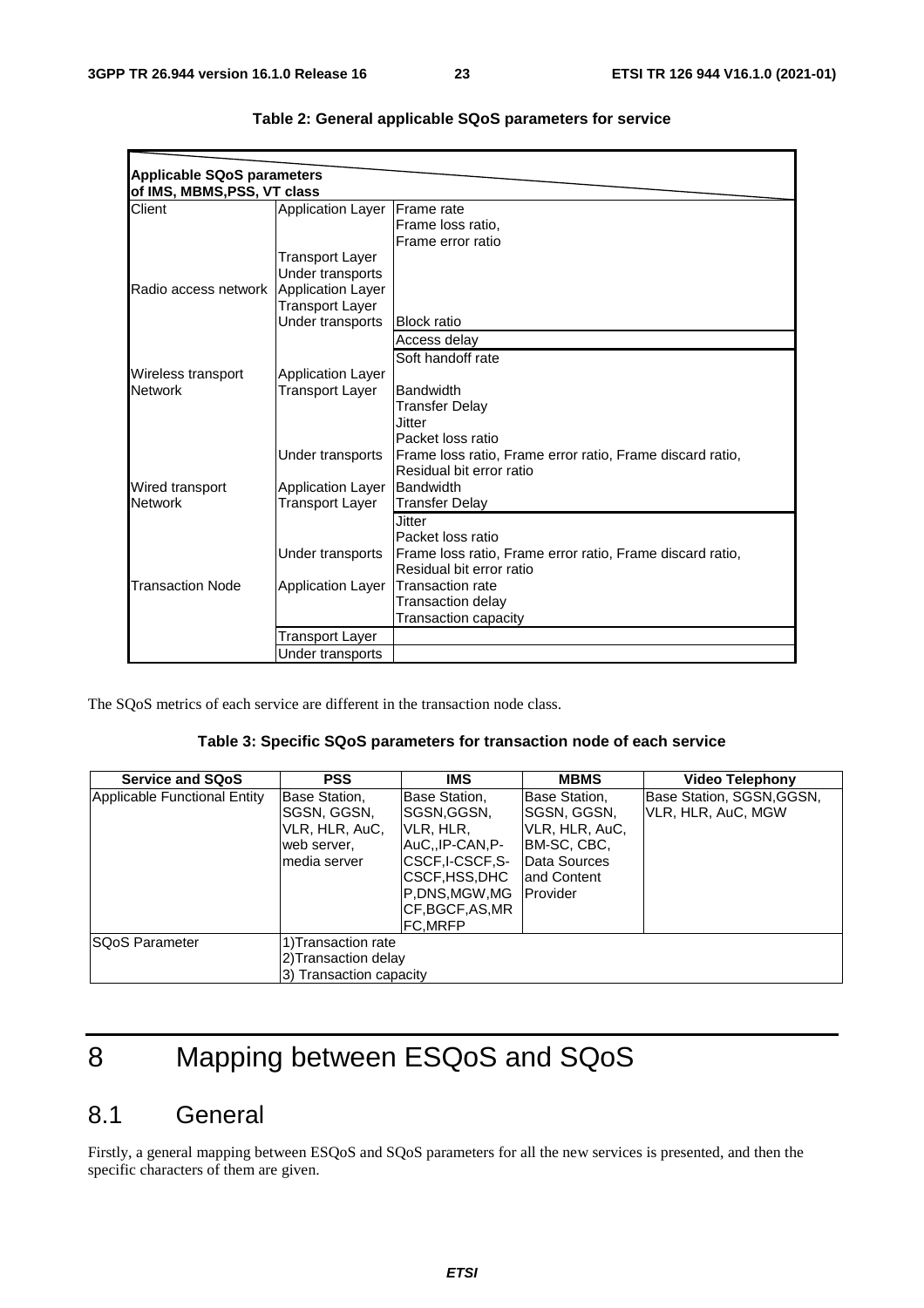| Table 4: the ESQoS and SQoS parameters mapping |  |
|------------------------------------------------|--|
|------------------------------------------------|--|

|                             |                                               | <b>ESQoS</b>                                                                                | <b>Service Non-</b><br>Availability | <b>Service</b><br>failure<br>ratio | <b>Initial</b><br>connection<br>time | <b>Initial</b><br>buffering<br>time | <b>Rebuffering</b><br>frequency | Rebuffering<br>time | Audio<br>quality | Intra-<br>frame/inter-<br>frame Video | Audio/video de-<br>synchronization<br>error |
|-----------------------------|-----------------------------------------------|---------------------------------------------------------------------------------------------|-------------------------------------|------------------------------------|--------------------------------------|-------------------------------------|---------------------------------|---------------------|------------------|---------------------------------------|---------------------------------------------|
| <b>SQoS</b>                 |                                               |                                                                                             |                                     |                                    |                                      |                                     |                                 |                     |                  | quality                               |                                             |
| <b>Client</b>               | Application                                   | Frame rate<br>Frame loss ratio,<br>Frame error ratio                                        |                                     |                                    |                                      | N                                   |                                 |                     |                  |                                       |                                             |
| Radio access                | Transports<br>Under transports<br>Application |                                                                                             |                                     |                                    |                                      |                                     |                                 |                     |                  |                                       |                                             |
| <b>Inetwork</b>             | Transports                                    |                                                                                             |                                     |                                    |                                      |                                     |                                 |                     |                  |                                       |                                             |
|                             | Under transports                              | <b>Block</b> ratio<br>Access delay<br>Soft handoff rate                                     |                                     | V<br>V                             |                                      |                                     |                                 |                     |                  |                                       |                                             |
| <b>Wireless</b>             | Application                                   |                                                                                             |                                     |                                    |                                      |                                     |                                 |                     |                  |                                       |                                             |
| transport<br><b>Network</b> | Transports                                    | Bandwidth<br><b>Transfer Delay</b><br><b>Jitter</b><br>Packet loss ratio                    |                                     | V                                  |                                      |                                     |                                 |                     |                  |                                       |                                             |
|                             | Under transports                              | Frame loss ratio,<br>Frame error ratio,<br>Frame discard ratio,<br>Residual bit error ratio |                                     |                                    |                                      |                                     |                                 |                     |                  |                                       |                                             |
| <b>Wired</b>                | Application                                   |                                                                                             |                                     |                                    |                                      |                                     |                                 |                     |                  |                                       |                                             |
| transport<br><b>Network</b> | Transports                                    | <b>Bandwidth</b><br><b>Transfer Delay</b><br><b>Jitter</b><br>Packet loss ratio             |                                     | V                                  |                                      |                                     |                                 |                     |                  |                                       |                                             |
|                             | Under transports                              | Frame loss ratio,<br>Frame error ratio,<br>Frame discard ratio,<br>Residual bit error ratio |                                     |                                    |                                      |                                     |                                 |                     |                  |                                       |                                             |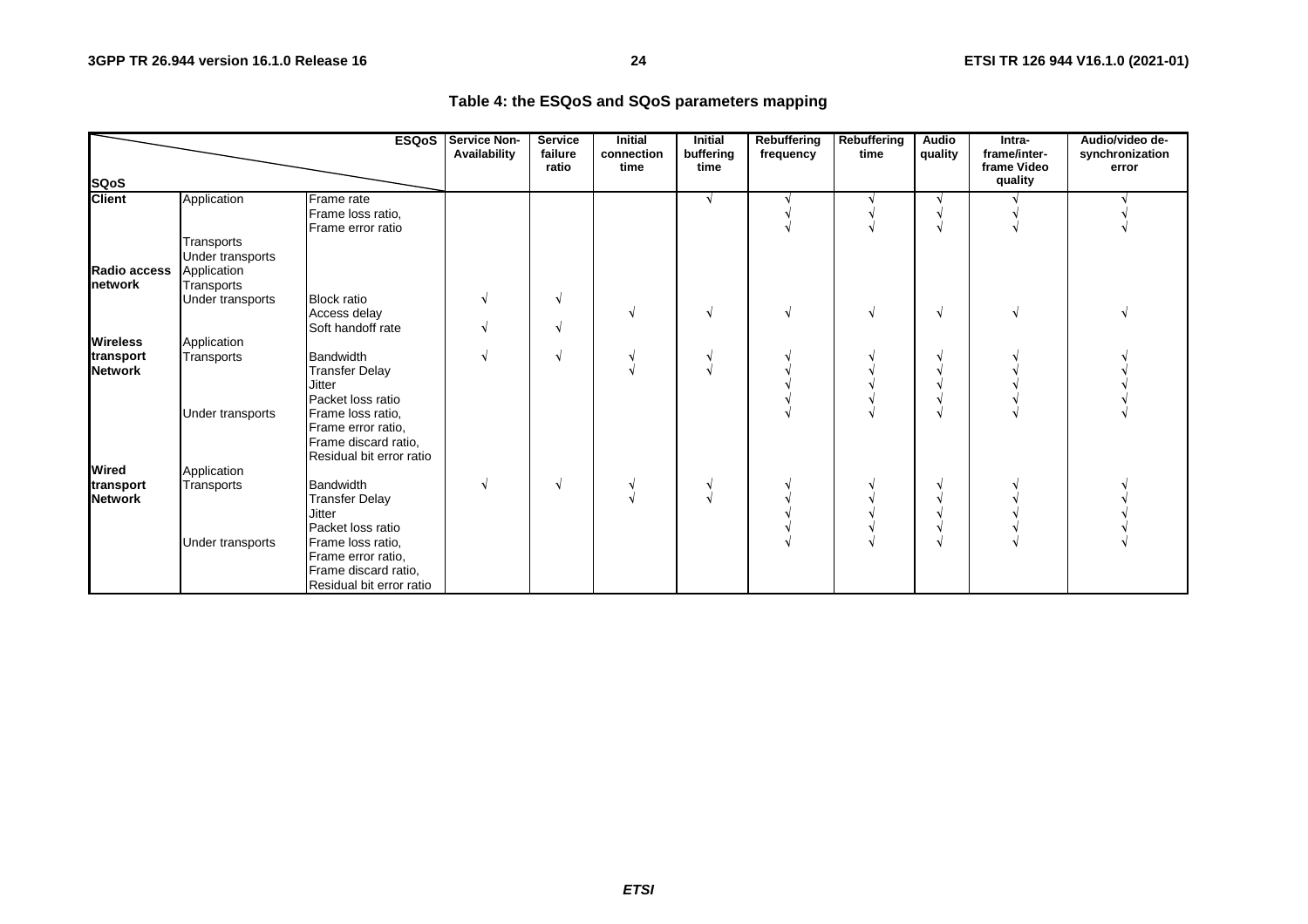|                    |             |             | <b>ESQoS</b>         | <b>Service Non-</b><br>Availability | <b>Service</b><br>failure<br>ratio | Initial<br>connection<br>time | Initial<br>buffering<br>time | Rebuffering<br>frequency | Rebuffering<br>time | Audio<br>quality | Intra-<br>frame/inter-<br>frame Video | Audio/video de-<br>synchronization<br>error |
|--------------------|-------------|-------------|----------------------|-------------------------------------|------------------------------------|-------------------------------|------------------------------|--------------------------|---------------------|------------------|---------------------------------------|---------------------------------------------|
| <b>SQoS</b>        |             |             |                      |                                     |                                    |                               |                              |                          |                     |                  | quality                               |                                             |
| <b>Transaction</b> | Application | <b>Base</b> | Transaction rate     |                                     |                                    |                               |                              |                          |                     |                  |                                       |                                             |
| <b>Node</b>        |             | Station     | Transaction delay    |                                     |                                    |                               |                              |                          |                     |                  |                                       |                                             |
|                    |             |             | Transaction capacity |                                     |                                    |                               |                              |                          |                     |                  |                                       |                                             |
|                    |             | <b>SGSN</b> | Transaction rate     |                                     |                                    |                               |                              |                          |                     |                  |                                       |                                             |
|                    |             |             | Transaction delay    |                                     |                                    |                               |                              |                          |                     |                  |                                       |                                             |
|                    |             |             | Transaction capacity |                                     |                                    |                               |                              |                          |                     |                  |                                       |                                             |
|                    |             | <b>GGSN</b> | Transaction rate     |                                     |                                    |                               |                              |                          |                     |                  |                                       |                                             |
|                    |             |             | Transaction delay    |                                     |                                    |                               |                              |                          |                     |                  |                                       |                                             |
|                    |             |             | Transaction capacity |                                     |                                    |                               |                              |                          |                     |                  |                                       |                                             |
|                    |             | HLR         | Transaction rate     |                                     |                                    |                               |                              |                          |                     |                  |                                       |                                             |
|                    |             |             | Transaction delay    |                                     |                                    |                               |                              |                          |                     |                  |                                       |                                             |
|                    |             |             | Transaction capacity |                                     |                                    |                               |                              |                          |                     |                  |                                       |                                             |
|                    |             | <b>VLR</b>  | Transaction rate     |                                     |                                    |                               |                              |                          |                     |                  |                                       |                                             |
|                    |             |             | Transaction delay    |                                     |                                    |                               |                              |                          |                     |                  |                                       |                                             |
|                    |             |             | Transaction capacity |                                     |                                    |                               |                              |                          |                     |                  |                                       |                                             |
|                    |             | <b>AuC</b>  | Transaction rate     |                                     |                                    |                               |                              |                          |                     |                  |                                       |                                             |
|                    |             |             | Transaction delay    |                                     |                                    |                               |                              |                          |                     |                  |                                       |                                             |
|                    |             |             | Transaction capacity |                                     |                                    |                               |                              |                          |                     |                  |                                       |                                             |

# 8.2 PSS

The specific transaction nodes that PSS involves are HLR, VLR, AuC, web servers and media servers, so these nodes are listed in table 5.

**Table 5: the ESQoS and SQoS parameters mapping of PSS** 

| <b>SQoS</b> |                 |                 |                                                                        | <b>ESQoS</b>   Service Non-<br>Availability | <b>Service</b><br>failure<br>ratio | <b>Initial</b><br>connection<br>time | Initial<br>buffering<br>time | Rebuffering<br>frequency | Rebuffering<br>time | <b>Audio</b><br>quality | Intra-<br>frame/inter-<br>frame Video<br>quality | Audio/video de-<br>synchronization<br>error |
|-------------|-----------------|-----------------|------------------------------------------------------------------------|---------------------------------------------|------------------------------------|--------------------------------------|------------------------------|--------------------------|---------------------|-------------------------|--------------------------------------------------|---------------------------------------------|
| Transaction | Application Web |                 | Transaction                                                            |                                             |                                    |                                      |                              |                          |                     |                         |                                                  |                                             |
| Node        |                 | server          | rate<br>Transaction<br>delay<br>Transaction<br>capacity                |                                             |                                    |                                      |                              |                          |                     |                         |                                                  |                                             |
|             |                 | Media<br>server | Transaction<br>rate<br>Transaction<br>delay<br>Transaction<br>capacity |                                             |                                    |                                      |                              |                          |                     |                         |                                                  |                                             |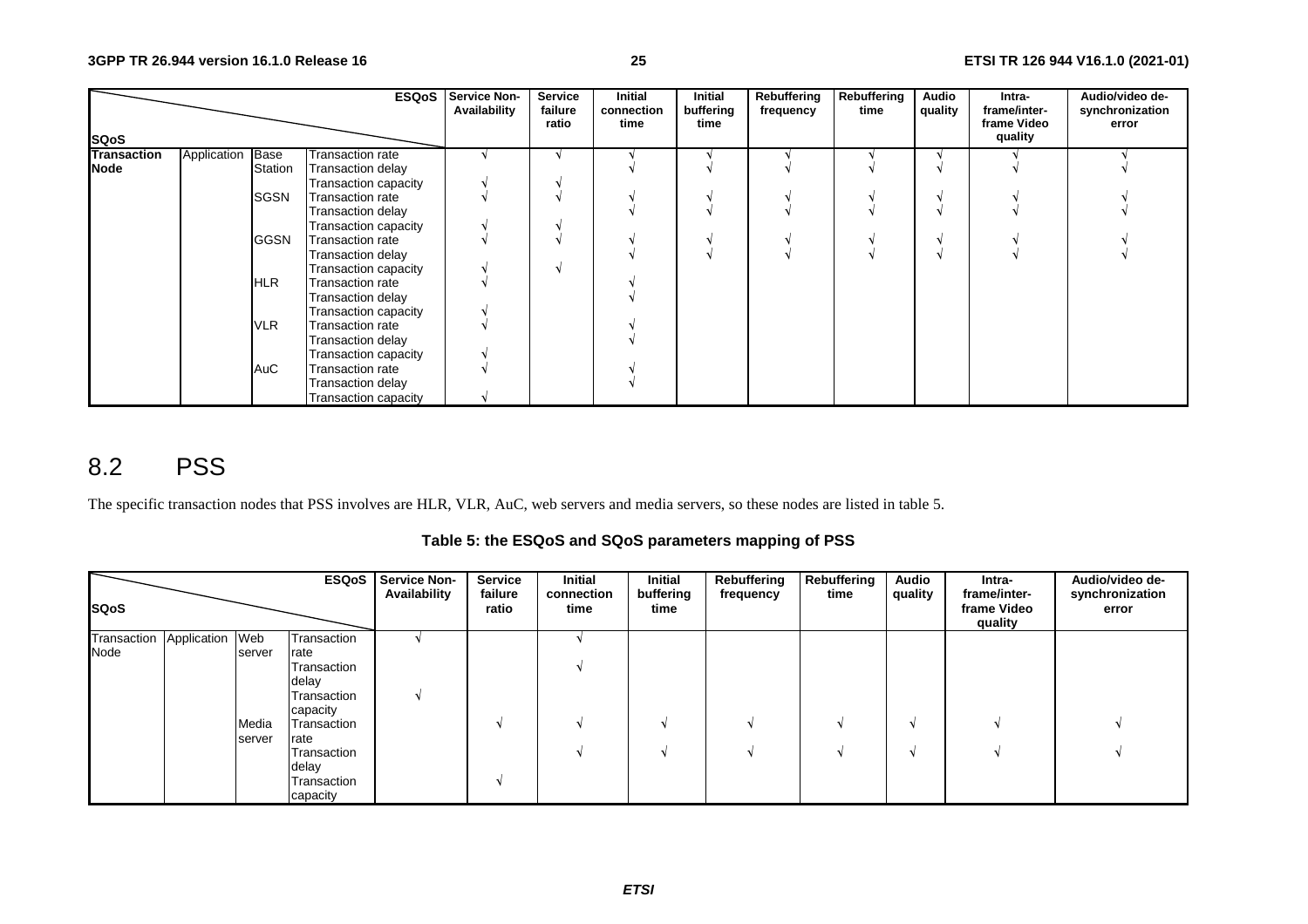# 8.3 MBMS

The specific transaction nodes that MBMS involves are BM-SC, CBC, Data Sources and Content Provider, so these nodes are listed in table 6.

|                     |                   |            | <b>ESQoS</b>            | <b>Service Non-</b><br>Availability | <b>Service</b><br>failure | Initial<br>connection | <b>Initial</b><br>buffering | Rebuffering<br>frequency | <b>Rebuffering</b><br>time | Audio<br>quality | Intra-<br>frame/inter- | Audio/video de-<br>synchronization |
|---------------------|-------------------|------------|-------------------------|-------------------------------------|---------------------------|-----------------------|-----------------------------|--------------------------|----------------------------|------------------|------------------------|------------------------------------|
| <b>SQoS</b>         |                   |            |                         |                                     | ratio                     | time                  | time                        |                          |                            |                  | frame Video<br>quality | error                              |
| Transaction<br>Node | Application BM-SC |            | Transaction<br>rate     |                                     |                           |                       |                             |                          |                            |                  |                        |                                    |
|                     |                   |            | Transaction<br>delay    |                                     |                           |                       |                             |                          |                            |                  |                        |                                    |
|                     |                   |            | Transaction<br>capacity |                                     |                           |                       |                             |                          |                            |                  |                        |                                    |
|                     |                   | <b>CBC</b> | Transaction             |                                     |                           |                       |                             |                          |                            |                  |                        |                                    |
|                     |                   |            | rate<br>Transaction     |                                     |                           |                       |                             |                          |                            |                  |                        |                                    |
|                     |                   |            | delay<br>Transaction    |                                     |                           |                       |                             |                          |                            |                  |                        |                                    |
|                     |                   | Data       | capacity<br>Transaction |                                     |                           |                       |                             |                          |                            |                  |                        |                                    |
|                     |                   | Sources    | rate<br>Transaction     |                                     |                           |                       |                             |                          |                            |                  |                        |                                    |
|                     |                   |            | delay<br>Transaction    |                                     |                           |                       |                             |                          |                            |                  |                        |                                    |
|                     |                   | Content    | capacity<br>Transaction |                                     | N                         |                       | N                           |                          | V                          | N                |                        |                                    |
|                     |                   | Provider   | rate<br>Transaction     |                                     |                           |                       | $\mathbf{v}$                |                          | N                          | N                |                        |                                    |
|                     |                   |            | delay<br>Transaction    |                                     | N                         |                       |                             |                          |                            |                  |                        |                                    |
|                     |                   |            | capacity                |                                     |                           |                       |                             |                          |                            |                  |                        |                                    |

## **Table 6: the ESQoS and SQoS parameters mapping of MBMS**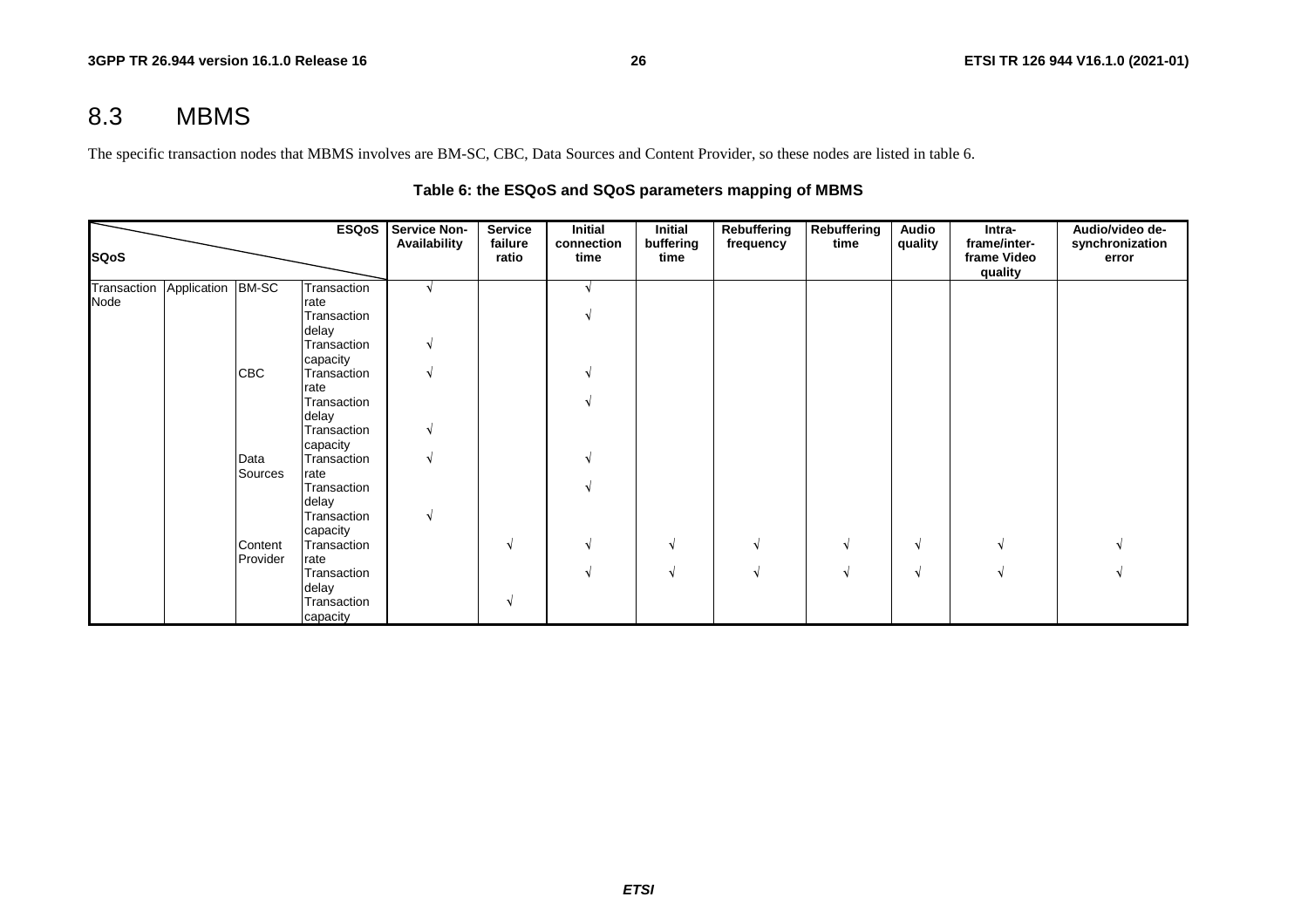# 8.4 Video telephony

The specific transaction nodes that Video Telephony involves are VLR and MGW, so these nodes are listed in table 7.

### **Table 7: the ESQoS and SQoS parameters mapping of VT**

|                                         |  |             | <b>ESQoS</b>   Service Non-<br>Availability | <b>Service</b><br>failure | <b>Initial</b><br>connection | <b>Initial</b><br>buffering | Rebuffering<br>frequency | Rebuffering<br>time | <b>Audio</b><br>quality | Intra-frame/inter-<br>frame Video | Audio/video de-<br>synchronization |
|-----------------------------------------|--|-------------|---------------------------------------------|---------------------------|------------------------------|-----------------------------|--------------------------|---------------------|-------------------------|-----------------------------------|------------------------------------|
| <b>ISQoS</b>                            |  |             |                                             | ratio                     | time                         | time                        |                          |                     |                         | quality                           | error                              |
| Transaction Application MGW Transaction |  |             |                                             |                           |                              |                             |                          |                     |                         |                                   |                                    |
| Node                                    |  | rate        |                                             |                           |                              |                             |                          |                     |                         |                                   |                                    |
|                                         |  | Transaction |                                             |                           |                              |                             |                          |                     |                         |                                   |                                    |
|                                         |  | delay       |                                             |                           |                              |                             |                          |                     |                         |                                   |                                    |
|                                         |  | Transaction |                                             |                           |                              |                             |                          |                     |                         |                                   |                                    |
|                                         |  | capacity    |                                             |                           |                              |                             |                          |                     |                         |                                   |                                    |

# 8.5 IMS

The specific transaction nodes that IMS involves are HLR, VLR, AuC, IP-CAN, P-CSCF, I-CSCF, S-CSCF, HSS, DHCP, DNS, MGW, MGCF, BGCF, AS, MRFC and MRFP, so these nodes are listed in table 8.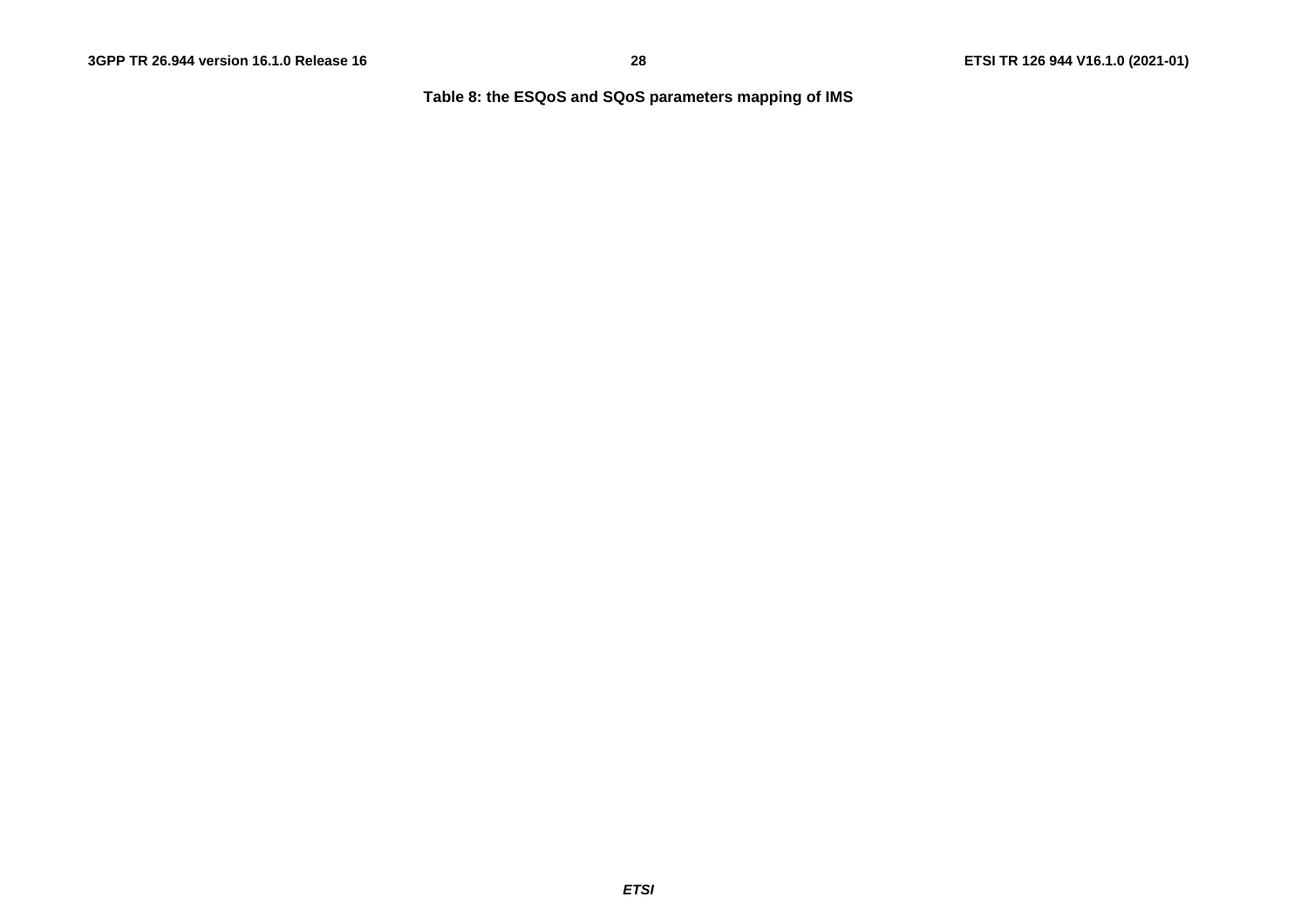### **3GPP TR 26.944 version 16.1.0 Release 16**

|             |                                |             | <b>ESQoS</b>            | Service Non-<br>Availability | <b>Service</b><br>failure | <b>Initial</b><br>connection | Initial<br>buffering | Rebuffering<br>frequency | <b>Rebuffering</b><br>time | <b>Audio</b><br>quality | Intra-<br>frame/inter- | Audio/video de-<br>synchronization |
|-------------|--------------------------------|-------------|-------------------------|------------------------------|---------------------------|------------------------------|----------------------|--------------------------|----------------------------|-------------------------|------------------------|------------------------------------|
| <b>SQoS</b> |                                |             |                         |                              | ratio                     | time                         | time                 |                          |                            |                         | frame Video<br>quality | error                              |
|             | Transaction Application IP-CAN |             | <b>Transaction rate</b> | $\sqrt{ }$                   |                           | $\sqrt{ }$                   |                      |                          |                            |                         |                        |                                    |
| Node        |                                |             | Transaction             |                              |                           | $\sqrt{ }$                   |                      |                          |                            |                         |                        |                                    |
|             |                                |             | delay                   |                              |                           |                              |                      |                          |                            |                         |                        |                                    |
|             |                                |             | Transaction             | $\sqrt{ }$                   |                           |                              |                      |                          |                            |                         |                        |                                    |
|             |                                |             | capacity                |                              |                           |                              |                      |                          |                            |                         |                        |                                    |
|             |                                | P-CSCF      | Transaction rate        | $\sqrt{ }$                   |                           | √                            |                      |                          |                            |                         |                        |                                    |
|             |                                |             | Transaction             |                              |                           | $\sqrt{ }$                   |                      |                          |                            |                         |                        |                                    |
|             |                                |             | delay                   |                              |                           |                              |                      |                          |                            |                         |                        |                                    |
|             |                                |             | Transaction             |                              |                           |                              |                      |                          |                            |                         |                        |                                    |
|             |                                |             | capacity                |                              |                           |                              |                      |                          |                            |                         |                        |                                    |
|             |                                | I-CSCF      | Transaction rate        |                              |                           |                              |                      |                          |                            |                         |                        |                                    |
|             |                                |             | Transaction             |                              |                           |                              |                      |                          |                            |                         |                        |                                    |
|             |                                |             | delay                   |                              |                           |                              |                      |                          |                            |                         |                        |                                    |
|             |                                |             | Transaction             |                              |                           |                              |                      |                          |                            |                         |                        |                                    |
|             |                                |             | capacity                |                              |                           |                              |                      |                          |                            |                         |                        |                                    |
|             |                                | S-CSCF      | Transaction rate        | V                            |                           | V                            |                      |                          |                            |                         |                        |                                    |
|             |                                |             | Transaction             |                              |                           |                              |                      |                          |                            |                         |                        |                                    |
|             |                                |             | delay                   |                              |                           |                              |                      |                          |                            |                         |                        |                                    |
|             |                                |             | Transaction             |                              |                           |                              |                      |                          |                            |                         |                        |                                    |
|             |                                |             | capacity                |                              |                           |                              |                      |                          |                            |                         |                        |                                    |
|             |                                | <b>HSS</b>  | Transaction rate        | V                            |                           |                              |                      |                          |                            |                         |                        |                                    |
|             |                                |             | Transaction             |                              |                           |                              |                      |                          |                            |                         |                        |                                    |
|             |                                |             | delay                   |                              |                           |                              |                      |                          |                            |                         |                        |                                    |
|             |                                |             | Transaction             | V                            |                           |                              |                      |                          |                            |                         |                        |                                    |
|             |                                |             | capacity                |                              |                           |                              |                      |                          |                            |                         |                        |                                    |
|             |                                | <b>DHCP</b> | Transaction rate        | √                            |                           | N.                           |                      |                          |                            |                         |                        |                                    |
|             |                                |             | Transaction             |                              |                           | $\sqrt{ }$                   |                      |                          |                            |                         |                        |                                    |
|             |                                |             | delay                   |                              |                           |                              |                      |                          |                            |                         |                        |                                    |
|             |                                |             | Transaction             | N                            |                           |                              |                      |                          |                            |                         |                        |                                    |
|             |                                |             | capacity                |                              |                           |                              |                      |                          |                            |                         |                        |                                    |
|             |                                | <b>DNS</b>  | Transaction rate        | V                            |                           |                              |                      |                          |                            |                         |                        |                                    |
|             |                                |             | Transaction             |                              |                           |                              |                      |                          |                            |                         |                        |                                    |
|             |                                |             | delay                   |                              |                           |                              |                      |                          |                            |                         |                        |                                    |
|             |                                |             | Transaction             | V                            |                           |                              |                      |                          |                            |                         |                        |                                    |
|             |                                |             | capacity                |                              |                           |                              |                      |                          |                            |                         |                        |                                    |
|             |                                | <b>MGW</b>  | Transaction rate        |                              |                           |                              |                      |                          |                            |                         |                        |                                    |
|             |                                |             | Transaction             |                              |                           |                              |                      |                          |                            |                         |                        |                                    |
|             |                                |             | delay                   |                              |                           |                              |                      |                          |                            |                         |                        |                                    |
|             |                                |             | Transaction             | V                            |                           |                              |                      |                          |                            |                         |                        |                                    |
|             |                                |             | capacity                |                              |                           |                              |                      |                          |                            |                         |                        |                                    |
|             |                                | <b>MGCF</b> | Transaction rate        | $\sqrt{}$                    |                           | $\sqrt{ }$                   |                      |                          |                            |                         |                        |                                    |
|             |                                |             | Transaction             |                              |                           |                              |                      |                          |                            |                         |                        |                                    |
|             |                                |             | delay                   |                              |                           |                              |                      |                          |                            |                         |                        |                                    |
|             |                                |             | Transaction             | $\sqrt{ }$                   |                           |                              |                      |                          |                            |                         |                        |                                    |
|             |                                |             | capacity                |                              |                           |                              |                      |                          |                            |                         |                        |                                    |
|             |                                | <b>BGCF</b> | <b>Transaction rate</b> | $\sqrt{ }$                   |                           | N                            |                      |                          |                            |                         |                        |                                    |
|             |                                |             | Transaction             |                              |                           |                              |                      |                          |                            |                         |                        |                                    |
|             |                                |             | delay                   |                              |                           |                              |                      |                          |                            |                         |                        |                                    |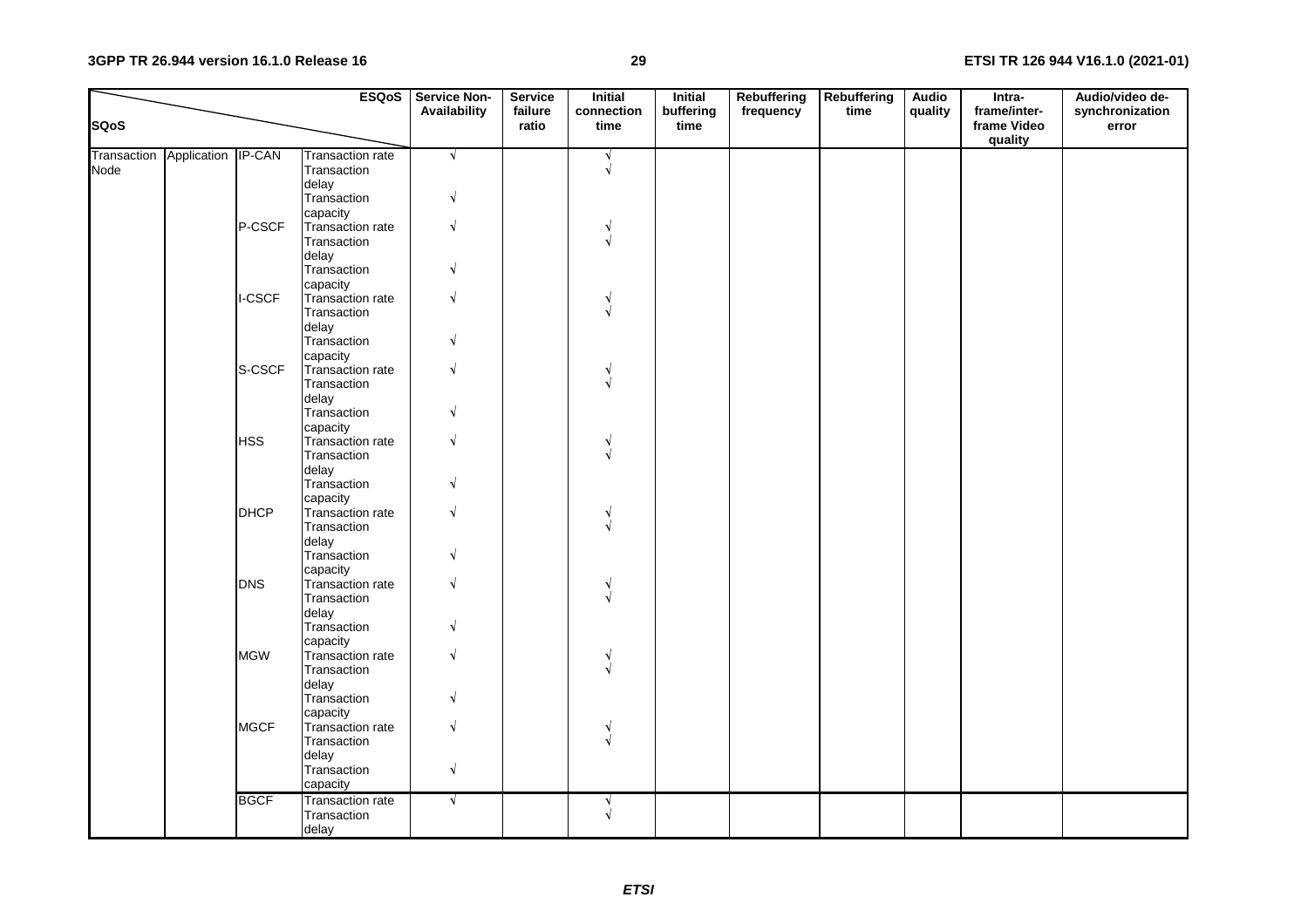| <b>SQoS</b> |             | <b>ESQoS</b>            | <b>Service Non-</b><br>Availability | <b>Service</b><br>failure<br>ratio | Initial<br>connection<br>time | Initial<br>buffering<br>time | Rebuffering<br>frequency | Rebuffering<br>time | Audio<br>quality | Intra-<br>frame/inter-<br>frame Video<br>quality | Audio/video de-<br>synchronization<br>error |
|-------------|-------------|-------------------------|-------------------------------------|------------------------------------|-------------------------------|------------------------------|--------------------------|---------------------|------------------|--------------------------------------------------|---------------------------------------------|
|             |             | Transaction             |                                     |                                    |                               |                              |                          |                     |                  |                                                  |                                             |
|             |             | capacity                |                                     |                                    |                               |                              |                          |                     |                  |                                                  |                                             |
|             | AS          | Transaction rate        |                                     |                                    |                               |                              |                          |                     |                  |                                                  |                                             |
|             |             | Transaction             |                                     |                                    |                               |                              |                          |                     |                  |                                                  |                                             |
|             |             | delay                   |                                     |                                    |                               |                              |                          |                     |                  |                                                  |                                             |
|             |             | Transaction<br>capacity |                                     |                                    |                               |                              |                          |                     |                  |                                                  |                                             |
|             | <b>MRFC</b> | <b>Transaction rate</b> |                                     |                                    |                               |                              |                          |                     |                  |                                                  |                                             |
|             |             | Transaction             |                                     |                                    |                               |                              |                          |                     |                  |                                                  |                                             |
|             |             | delay                   |                                     |                                    |                               |                              |                          |                     |                  |                                                  |                                             |
|             |             | Transaction             |                                     |                                    |                               |                              |                          |                     |                  |                                                  |                                             |
|             |             | capacity                |                                     |                                    |                               |                              |                          |                     |                  |                                                  |                                             |
|             | <b>MRFP</b> | Transaction rate        |                                     |                                    |                               |                              |                          |                     |                  |                                                  |                                             |
|             |             | Transaction             |                                     |                                    |                               |                              |                          |                     |                  |                                                  |                                             |
|             |             | delay                   |                                     |                                    |                               |                              |                          |                     |                  |                                                  |                                             |
|             |             | Transaction             |                                     |                                    |                               |                              |                          |                     |                  |                                                  |                                             |
|             |             | capacity                |                                     |                                    |                               |                              |                          |                     |                  |                                                  |                                             |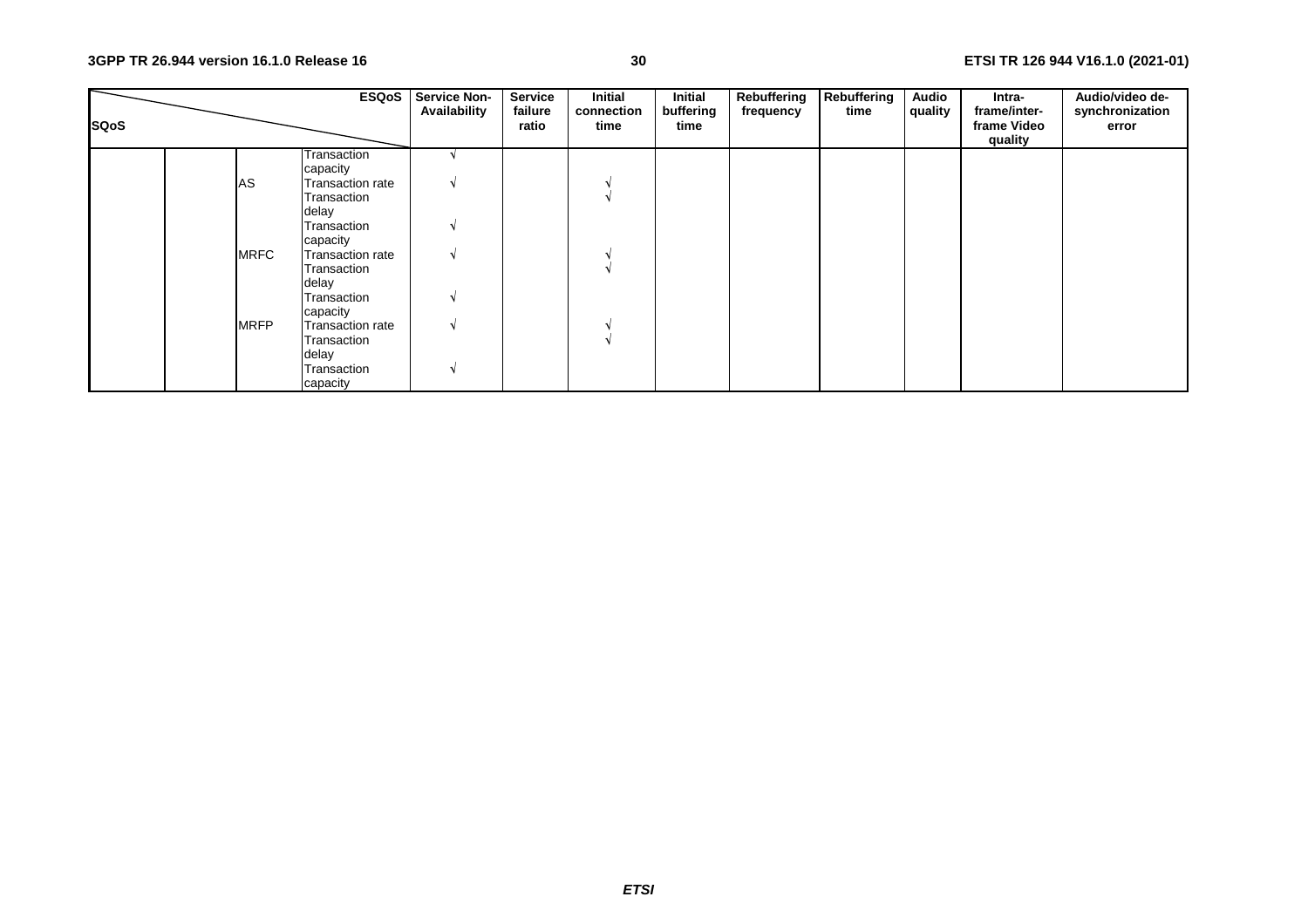# Annex A: PSS Performance Analysis with Theoretical Models

# A.1 Introduction

The "End-to-end Multimedia Services Performance Metrics" work item is conducting a research on the performance metrics for popular multimedia services, including streaming, multimedia broadcast multicast service (MBMS), video telephony and IP Multimedia subsystem Service (IMS), etc. This annex will support and justify the results in the present document.

In this annex, the performance evaluation for end-to-end multimedia services based on System QoS (SQoS) and end-to-End Service QoS (ESQoS) parameters is conducted, to provide the possible operational methods for operators/service providers to guarantee the quality of the provided services. The quantitative study of ESQoS and SQoS parameters would benefit both operators/service providers and end users as well. It would offer models and metrics for operators/service providers to better manage network capacity and deploy services. It would also guide operators/service providers to provide the best service in limited bandwidth with little latency and packet loss.

In this annex, packet-switched streaming service is taken as an example.

# A.2 Scope

Theoretical models are introduced to study the ESQoS and SQoS parameters. The inherent relationship between the ESQoS and SQoS parameters of PSS is described, which provide the possible operational methods for the operators/service providers to guarantee of the service performance.

First, some general models are proposed to study the performance parameters of the multimedia services. Then, the accurate and concrete models are created to figure out the relationships of the ESQoS and SQoS parameters.

Further, these methods and models can be extended to other multimedia services.

# A.3 References

The following documents contain provisions which, through reference in this text, constitute provisions of the present document.

- References are either specific (identified by date of publication, edition number, version number, etc.) or non-specific.
- For a specific reference, subsequent revisions do not apply.
- For a non-specific reference, the latest version applies. In the case of a reference to a 3GPP document (including a GSM document), a non-specific reference implicitly refers to the latest version of that document *in the same Release as the present document*.
- [1] CACC, Department of ECE, Duke University, Kishor S. Trivedi, Dharmaraja Selvamuthu, Xiaomin Ma: "Analytic Modeling of Handoffs in Wireless Cellular Networks", 2002.
- [2] MISCHA SCHWARTZ, broadband integrated networks, Prentice Hall, 1996.
- [3] Lin C. Performance evaluation of computer networks and computer systems, Tsinghua University Press, 2001.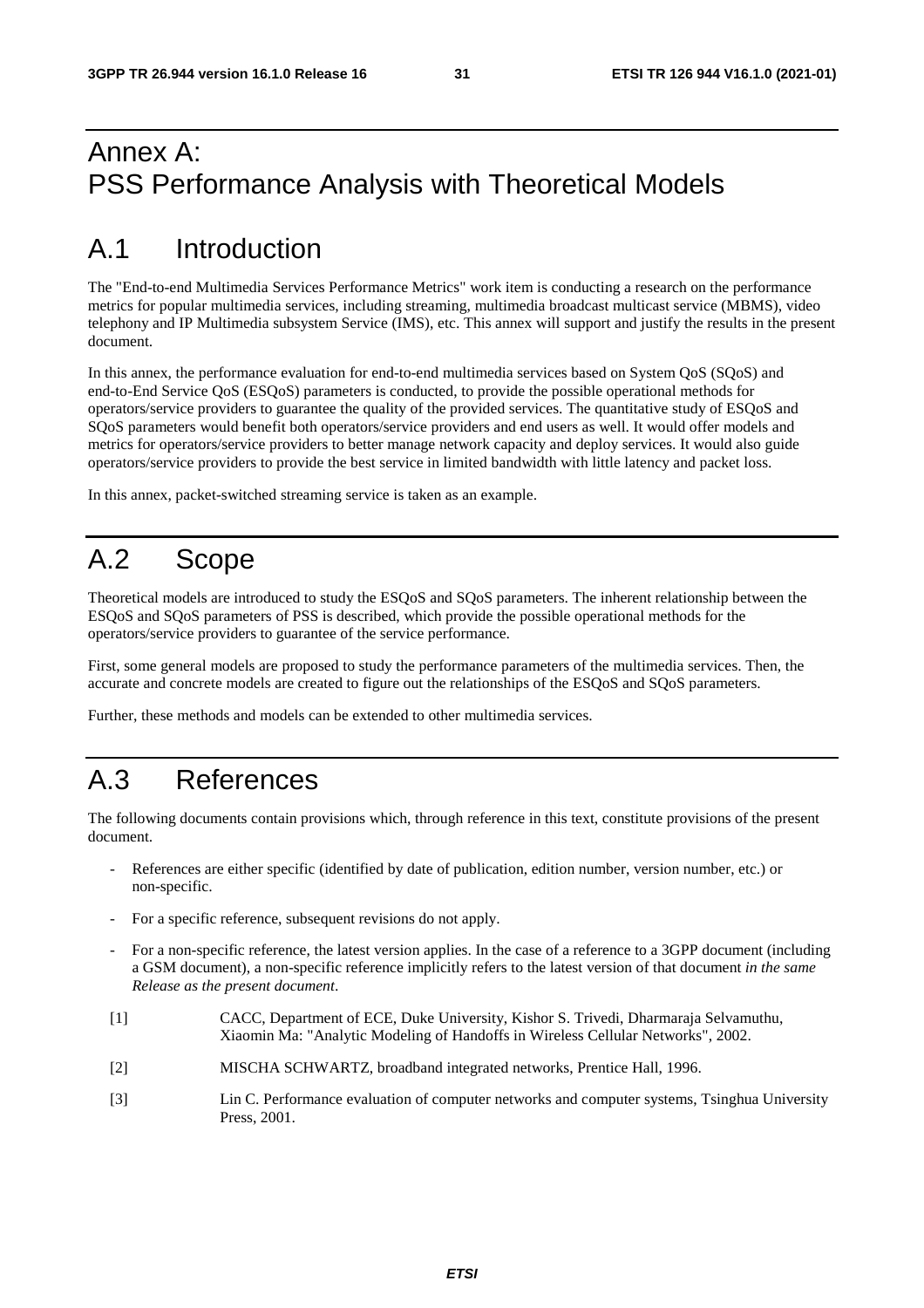# A.4 General models

Three classes of general models are presented including radio access network modelling, transport network modelling, node modelling. And there are two types of node models: simple node model and complex node model. These models can be used to study the performance metrics of various multimedia services and the network conditions. In this annex, queuing models are introduced to get the metrics, including the delay, failure ratio and loss ratio.

## A.4.1 Radio access network model

Some analytical models are introduced for the radio access network to evaluate some important parameters, such as the block ratio of new calls, the failure ratio of handoff calls.

## A.4.1.1 Model description

As an example, a queuing model can be used for Streaming Service in the access cell [1].

The new calls and handoff calls share a fixed numbers of channels in the cell, and the left channels are reserved. A new call will be connected if an idle channel is available among the sharing channels, otherwise the call is blocked. A handoff call will be connected if an idle channel is available in the cell, otherwise the call is failed.

For simplicity, assume that the arrival stream of new calls, the stream of handoff arrivals, the channel holding time for new calls and handoff calls are all of exponential distributions. Besides, the model also considers the platform failure and the base repeater failure. All failures are assumed to be mutually independent. Times to platform and base repeater failures and repair are assumed to be exponentially distributed.

The parameters' definitions are as follows:

| $\lambda_n$ :                 | the rate of arrival stream of new calls.      |
|-------------------------------|-----------------------------------------------|
| $\lambda_h$ :                 | the rate of stream of handoff arrivals.       |
| $\mu_c$ :                     | the channel holding time for new calls.       |
| $\mu_n$ :                     | the channel holding time for handoff calls.   |
| $N_b$ :                       | the number of the base repeaters in the cell. |
| M:                            | the channel number of each base repeater.     |
| g:                            | the reserved resources.                       |
| $\frac{1}{\lambda_s}$ :       | mean time of platform failure.                |
| $\frac{1}{\mu_s}$ :           | mean time of platform repair.                 |
| $\frac{1}{\lambda_b}$         | mean time of base repeater failure.           |
| $\vert$<br>$\overline{\mu_b}$ | mean time of base repeater repair.            |

Now the system can be basically modelled as a queue, which can be presented by a Markov chain.

Solving the model, the block ratio of new calls and the failure ratio of handoff calls can be easily obtained.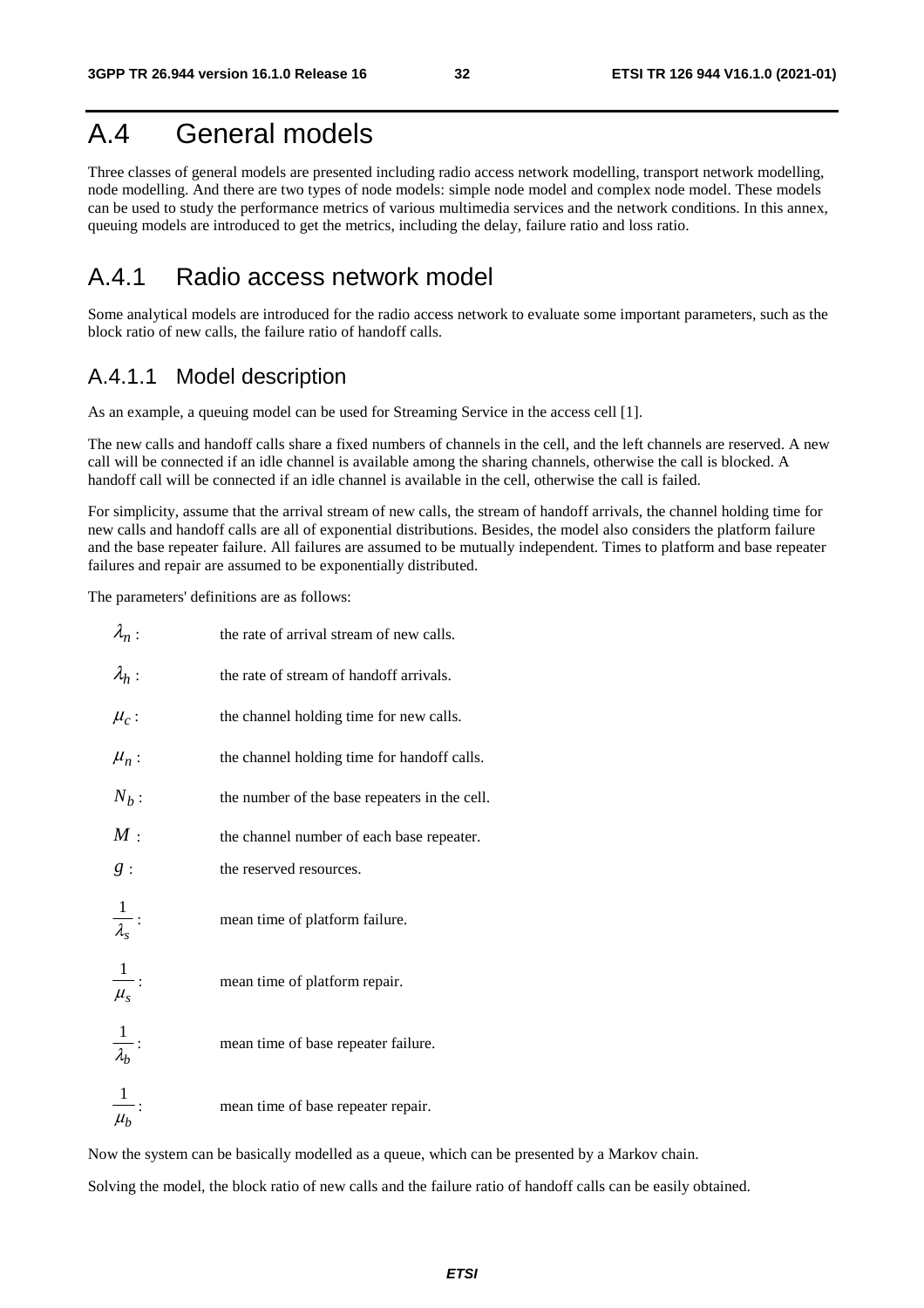A.4.1.2 The block ratio of new calls and the failure ratio of handoff calls Let:

$$
\lambda = \lambda_n + \lambda_h
$$

$$
\mu = \mu_c + \mu_h
$$

$$
A = \frac{\lambda}{\mu}
$$

$$
A_1 = \frac{\lambda_h}{\mu_c + \mu_h}
$$

Solving the Markov chain, it can be obtained:

$$
P_d(N,g) = \frac{\frac{A^{N-g}}{N!} A_1^g}{\sum_{n=0}^{N-g-1} \frac{A^n}{n!} + \sum_{n=N-g}^{N} \frac{A^{N-g}}{n!} A_1^{n-(N-g)}}
$$
  
\n
$$
P_b(N,g) = \frac{\sum_{n=N-g}^{N} \frac{A^{N-g}}{n!} A_1^{n-(N-g)}}{\sum_{n=0}^{N} \frac{A^n}{n!} + \sum_{n=N-g}^{N} \frac{A^{N-g}}{n!} A_1^{n-(N-g)}}
$$
  
\n
$$
= A^{N-g} \frac{\sum_{k=0}^{g} \frac{A_1^k}{(k+N-g)!}}{\sum_{n=0}^{N} \frac{A^n}{n!} + \sum_{n=N-g}^{N} \frac{A^{N-g}}{n!} A_1^{n-(N-g)}}
$$
  
\n
$$
P(s,k;N_b) = \frac{A_s}{\sum_{n=0}^{N} \frac{1}{n!} \left(\frac{\mu_b}{\lambda_b}\right)^k} \left[1 + \sum_{j=1}^{N_b} \frac{1}{j!} \left(\frac{\mu_b}{\lambda_b}\right)^j\right]^{-1}, \text{ if } s=0,
$$
  
\n
$$
\mu_a = 1 \left(\frac{\mu_b}{\mu_b}\right)^k \left[\frac{N_b}{N} \frac{1}{N} \left(\frac{\mu_b}{\mu_b}\right)^j\right]^{-1}
$$

$$
\left\{\frac{\mu_s}{\lambda_s+\mu_s}\frac{1}{k!}\left(\frac{\mu_b}{\lambda_b}\right)^k\left[1+\sum_{j=1}^{N_b}\frac{1}{j!}\left(\frac{\mu_b}{\lambda_b}\right)^j\right]^{-1},\text{ if } s=1.
$$

$$
A(N_b) =
$$
\n
$$
\begin{cases}\n\sum_{k=0}^{N_b} P(0, k; N_b) + \sum_{k=0}^{N_b} P(1, k; N_b) \frac{N_b - k}{N_b}, & w/o \text{ APS} \\
\sum_{k=0}^{N_b} P(0, k; N_b) + P(1, 0; N_b), & w/ \text{APS}.\n\end{cases}
$$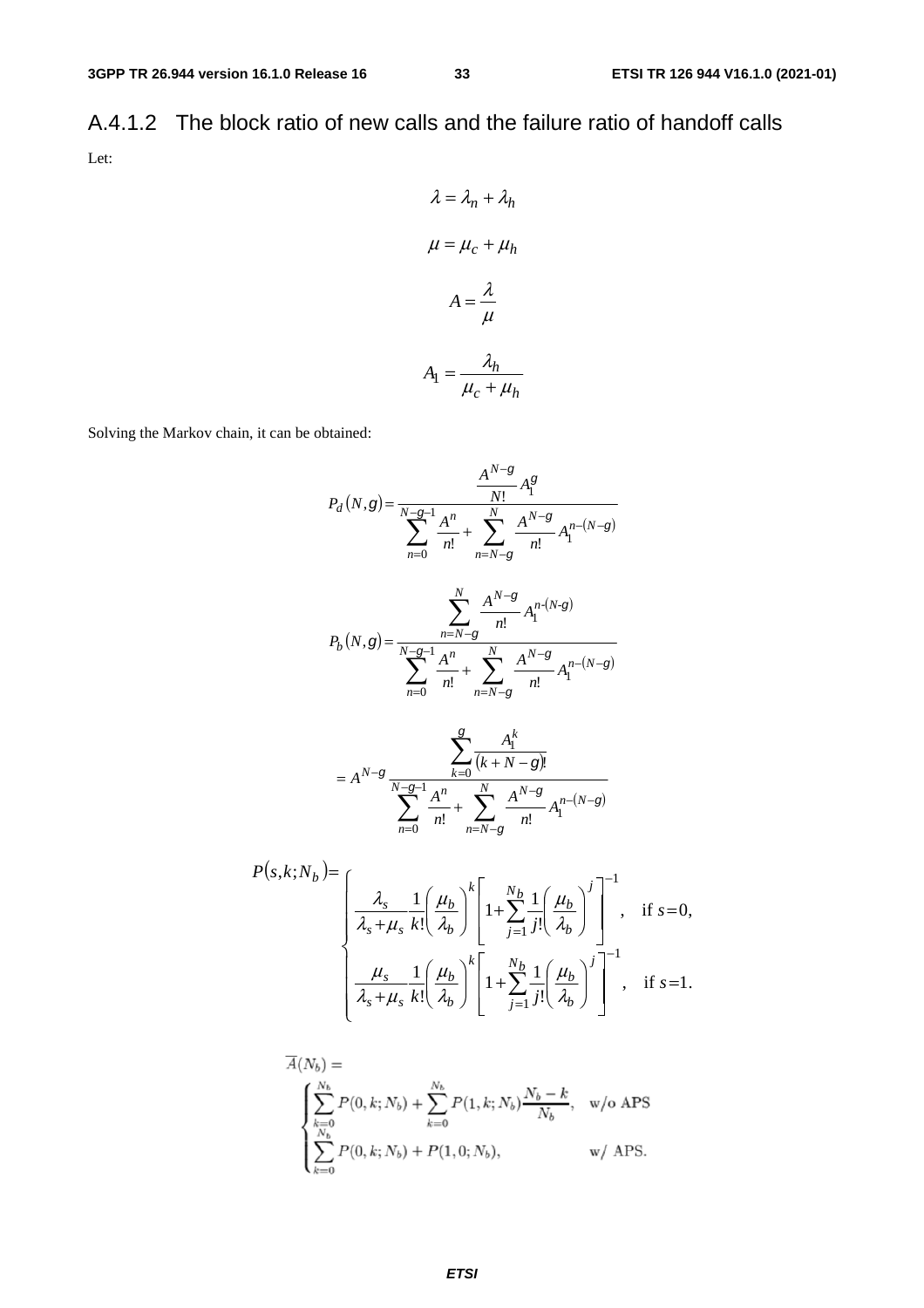$$
P_b^o(N_b, M, g) = \overline{A}(N_b)
$$
  
\n
$$
1(G > 0) \sum_{k=1}^{G} P(1, k; N_b) \left(\frac{k}{N_b}\right)
$$
  
\n
$$
+ \sum_{k=G+1}^{N_b} P(1, k; N_b) P_b(kM - 1, g) \left(\frac{k}{N_b}\right),
$$
  
\n
$$
1(G > 0) \sum_{k=1}^{G} P(1, k; N_b)
$$
  
\n
$$
+ \sum_{k=G+1}^{N_b} P(1, k; N_b) P_b(kM - 1, g),
$$
  
\n
$$
w / APS
$$

$$
P_d^o(N_b, M, g) = \overline{A}(N_b)
$$
  
+ 
$$
\begin{cases} \sum_{k=1}^{N_b} P(1, k; N_b) P_d(kM - 1, g) \frac{k}{N_b}, & \text{w/o APS} \\ \sum_{k=1}^{N_b} P(1, k; N_b) P_d(kM - 1, g), & \text{w/ APS.} \end{cases}
$$

Where  $I(e)$  is the indicator function:  $I(e) = 1$  if expression e is true; otherwise  $I(e) = 0$ ;

$$
G = \lfloor (g+1)/M \rfloor;
$$

0  $P_{\text{b}}^{0}(N_{\text{b}}, M, g)$  is the block ratio of new calls and  $P_{\text{d}}^{0}(N_{\text{b}}, M, g)$  is the failure ratio of handoff calls.

## A.4.2 Transport network model

There are two types of network: wireless network and wired network. First the average transfer delay of a packet in the wired network is analyzed. In the transfer delay model, the transfer time is ignored. Then consider the transfer time of a mount of data in the whole transport network.

The transport network is very complex and to get the transfer delay of a packet is not so easy. For simplicity, the transport network with a Jackson network is modeled and the average transfer delay of a packet is analyzed [2].

## A.4.2.1 Model description

It is assumed that the packet switching network as a Jackson network to analysis the average transfer delay of a packet in the network.

| $\gamma$ :    | The total load of the network from outside.                                           |
|---------------|---------------------------------------------------------------------------------------|
| $\lambda_i$ : | The load on link i.                                                                   |
| L:            | The number of links in the network.                                                   |
| $M$ .         | The average length of a packet.                                                       |
| $R_i$ :       | The data transport rate of link i.                                                    |
|               | The analysis to the transfer time is very simple. The parameters used are as follows. |

The size of the data to be transported. *D*

*dwireless* The mean bandwidth in wireless network.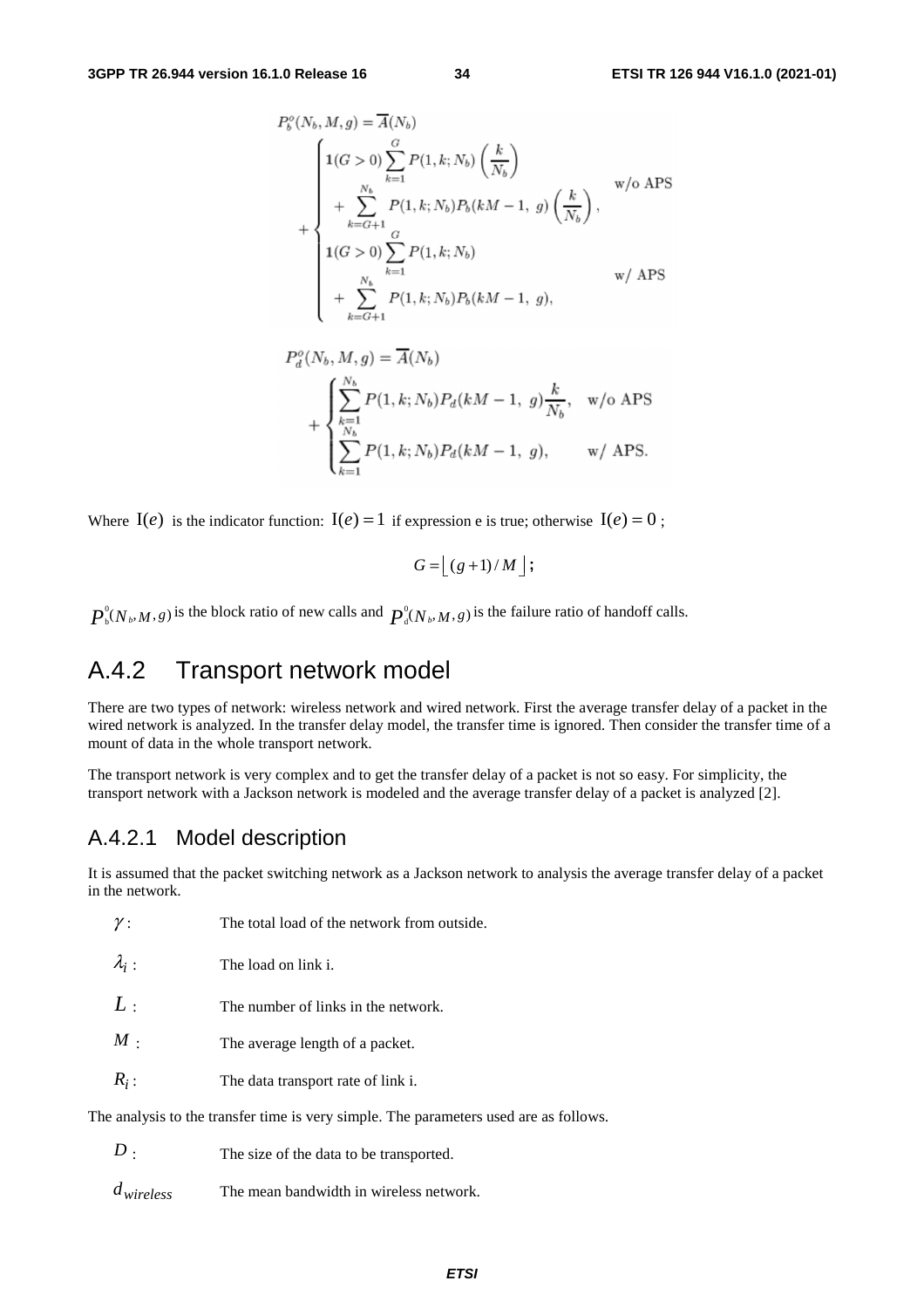*d<sub>wired</sub>* The mean bandwidth in wired network.

## A.4.2.2 The mean transfer delay and the transfer time

Solving the transfer delay model, it can be obtained:

$$
T_{\text{tran\_delay}} = \frac{1}{\gamma} \sum_{i=1}^{L} \frac{M}{R_i - M \lambda_i}
$$

 $T_{\text{tran\_delay}}$  is the mean transfer delay of a packet over the network.

It can be easily to get the transfer time:

$$
T_{\text{tran\_time}} = \frac{D}{d_{\text{wireless}}} + \frac{D}{d_{\text{wired}}}
$$

 $T_{\text{tran\_time}}$  is the transfer time of data D over the wireless and wired transport network.

## A.4.3 Node model

The work "node" there means all the entities handling data in the network including the gateway, router, and server. There are four class of traffic in the network according to 3GPP. Among all the nodes, some just handle one class of traffic or some information requests and some need to handle all the four class of traffic. According to the class of data flow handled by each node, the nodes are classified into two kinds: simple nodes and complex nodes. A simple node only handles one class of traffic or some information requests and a complex node handles all the four class of traffic.

### A.4.3.1 Simple node model

In all the nodes related to the streaming service, the web server, media server, HLR, VLR and AuC are considered as the simple node.

Because these nodes just handle one class of traffic or some information requests, so a simple node is modelled as a queuing system. Solving the mode the transaction delay and the data loss ratio in the node can be get.

### A.4.3.1.1 Model description

Assume that the data unit arrival into the node is Poisson distributed, and the transaction time of a data unit is exponentially distributed. These data units are scheduled using FIFO algorithm. And the buffer size is B (data unit). The parameters are defined as follows:

$$
\lambda
$$
: The arrival rate of data units.  

$$
\frac{1}{\lambda}
$$

- $\mu$ <sup>:</sup> The mean transaction time to a data unit of the node.
- *B* : The buffer size in the node.

The model is as figure A.1.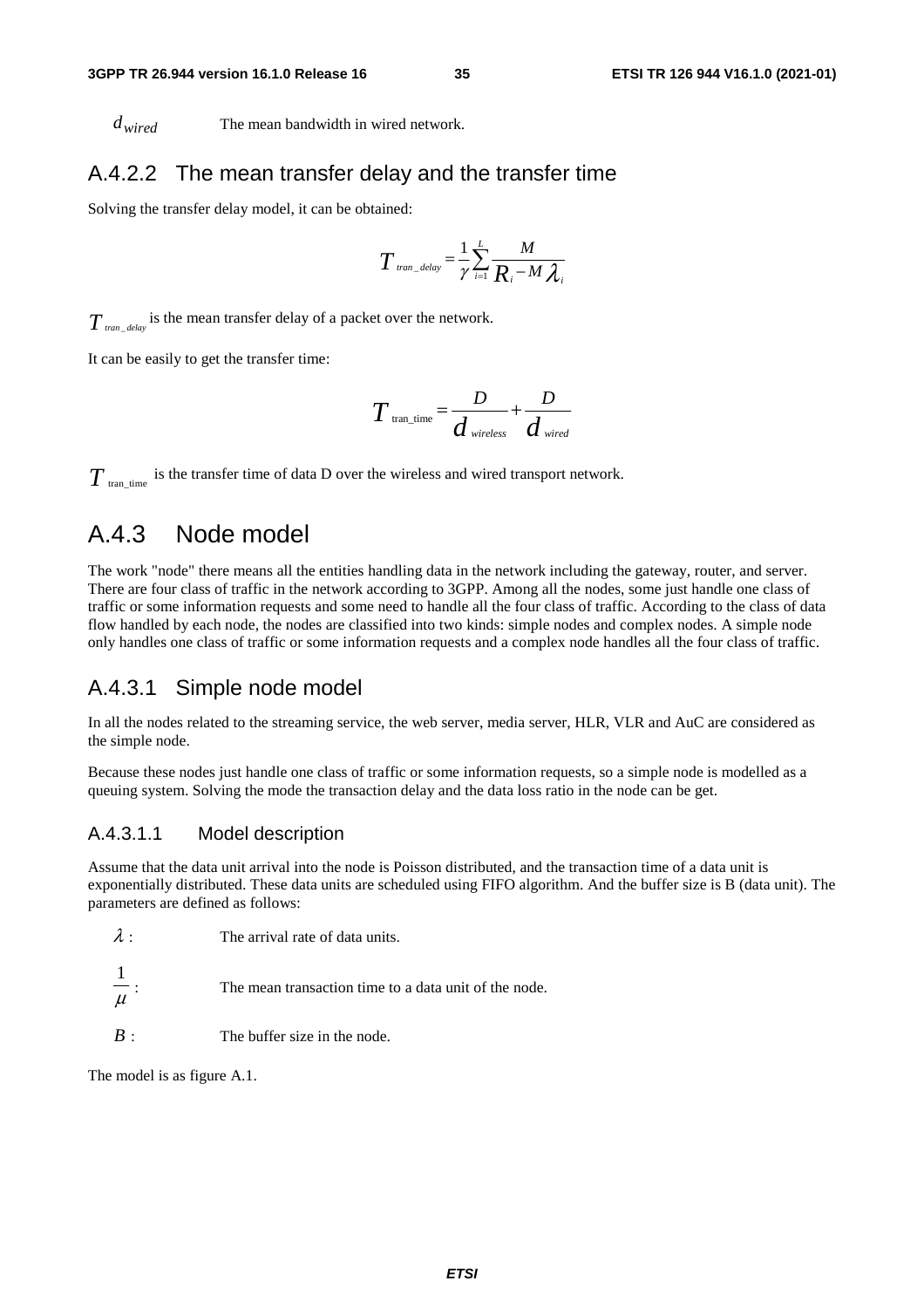

**Figure A.1: A queuing model of a simple node** 

### A.4.3.1.2 The transaction delay and the data loss ratio

Solving the model, it can be obtained.

$$
T = \frac{\lambda}{\mu(\mu - \lambda)}
$$

$$
p_{B} = (1 - \rho)\rho^{B} = (1 - \frac{\lambda}{\mu})(\frac{\lambda}{\mu})
$$

*B*

 $T_w$  is the transaction delay and  $P_B$  is the data loss ratio.

## A.4.3.2 Complex node model

In all the nodes related to the streaming service, the BS, SGSN and GGSN are considered as the complex node.

These nodes need to handle four class of data flow: conversational class, streaming class, interactive class and background class. Their delay requirements are getting stricter, and the transfer priority in a node is according to the delay requirements. So the complex node is modeled as a queuing system with four queues and a single server. Solving the mode, the transaction delay and the data loss ratio in the node can be get.

### A.4.3.2.1 Model description

In the conversational class the voice traffic is analyzed and in the streaming class the video traffic is analyzed.

#### **The voice traffic model**

In the book Broadband Integrated Networks, Mischa Schwartz points out two models: fluid flow model and MMPP (Markov-modulated Poisson Process) model. Here the MMPP model is adopted. The MMPP model is as follows [3].

The model is a queuing system and the data source is combined by several voice sources as figure A.2. Each voice source has two states: on and off. When the source is in the state on, it generates voice data with Poisson arrival or rather it is silent. The model is as figure A.3.



**Figure A.2: A queuing model for voice traffic** 



**Figure A.3: Two-state model**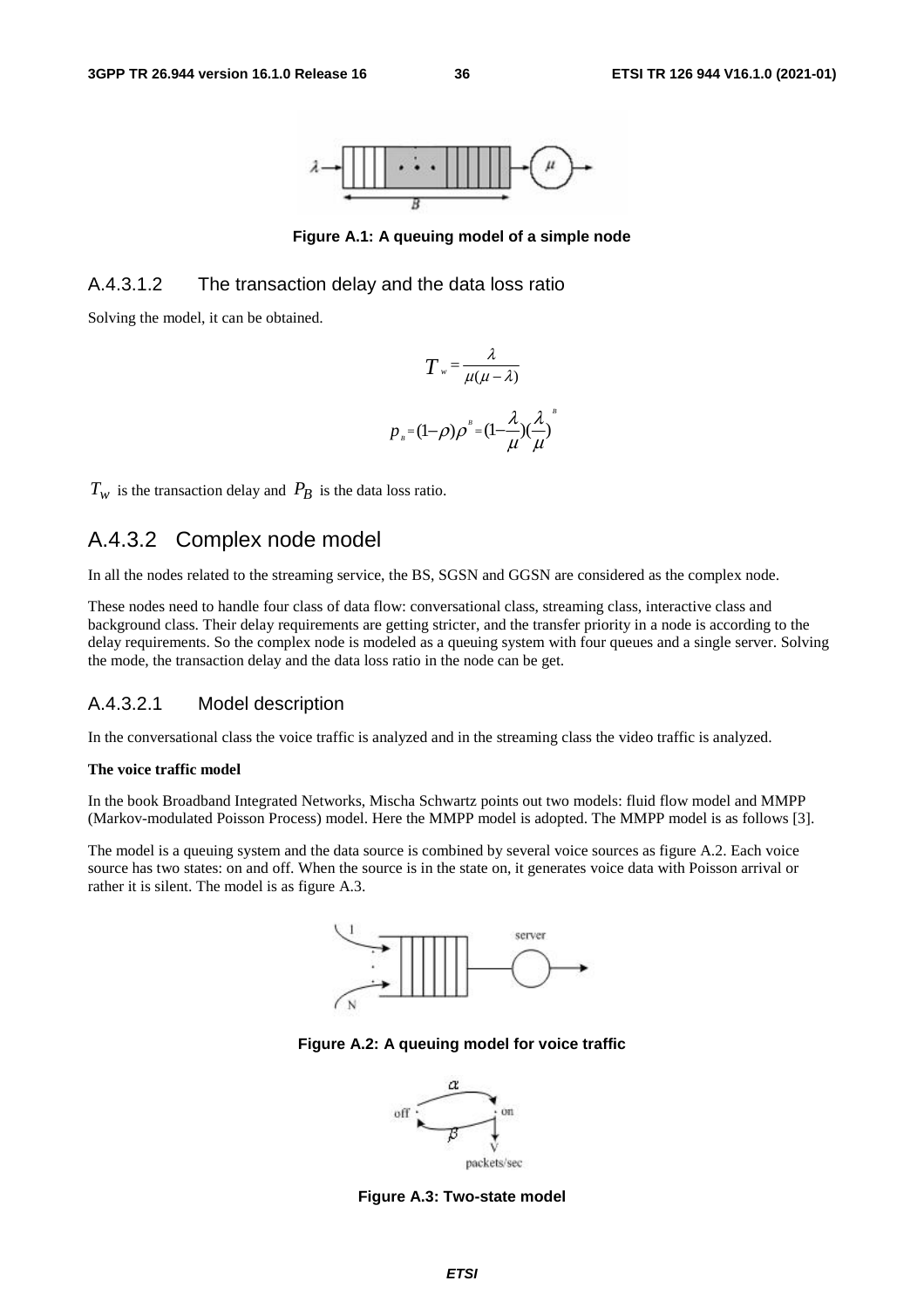The parameters are defined as follows:

| $N$ .      | The number of voice source in the voice model.                      |
|------------|---------------------------------------------------------------------|
| $\alpha$ . | The transfer rate from the off state to on state.                   |
| $\beta$ .  | The transfer rate from the on state to off state.                   |
|            | The mean output data rate when the voice source is in the on state. |

#### **The video traffic model**

Also adopting the way in the book "Broadband Integrated Networks", an equivalent process of the sum of M identical two state "minisources" for the video traffic of N video source is defined. The model is as figure A.4.



**Figure A.4: The model of video traffic** 

The traffics of interactive class and background class are both assumed to be Poisson arrival.

And because the protocol of the data link layer is ATM, so it is assumed that the transaction time to each class data of the node is a constant.

All the buffers are infinite.

So the model of a complex node is as figure A.5.



**Figure A.5: The model of a complex node** 

 $\alpha_1$ : The transfer rate of the conversational traffic from the off state the on state.

 $\alpha$ <sup>2</sup>: The transfer rate of the streaming traffic from the off state the on state.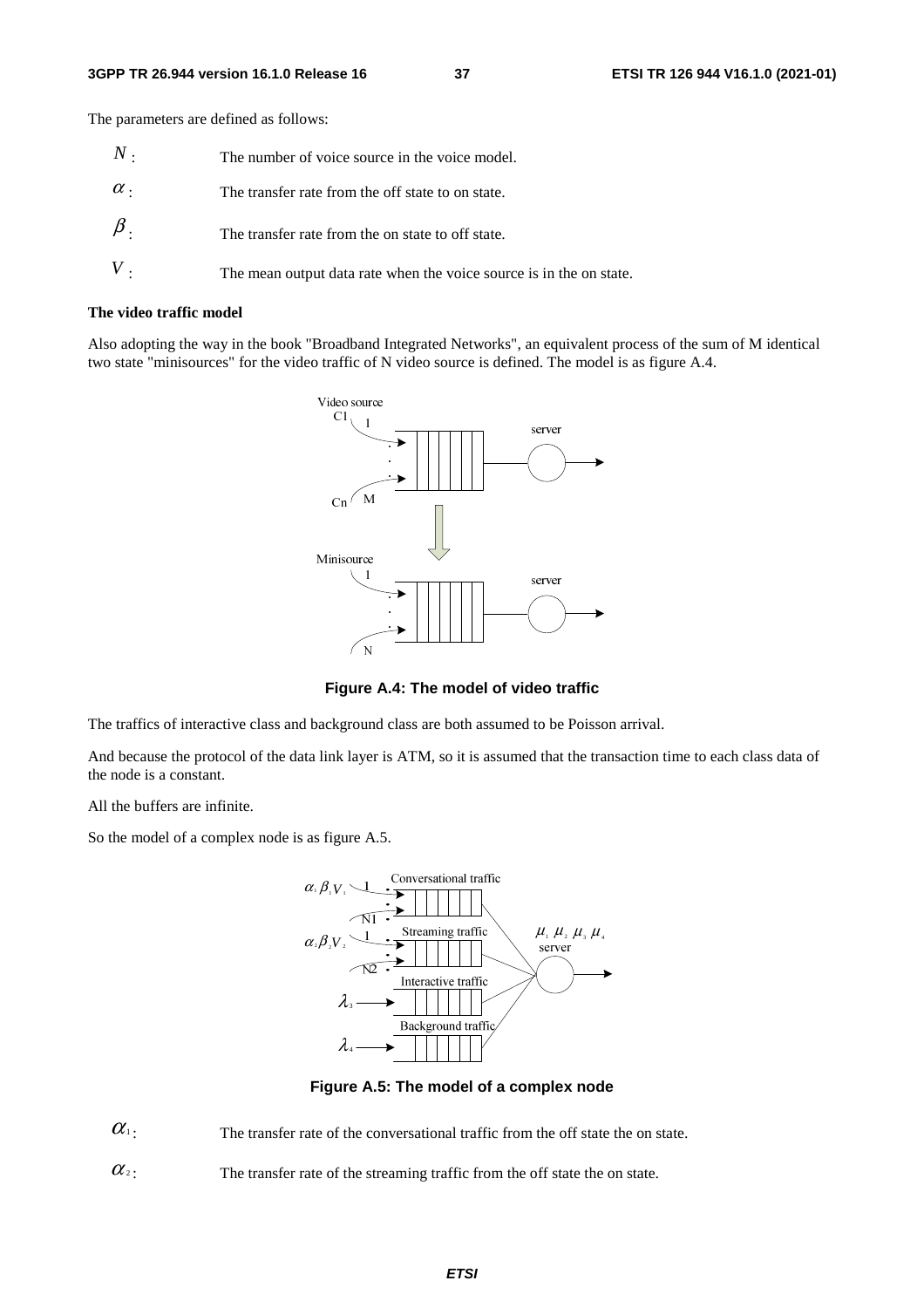| $\beta_{\shortparallel}$ .     | The transfer rate of the conversational traffic from the on state to the off state. |
|--------------------------------|-------------------------------------------------------------------------------------|
| $\beta_{\scriptscriptstyle 2}$ | The transfer rate of the streaming traffic from the on state to the off state.      |
| $V_{\perp}$                    | The output data rate when the voice source is in the on state                       |
| $V_{2}$ .                      | The output data rate when the video source is in the on state                       |
| $\lambda_{3}$                  | The arrival rate of interactive traffic data units.                                 |
| $\lambda_4$                    | The arrival rate of background traffic data units.                                  |
| $\mu_{\scriptscriptstyle 1}$ . | The transaction time of the node to the conversational traffic.                     |
| $\mu_{\scriptscriptstyle 2}$ . | The transaction time of the node to the streaming traffic.                          |
| $\mu_{\scriptscriptstyle 3}$ . | The transaction time of the node to the interactive traffic.                        |
| $\mu_{\scriptscriptstyle 4}$ . | The transaction time of the node to the background traffic.                         |

## A.4.3.2.2 The transaction delay

$$
T_{w} = \frac{1}{2} \sum_{i=1}^{4} \rho_{i} {}^{*}T_{si}
$$
\n
$$
T_{w1} = \frac{T_{w}}{1 - \rho_{1}}
$$
\n
$$
T_{w2} = \frac{T_{w} + \rho_{1} {}^{*}T_{w1}}{1 - \rho_{2} - \rho_{1}}
$$
\n
$$
T_{w3} = \frac{T_{w} + \rho_{2} {}^{*}T_{w2} + \rho_{1} {}^{*}T_{w1}}{1 - \rho_{3} - \rho_{2} - \rho_{1}}
$$
\n
$$
T_{w4} = \frac{T_{w} + \rho_{3} {}^{*}T_{w3} + \rho_{2} {}^{*}T_{w2} + \rho_{1} {}^{*}T_{w1}}{1 - \rho_{4} - \rho_{3} - \rho_{2} - \rho_{1}}
$$

 $T_{w1}$  is the transaction delay of the conversational traffic in the node.  $T_{w_2}$  is the transaction delay of the streaming traffic in the node.  $T_{w3}$  is the transaction delay of the interactive traffic in the node.  $T_{\text{W4}}$  is the transaction delay of the background traffic in the node.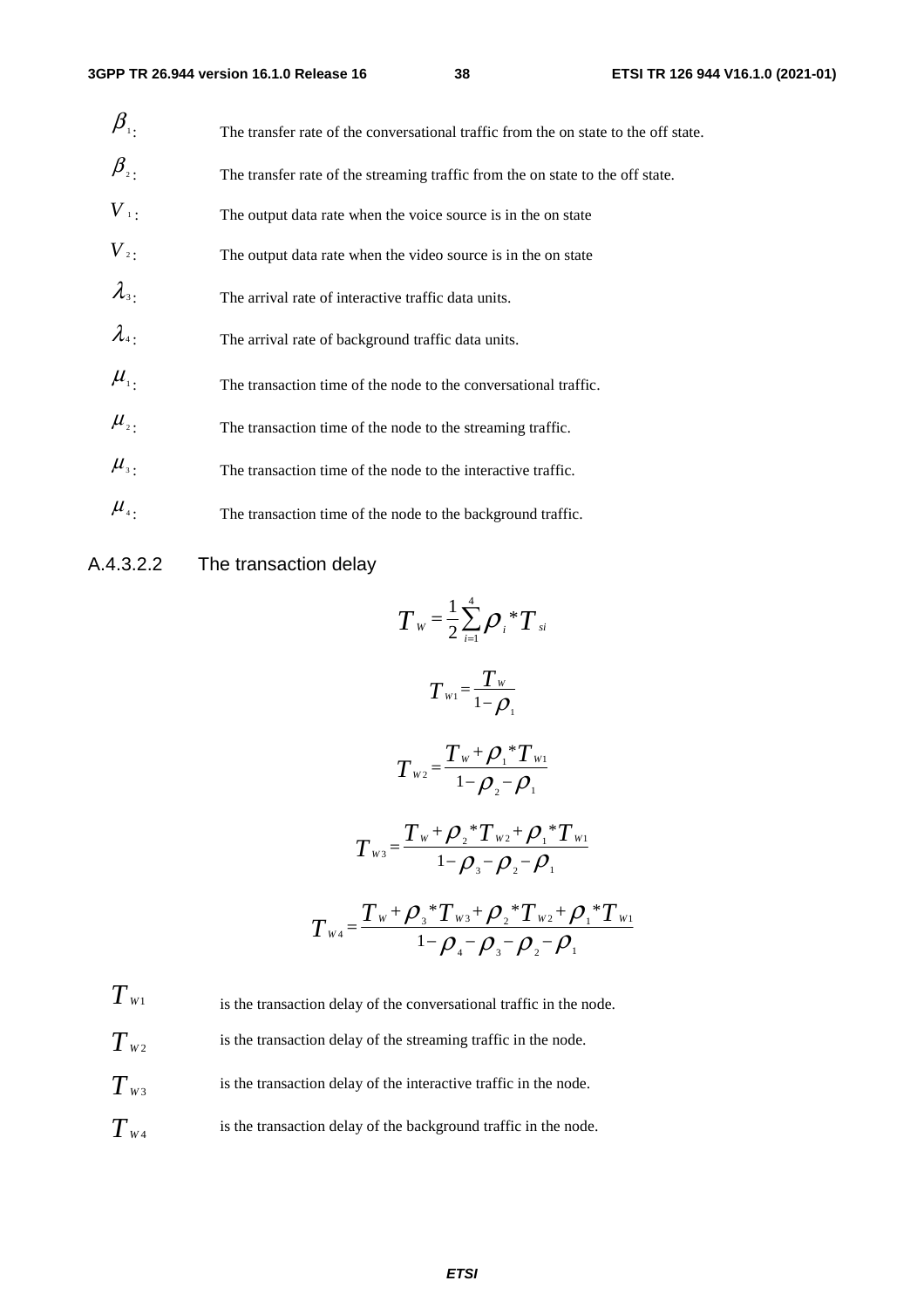# A.5 Modelling the relationship between ESQoS and SQoS

The models of this section aim to describe the relationship of each ESQoS parameter and their relative SQoS parameters pointed out in the present document. Not all the SQoS parameters are analyzed with these models. It only gives some example to justify how to get the mapping between the ESQoS and SQoS in the present document.

# A.5.1 Service Non-Availability

## A.5.1.1 Relative SQoS and other parameters

The parameters used for the service non-availability model are list in table A.1.

### **Table A.1: the SQoS and other parameters in our model of service non-availability**

| class                   | layer                                                        | <b>SQoS</b>                                 | <b>Other parameters</b>                                                                                                                                                                                                                                                                                                                                                                                                                                                                    | <b>Model</b>                  | <b>Parameters to</b><br>calculate                               |
|-------------------------|--------------------------------------------------------------|---------------------------------------------|--------------------------------------------------------------------------------------------------------------------------------------------------------------------------------------------------------------------------------------------------------------------------------------------------------------------------------------------------------------------------------------------------------------------------------------------------------------------------------------------|-------------------------------|-----------------------------------------------------------------|
| Radio access<br>network | Under transports                                             | <b>Block ratio</b><br>Soft handoff rate     | The channel number<br>The reserved channel<br>number<br>The rate of arrival<br>stream of new calls<br>The channel holding<br>time for new calls<br>The channel holding<br>time for handoff calls<br>The number of the<br>base repeaters in the<br>cell<br>The channel number of<br>each base repeater<br>The reserved<br>resources<br>Mean time of platform<br>failure<br>Mean time of platform<br>repair<br>Mean time of base<br>repeater failure<br>Mean time of base<br>repeater repair | Radio access<br>network model | the block ratio of new<br>calls<br>$P_{\,\rm access\_fail}$ ure |
| Transaction<br>node     | Base station,<br>SGSN, GGSN,<br>HLR, VLR, AuC,<br>Web server | Transaction rate<br>Transaction<br>capacity | <b>Buffer size</b>                                                                                                                                                                                                                                                                                                                                                                                                                                                                         | Node model                    | Transaction failure ratio<br>$\pmb{P}$ web_failure              |

The first three columns are from the present document.

Other columns means the parameters affected the ESQoS also, but they are not SQoS parameters.

The general models used in our model are list in the column model. And the parameter to be analyzed are list behind the model column.

The radio access network and the web server for service non-availability without the wireless and wired network failure and the transaction nodes in the network are analyzed.

The parameters' locations used in our model are as figure A.6.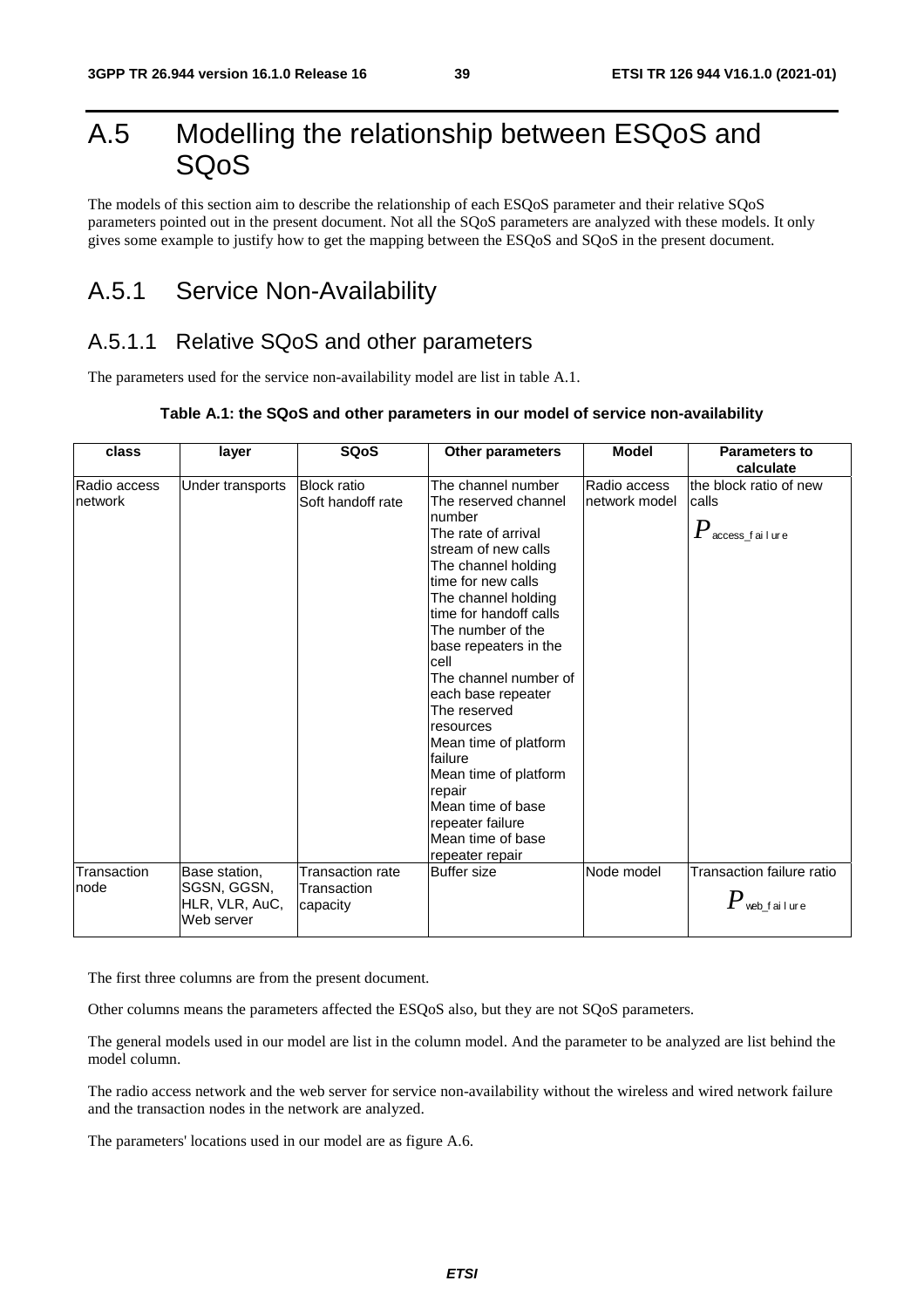



NOTE: The parameter transaction rate and transaction capacity can be got by testing the transaction node. And the buffer size can also be easily got from the node.

The soft handoff rate, the new call arrival rate, new call holding time and handoff call holding time are statistical parameters. They can be got from the cell's statistical data of the cell.

The mean time of platform failure, mean time of platform repair, mean time of base repeater failure and the mean time of base repeater repair can be got by analysing the base station's performance. It is not included in our work. The base repeater's number and the channel number of base repeaters are the cell's setting parameters.

## A.5.1.2 Model description

Ignoring the wireless and wired network failure, the failure ratio of a data unit transferred in the network can be expressed as follows:

$$
p_{\text{failure}} = p_{\text{access\_failure}} + p_{\text{web\_failure}}
$$

$$
P_{access\_failure} = \overline{A}(N_b)
$$
\n
$$
+ \begin{cases}\n1(G > 0) \sum_{k=1}^{G} P(1, k; N_b) \left(\frac{k}{N_b}\right) & \text{w/o APS} \\
+ \sum_{k=G+1}^{N_b} P(1, k; N_b) P_b(kM - 1, g) \left(\frac{k}{N_b}\right), & \text{w/o APS} \\
1(G > 0) \sum_{k=1}^{G} P(1, k; N_b) & \text{w/APS} \\
+ \sum_{k=G+1}^{N_b} P(1, k; N_b) P_b(kM - 1, g), & \n\end{cases}
$$

 $p_{_{\rm web\_failure}}\!=\!(\!-\!\rho)\rho^{\text{\tiny B}}\!=\!(\!1\!-\!\frac{\lambda}{\mu}\!){\!(\frac{\lambda}{\mu})}^{\text{\tiny B}}$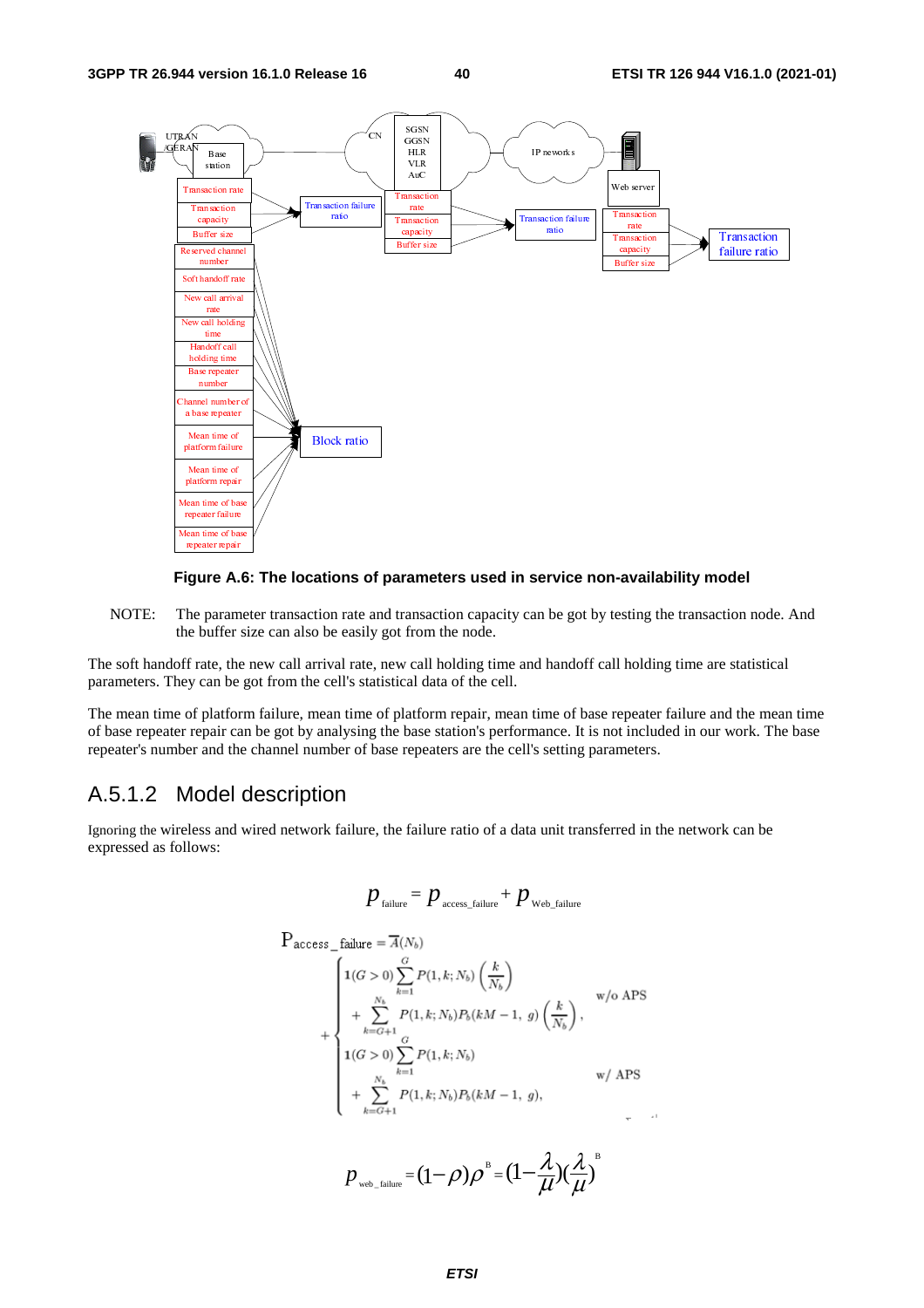All the parameters' definitions are from clause 4.

In the base station, the service non-availability can be changed by adjusting some parameters as table A.2.

### **Table A.2: The simple relation between service non-availability and other parameters in the base station**

| <b>Parameters</b>                             | Service non-availability |
|-----------------------------------------------|--------------------------|
| Transaction rate $\uparrow$                   |                          |
| Transaction capacity $\uparrow$               |                          |
| Buffer size $\uparrow$                        |                          |
| Reserved channel number $\uparrow$            |                          |
| Soft handoff rate $\uparrow$                  |                          |
| New call arrival rate $\uparrow \uparrow$     |                          |
| Handoff call holding time $\uparrow$          |                          |
| New call holding time $\uparrow$              |                          |
| Base repeater number $\uparrow$               |                          |
| Channels number of a base repeater $\uparrow$ |                          |
| Mean time of platform failure T               |                          |
| Mean time of platform repair $\uparrow$       |                          |
| Mean time of base repeater failure $\uparrow$ |                          |
| Mean time of base repeater repair $\uparrow$  |                          |
| means value increases;                        |                          |
| means value decreases.                        |                          |

In the transaction node (SGSN, GGSN, VLR, HLR, AuC, web server), the service non-availability can be changed by adjusting some parameters as table A.3.

### **Table A.3: The simple relation between service non-availability and other parameters in the transaction nodes**

| <b>Parameters</b>               | Service non-availability |  |
|---------------------------------|--------------------------|--|
| Transaction rate 1              |                          |  |
| Transaction capacity $\uparrow$ |                          |  |
| Buffer size $\uparrow$          |                          |  |
| means value increases:          |                          |  |
| means value decreases.          |                          |  |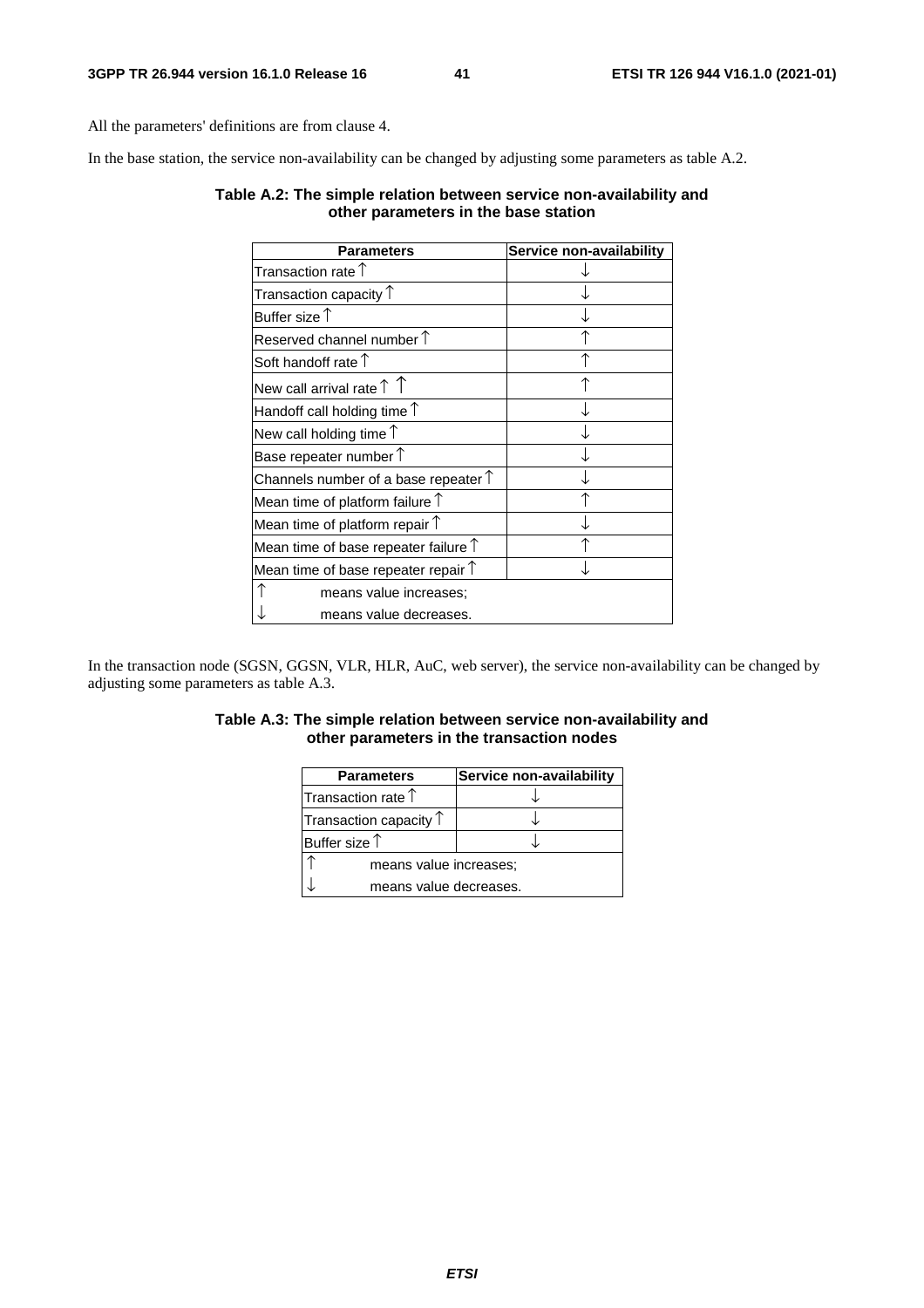# A.5.2 Service Failure Ratio

## A.5.2.1 Relative SQoS and other parameters

The parameters affect the service failure ratio are list in table A.4.

### **Table A.4: the SQoS and other parameters in the model of service failure ratio**

| class                   | layer                                                          | <b>SQoS</b>                                    | <b>Other parameters</b>                                                                                                                                                                                                                                                                                                                                                                                                      | <b>Model</b>                  | Parameters to<br>calculate                                                              |
|-------------------------|----------------------------------------------------------------|------------------------------------------------|------------------------------------------------------------------------------------------------------------------------------------------------------------------------------------------------------------------------------------------------------------------------------------------------------------------------------------------------------------------------------------------------------------------------------|-------------------------------|-----------------------------------------------------------------------------------------|
| Radio access<br>network | Under transports                                               | <b>Block ratio</b><br>Soft handoff<br>rate     | The rate of arrival<br>stream of new calls<br>The channel holding<br>time for new calls<br>The channel holding<br>time for handoff calls<br>The number of the base<br>repeaters in the cell<br>The channel number of<br>each base repeater<br>The reserved resources<br>Mean time of platform<br>failure<br>Mean time of platform<br>repair<br>Mean time of base<br>repeater failure<br>Mean time of base<br>repeater repair | Radio access<br>network model | the failure ratio of<br>handoff calls<br>$\boldsymbol{P}_{\text{handoff\_f}}$ ai I ur e |
| Transaction<br>node     | Base station,<br>SGSN, GGSN,<br>HLR, VLR, AuC,<br>Media server | Transaction<br>rate<br>Transaction<br>capacity | <b>Buffer size</b>                                                                                                                                                                                                                                                                                                                                                                                                           | Node model                    | <b>Transaction failure</b><br>$\boldsymbol{I}^{\boldsymbol{\prime}}$ media_failure      |

The radio access network and the media server for service failure ratio are analyzed, ignoring the wireless and wired network failure and the transaction nodes in the network.

The first three columns are from the present document.

Other columns means the parameters affected the QoE ESQoS also, but they are not SQoS parameters.

The general models used in our model are list in the column model. And the parameter to be analyzed are list behind the model column.

The radio access network and the media server for service failure ratio are analyzed without the wireless and wired network failure and the transaction nodes in the network.

The parameters' locations used in our model are as figure A.7.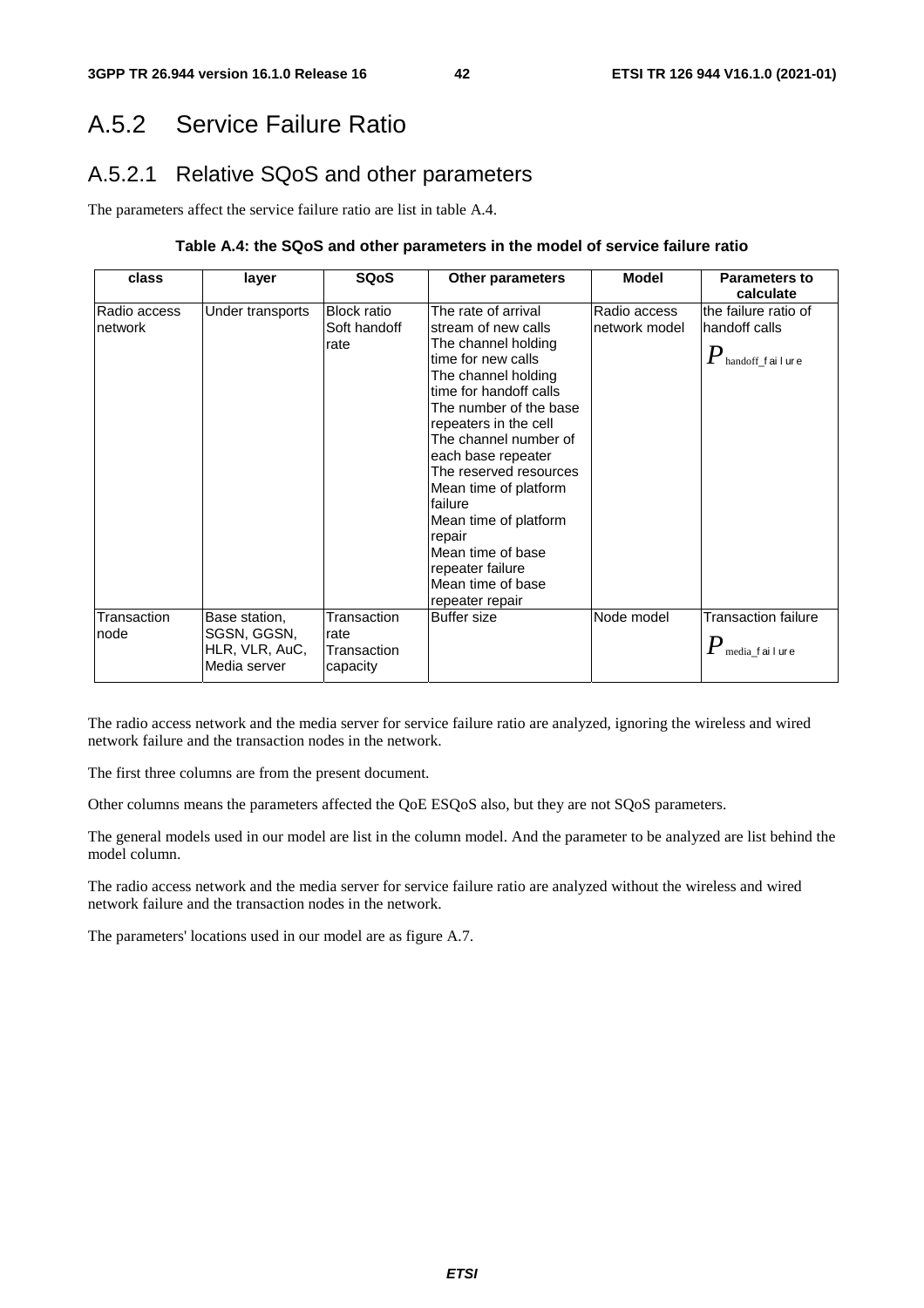

### **Figure A.7: The locations of parameters used in service failure ratio model**

NOTE: The parameter transaction rate and transaction capacity can be got by testing the transaction node. And the buffer size can also be easily got from the node.

The soft handoff rate, the new call arrival rate, new call holding time and handoff call holding time are statistical parameters. They can be got from the cell's statistical data.

The mean time of platform failure, mean time of platform repair, mean time of base repeater failure and the mean time of base repeater repair can be got by analysing the base station's performance. It is not included in our work. The base repeater's number and the channel number of base repeaters are the cell's setting parameters.

### A.5.2.2 Model description

Ignoring the wireless and wired network failure, the failure ratio of a data unit transferred in the network can be expressed as follows:

$$
p_{\text{failure}} = p_{\text{handoff\_failure}} + p_{\text{median\_failure}}
$$
\n
$$
P_{\text{handoff\_failure}} = \overline{A}(N_b)
$$
\n
$$
+ \begin{cases} \sum_{k=1}^{N_b} P(1, k; N_b) P_d(kM - 1, g) \frac{k}{N_b}, & \text{w/o APS.} \\ \sum_{k=1}^{N_b} P(1, k; N_b) P_d(kM - 1, g), & \text{w/APS.} \end{cases}
$$
\n
$$
p_{\text{median}} = (1 - \rho)\rho^B = (1 - \frac{\lambda}{\mu})(\frac{\lambda}{\mu})^B
$$

All the parameters' definitions are from clause 4.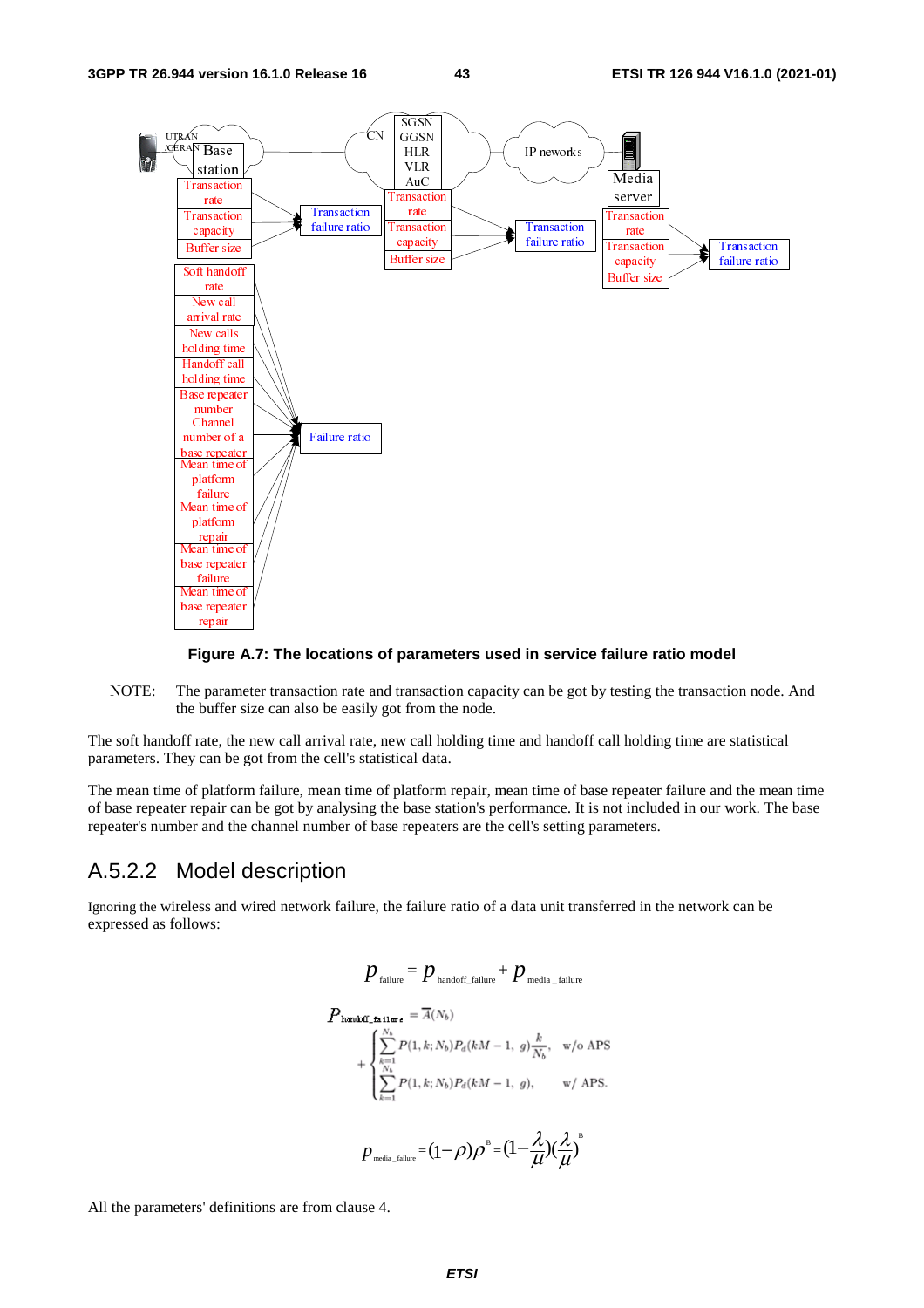In the base station, the service failure ratio can be changed by adjusting some parameters as table A.5.

| <b>Parameters</b>                             | Service non-availability |
|-----------------------------------------------|--------------------------|
| Transaction rate $\uparrow$                   |                          |
| Transaction capacity $\uparrow$               |                          |
| Buffer size $\uparrow$                        |                          |
| Soft handoff rate 1                           |                          |
| New call arrival rate $\uparrow$              |                          |
| Handoff call holding time $\uparrow$          |                          |
| New call holding time $\uparrow$              |                          |
| Base repeater number $\uparrow$               |                          |
| Channels number of a base repeater $\uparrow$ |                          |
| Mean time of platform failure $\uparrow$      |                          |
| Mean time of platform repair $\uparrow$       |                          |
| Mean time of base repeater failure $\uparrow$ |                          |
| Mean time of base repeater repair $\uparrow$  |                          |
| means value increases;                        |                          |
| means value decreases.                        |                          |

**Table A.5: The simple relation between service failure ratio and other parameters in the base station** 

In the transaction node (SGSN, GGSN, VLR, HLR, AuC, media server), the service failure ratio can be changed by adjusting some parameters as table A.6.

### **Table A.6: The simple relation between service failure ratio and other parameters in the transaction nodes**

| <b>Parameters</b>               | Service failure ratio |  |
|---------------------------------|-----------------------|--|
| Transaction rate $\uparrow$     |                       |  |
| Transaction capacity $\uparrow$ |                       |  |
| Buffer size 1                   |                       |  |
| means value increases;          |                       |  |
| means value decreases.          |                       |  |

An example is given to understand the further explain about the relationship.

In the radio access network, to decrease the service non-availability, both of the soft handoff rate and the new call arrival rate can be decreased. The two parameters are both related to the cell's radius.

Increase the total channel number or decrease the reserved channel number can also decrease the service non-availability. The total channel number can be computed from the base repeater number and the channels number of a repeater. The mean time of the repeater's failure and the mean time of repair also affect the total channel number.

To increase the mean time platform failure or decrease the mean time of repair also decreases the service nonavailability.

In these transaction nodes, developing the performance (the transaction rate, transaction capacity and the buffer size) of them will decrease the service non-availability and the service failure ratio.

Adjusting the value of the soft hand rate, new call arriving rate, base repeater number, channels number of a base repeater, mean time of platform failure, mean time of platform repair, mean time of base repeater failure, mean time of base repeater repair, transaction rate, transaction capability and buffer size has the same effect on the service nonavailability and the service failure ratio. But decreasing the reserved channel number will decrease the service nonavailability and increase the service failure ratio.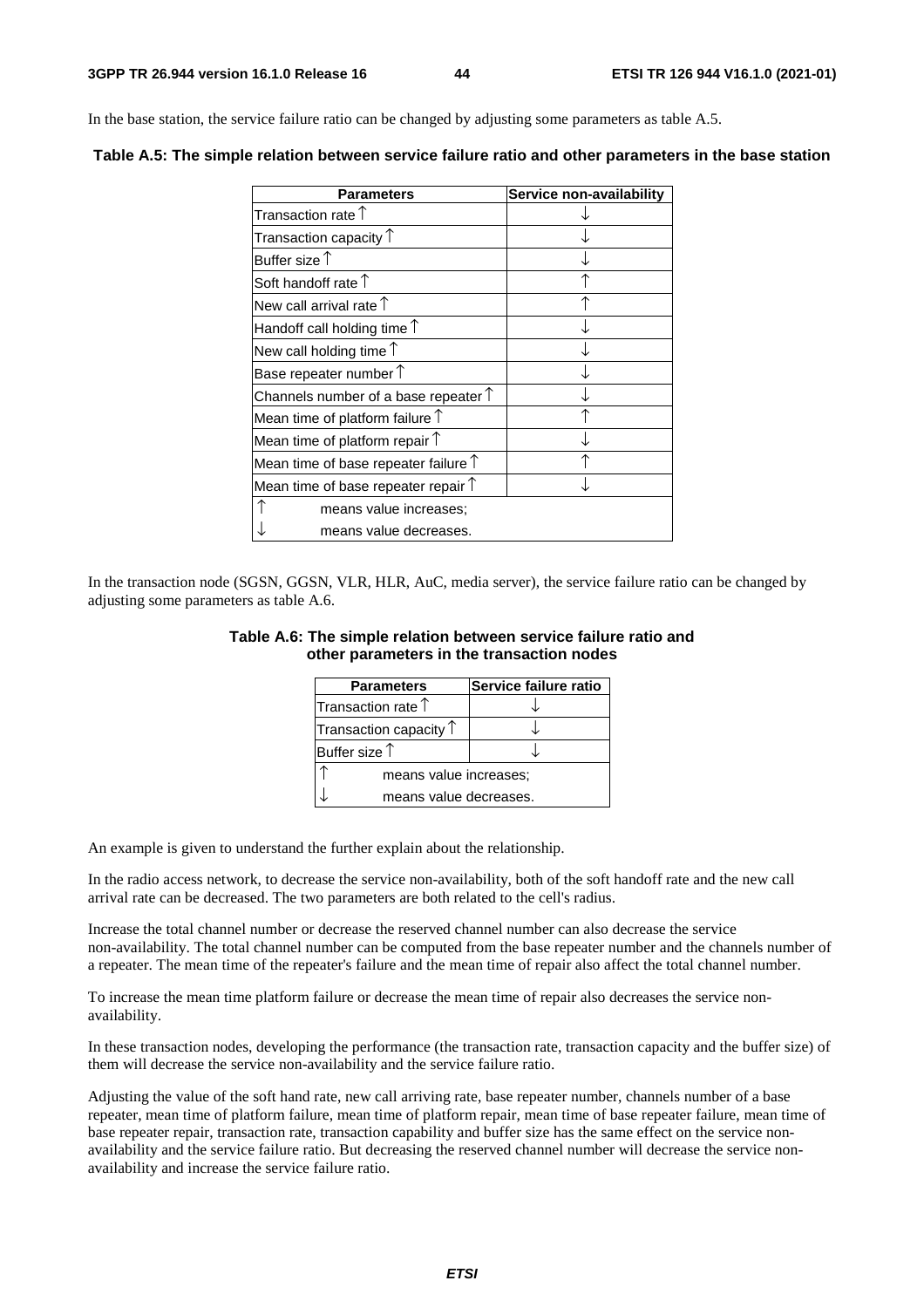# A.5.3 Initial Connection Time

# A.5.3.1 Relative SQoS and other parameters

The parameters affect the initial connection time are list in table A.7.

## **Table A.7: the SQoS and other parameters in our model of initial connection time**

| class                            | layer                                                                                     | <b>SQoS</b>                                 | Other parameters                                                                                                                                                                                                                            | <b>Model</b>               | <b>Parameters to</b><br>calculate                                                                                                                                              |
|----------------------------------|-------------------------------------------------------------------------------------------|---------------------------------------------|---------------------------------------------------------------------------------------------------------------------------------------------------------------------------------------------------------------------------------------------|----------------------------|--------------------------------------------------------------------------------------------------------------------------------------------------------------------------------|
| client                           | Application                                                                               |                                             | Frame size                                                                                                                                                                                                                                  |                            |                                                                                                                                                                                |
| Wireless<br>transport<br>network | Transports                                                                                | <b>Bandwidth</b><br>Transport<br>delay      | The total transport data size during<br>The connection procedure (related to<br>the protocols)                                                                                                                                              | Transport<br>network model | Transfer time<br>$T$ tran_t i me                                                                                                                                               |
| Wired transport<br>network       | Transports                                                                                | <b>Bandwidth</b><br>Transport<br>delay      | The total load from outside<br>The load on one link<br>The links number<br>The average length of packet<br>The link's data transport rate<br>The total transport data size during<br>The connection procedure (related to<br>the protocols) | Transport<br>network model | <b>Transfer time</b><br>$T$ tran time<br>Transfer delay<br>$T$ tran_delay                                                                                                      |
| Transaction<br>node              | Base<br>station,<br>SGSN,<br>GGSN,<br>HLR, VLR,<br>AuC, Web<br>server,<br>Media<br>server | Transaction<br>delay<br>Transaction<br>rate | <b>Buffer size</b>                                                                                                                                                                                                                          | Node model                 | Transaction<br>delay<br>$T$ BS_delay<br>$T$ sgsn_delay<br>$T$ GGSN_delay<br>$T$ vlr._delay<br>$T$ HLR_delay<br>$T$ AuC_delay<br>$T_{\rm web\_delay}$<br>$T_{\rm media\_delay}$ |

The transfer delay and time of wireless /wired networks, the related transaction delay of transaction nodes for initial connection time are analyzed, disregarding radio access network's delay.

The parameters' locations used in our model are as figure A.8.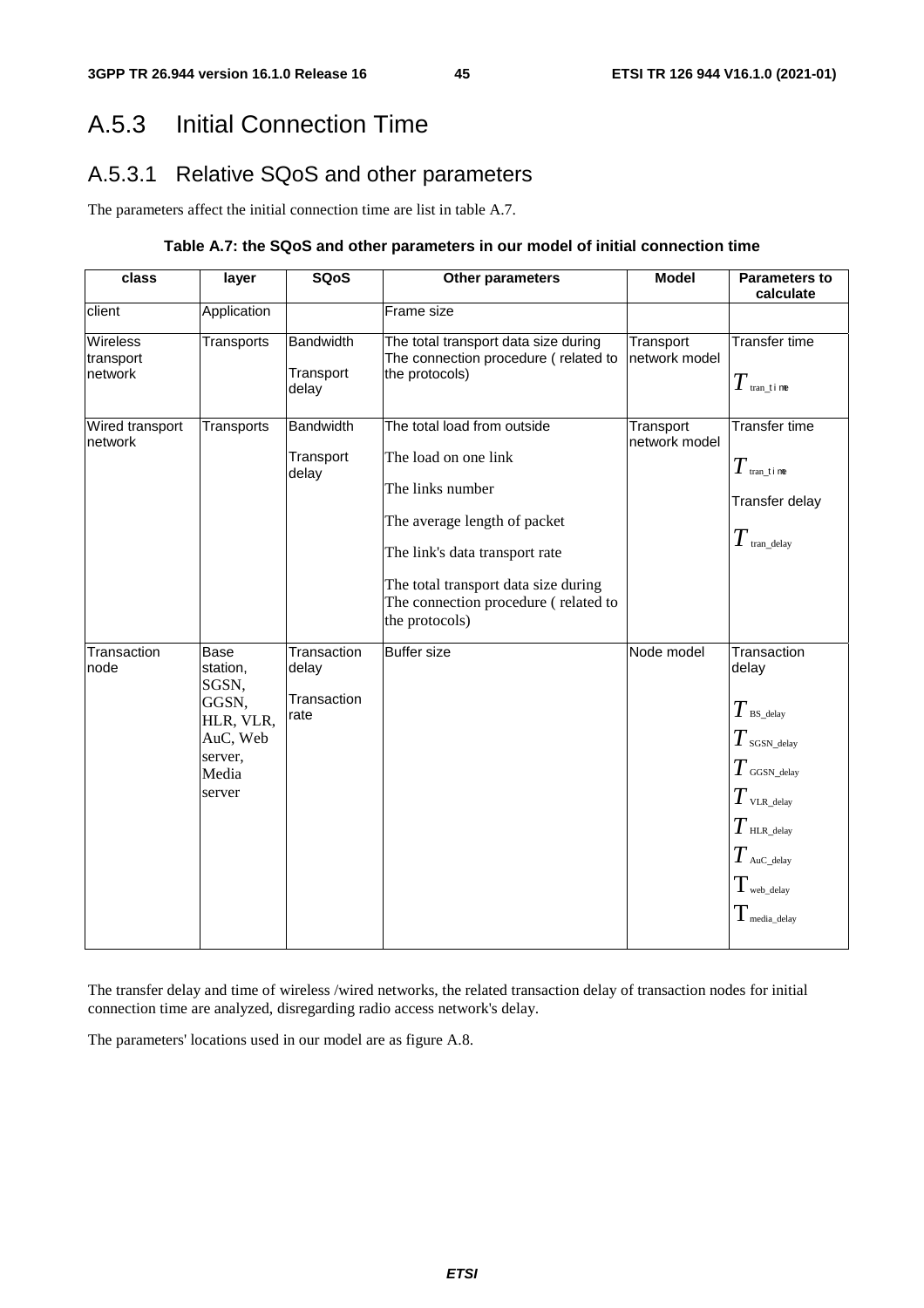

**Figure A.8: The locations of parameters used in service initial connection time model** 

NOTE: The parameter transaction rate and transaction capacity can be got by testing the transaction node. And the buffer size in the transaction node can also be easily got from the node.

The total data size during the connection procedure depends on the frame size in the client and the protocols used. It includes the data for the initiation between client and the server and the first frame data.

The data transport rate of one link and links number are the network's framework parameters.

The load on one link, total load on the network and average length of packet can be got from the network's statistical data.

## A.5.3.2 Model description

The initial connection time ( $T$  <sub>connect</sub>) can be considered as a function of the transfer delay and the transfer time in network and the transaction delay in all the relative transaction nodes. The expression can be get as follows:

$$
T_{\text{connect}} = \n\begin{bmatrix}\nT_{\text{connect}} & T_{\text{train\_time}} & T_{\text{BS\_delay}} & T_{\text{SGSN\_delay}} & T_{\text{GGSN\_delay}} & T_{\text{VLR\_delay}} & T_{\text{HL\_delay}} & T_{\text{Auc\_delay}} & T_{\text{web\_delay}} & T_{\text{modelay}}\n\end{bmatrix}
$$

And  $T_{\text{connect}}$  varies in the same manner as all the parameters.

$$
T_{\text{tran\_delay}} = \frac{1}{\gamma} \sum_{i=1}^{L} \frac{M}{R_i - M \lambda_i}
$$

$$
T_{\text{tran\_time}} = \frac{D}{d_{\text{wireless}}} + \frac{D}{d_{\text{wire}}}
$$

 $T$  BS\_delay  $T$  SGSN\_delay  $T$  GGSN\_delay can be got from formula  $T_{\text{server\_delay}} = \frac{T_w + \rho_z \cdot T_{wz} + \rho_1 \cdot T_{w1}}{1 - \rho_z \cdot \rho_z}$ 3  $\mathcal{V}$  2  $\mathcal{V}$  1  $T_{w_2}$ +  $Q_1$ <sup>\*</sup>  $T_{\text{server\_delay1}} = \frac{T_w + \rho_{2} * T_{w_2} + \rho_{1} * T_w}{1 - \rho_{2} - \rho_{2} - \rho_{1}}$ 

$$
T_{\text{VLR\_delay}} \sum_{\text{HLR\_delay}} T_{\text{Auc\_delay}} \sum_{\text{wcb\_delay}} T_{\text{median}} \sum_{\text{median}} \text{ can be got from formula}
$$
  

$$
T_{\text{server\_delay}} = \frac{\lambda}{\mu(\mu - \lambda)}.
$$

All the parameters' definitions are from clause 4.

In the client, the initial connection time can be changed by adjusting some parameters as table A.8.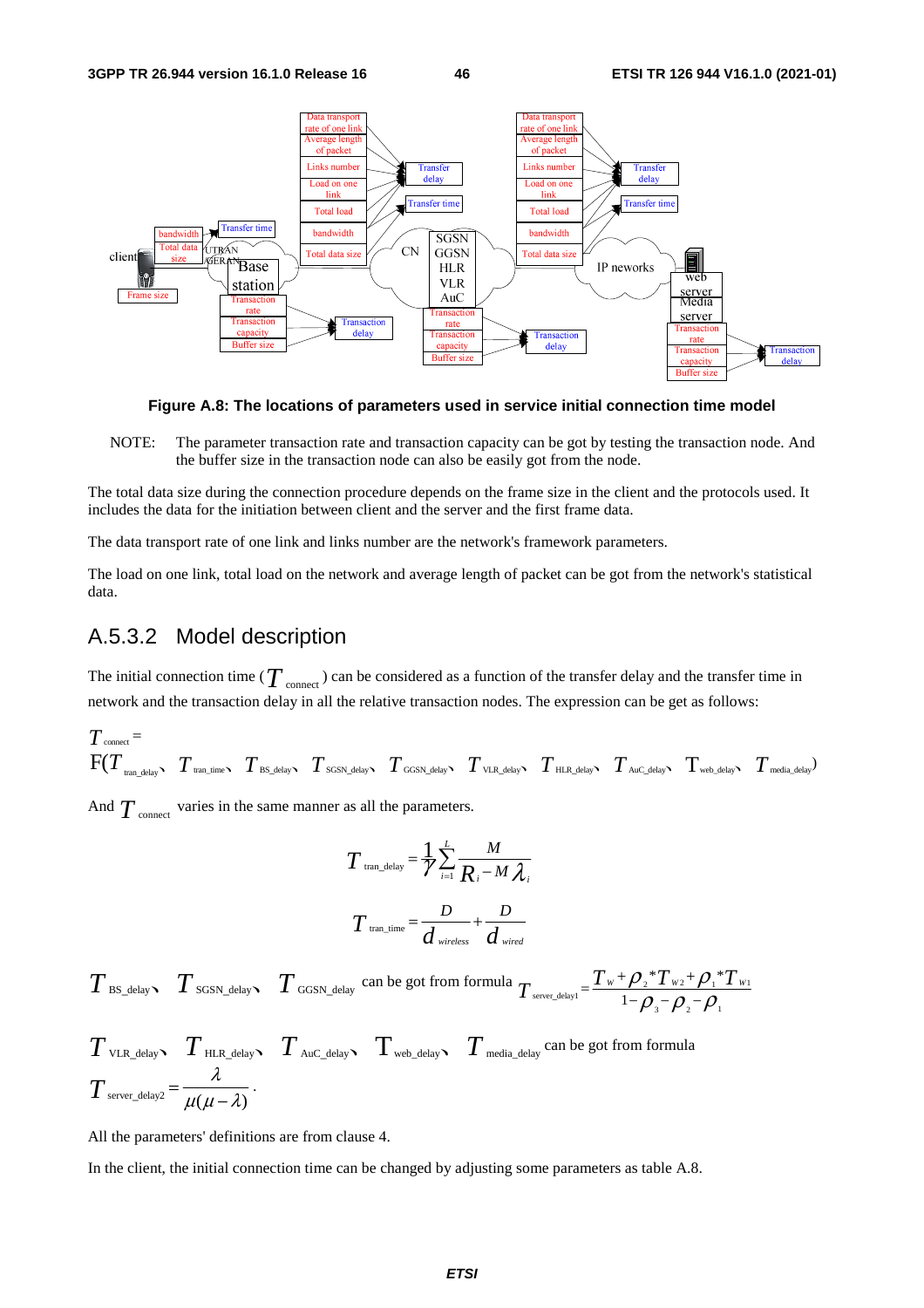### **Table A.8: The simple relation between initial connection time and other parameters in the client**

|                        | Parameters   Initial connection time |  |
|------------------------|--------------------------------------|--|
| Buffer size $†$        |                                      |  |
| means value increases; |                                      |  |
|                        | means value decreases.               |  |

In the wireless network, the initial connection time can be changed by adjusting some parameters as table A.9.

### **Table A.9: The simple relation between initial connection time and other parameters in the wireless network**

| <b>Parameters</b>          | Initial connection time |  |  |
|----------------------------|-------------------------|--|--|
| Bandwidth $\uparrow$       |                         |  |  |
| Total data size $\uparrow$ |                         |  |  |
| means value increases;     |                         |  |  |
|                            | means value decreases.  |  |  |

In the wired network, he initial connection time can be changed by adjusting some parameters as table A.10.

| <b>Parameters</b>                          | Initial connection time |  |
|--------------------------------------------|-------------------------|--|
| Bandwidth $\uparrow$                       |                         |  |
| Total data size $\uparrow$                 |                         |  |
| Total load $\uparrow$                      |                         |  |
| Load on one link $\uparrow$                |                         |  |
| Links number $\uparrow$                    |                         |  |
| Average length of packet $\uparrow$        |                         |  |
| Data transport rate of one link $\uparrow$ |                         |  |
| means value increases;                     |                         |  |
| means value decreases.                     |                         |  |

### **Table A.10: The simple relation between initial connection time and other parameters in the wired network**

In the transaction nodes (base station, SGSN, GGSN, VLR, HLR, AuC, media server), the initial connection time can be changed by adjusting some parameters as table A.11.

|                                            | Table A.11: The simple relation between initial connection time and |  |
|--------------------------------------------|---------------------------------------------------------------------|--|
| other parameters in the transactions nodes |                                                                     |  |

| <b>Parameters</b>               | Initial connection time |  |
|---------------------------------|-------------------------|--|
| Transaction rate $\uparrow$     |                         |  |
| Transaction capacity $\uparrow$ |                         |  |
| Buffer size $\uparrow$          |                         |  |
| means value increases;          |                         |  |
| means value decreases.          |                         |  |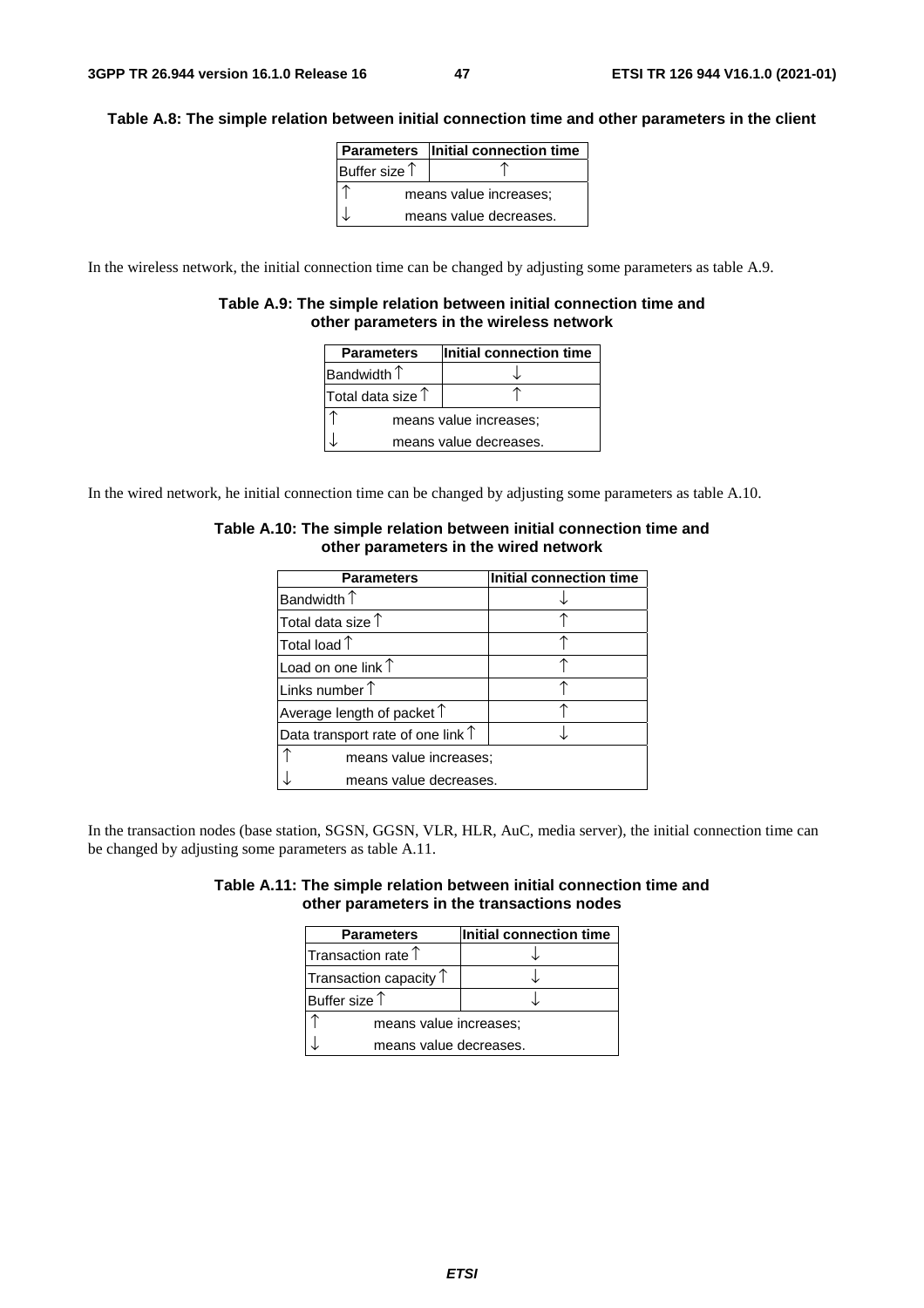# A.5.4 Initial Buffering Time

# A.5.4.1 Relative SQoS and other parameters

The parameters affect the initial buffering time are list in table A.12.

## **Table A.12: the SQoS and other parameters in our model of initial buffering time**

| class                                   | layer                                                 | <b>SQoS</b>                                 | <b>Other parameters</b>                                                                                                                                                                                                                     | <b>Model</b>               | <b>Parameters to</b><br>calculate                                                                                |
|-----------------------------------------|-------------------------------------------------------|---------------------------------------------|---------------------------------------------------------------------------------------------------------------------------------------------------------------------------------------------------------------------------------------------|----------------------------|------------------------------------------------------------------------------------------------------------------|
| client                                  | Application                                           | Frame rate                                  | Frame size<br><b>Buffer size</b>                                                                                                                                                                                                            |                            |                                                                                                                  |
| <b>Wireless</b><br>transport<br>network | Transports                                            | <b>Bandwidth</b><br>Transport<br>delay      | The total transport data size during<br>The connection procedure (related<br>to the protocols)                                                                                                                                              | Transport<br>network model | Transfer time<br>$T$ tran_t i me                                                                                 |
| Wired transport<br>network              | Transports                                            | Bandwidth<br>Transport<br>delay             | The total load from outside<br>The load on one link<br>The links number<br>The average length of packet<br>The link's data transport rate<br>The total transport data size during<br>The connection procedure (related<br>to the protocols) | Transport<br>network model | Transfer time<br>$T$ tran_t i me<br>Transfer delay<br>tran delay                                                 |
| Transaction<br>node                     | Base<br>station,<br>SGSN,<br>GGSN.<br>Media<br>server | Transaction<br>delay<br>Transaction<br>rate | <b>Buffer size</b>                                                                                                                                                                                                                          | Node model                 | Transaction<br>delay<br>$T$ BS_delay<br>$T$ SGSN_delay<br>$\boldsymbol{I}$ GGSN_delay<br>$\mathbf 1$ media_delay |

The transfer delay and time of wireless /wired networks, the related transaction delay of transaction node for initial buffering time are analyzed, ignoring delay of radio access network.

The parameters' locations used in our model are as figure A.9.



### **Figure A.9: The locations of parameters used in service initial buffering time model**

NOTE: The parameter transaction rate and transaction capacity can be got by testing the transaction node. And the buffer size in the transaction node can also be easily got from the node.

The total data size during the connection procedure depends on the buffer size in the client and the protocols used. Why the frame size and frame rate are listed here? Because they affect the buffer size the system set.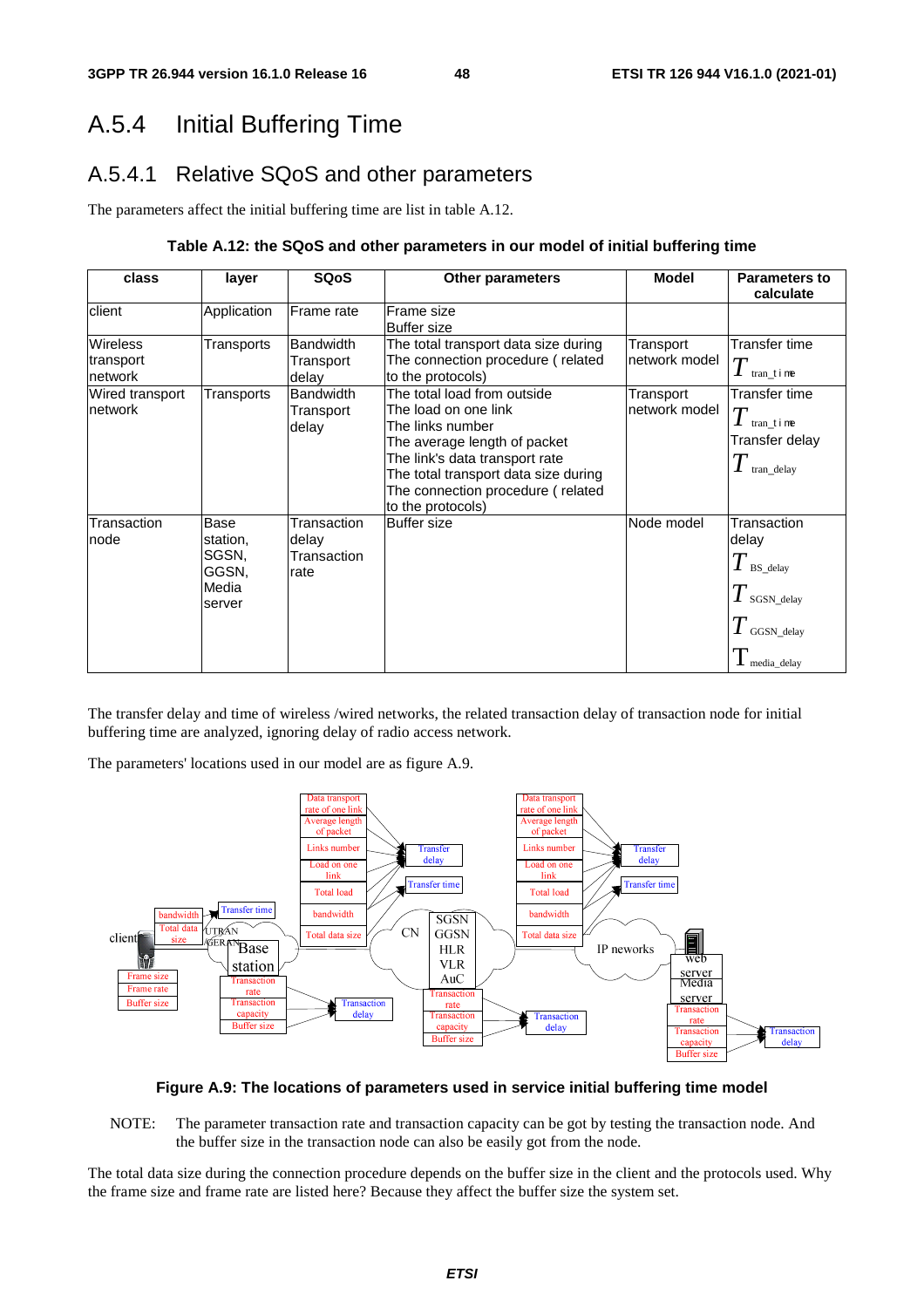The data transport rate of one link and links number are the network's framework parameters.

The load on one link, total load on the network and average length of packet can be got from the network's statistical data.

## A.5.4.2 Model description

The initial connection time ( $T_{\text{buffering}}$ ) can be considered as a function of the transfer delay and the transfer time in network and the transaction delay in all the relative transaction nodes. The expression can be get as follows:

$$
T_{\text{buffering}} = F(T_{\text{tran\_delay}}, T_{\text{tran\_time}}, T_{\text{BS\_delay}}, T_{\text{SGSN\_delay}}, T_{\text{GGSN\_delay}}, T_{\text{median}})
$$

And  $T_{\text{buffering}}$  varies in the same manner as all the parameters.

$$
T_{\text{tran\_delay}} = \frac{1}{\gamma} \sum_{i=1}^{L} \frac{M}{R_i - M \lambda_i}.
$$

$$
T_{\text{tran\_time}} = \frac{D}{d_{\text{wireless}}} + \frac{D}{d_{\text{wireed}}}
$$

 $T_{\text{BS\_delay}}$   $T_{\text{SGSN\_delay}}$   $T_{\text{GGSN\_delay}}$  can be got from formula  $T_{\text{server\_delay1}} = \frac{T_w + \rho_z T_{wz} + \rho_1 T_{w1}}{1 - \rho_z T_{w1}}$ 3  $\mu_2$   $\mu_1$  $*T_{w}$ + $\mathcal{O}.*$  $T_{\text{server\_delay1}} = \frac{T_w + \rho_z * T_{w_z} + \rho_x * T_w}{1 - \rho_z - \rho_z - \rho_z}$ 

$$
T_{\text{median\_delay}}
$$
 can be got from formula  $T_{\text{server\_delay2}} = \frac{\lambda}{\mu(\mu - \lambda)}$ .

All the parameters' definitions are from section 4.

In the client, the initial buffering time can be changed by adjusting some parameters as table A.13.

### **Table A.13: The simple relation between initial buffering time and other parameters in the client**

|                        | Parameters   Initial connection time |  |
|------------------------|--------------------------------------|--|
| Buffer size $\uparrow$ |                                      |  |
| means value increases; |                                      |  |
|                        | means value decreases.               |  |

In the wireless network, the initial buffering time can be changed by adjusting some parameters as table A.14.

### **Table A.14: The simple relation between initial buffering time and other parameters in wireless network**

| Initial connection time |  |  |  |  |
|-------------------------|--|--|--|--|
|                         |  |  |  |  |
|                         |  |  |  |  |
| means value increases;  |  |  |  |  |
| means value decreases.  |  |  |  |  |
|                         |  |  |  |  |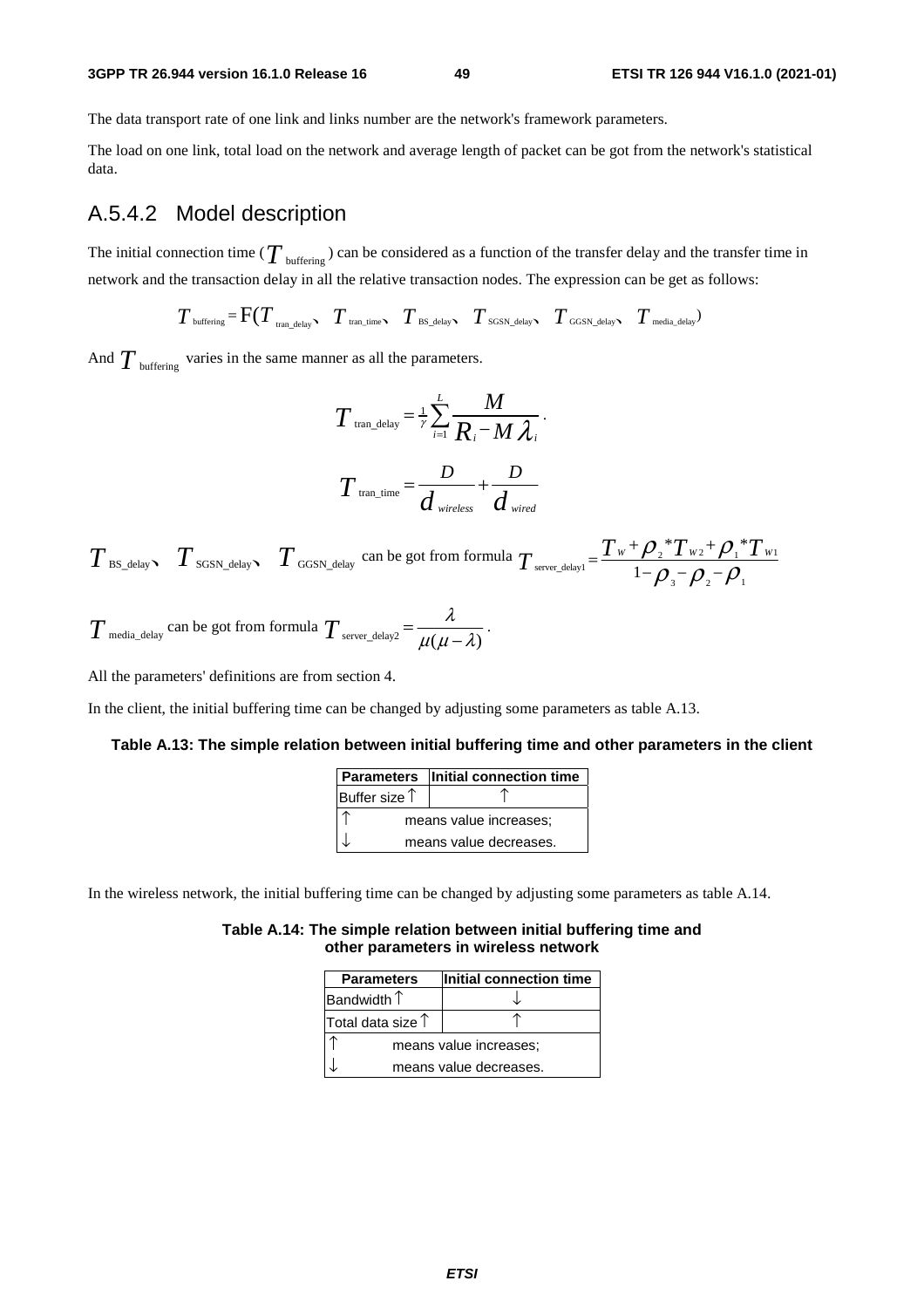In the wired network, the initial buffering time can be changed by adjusting some parameters as table A.15.

**Table A.15: The simple relation between initial buffering time and other parameters in wired network** 

| <b>Parameters</b>                          | Initial connection time |
|--------------------------------------------|-------------------------|
| Bandwidth $\uparrow$                       |                         |
| Total data size $\uparrow$                 |                         |
| Total load $\uparrow$                      |                         |
| Load on one link $\uparrow$                |                         |
| Links number $\uparrow$                    |                         |
| Average length of packet $\uparrow$        |                         |
| Data transport rate of one link $\uparrow$ |                         |
| means value increases;                     |                         |
| means value decreases.                     |                         |

In the transaction nodes (base station, SGSN, GGSN, VLR, HLR, AuC, media server), the initial buffering time can be changed by adjusting some parameters as table A.16.

### **Table A.16: The simple relation between initial buffering time and other parameters in the transaction nodes**

| <b>Parameters</b>               | Initial connection time |  |  |  |  |
|---------------------------------|-------------------------|--|--|--|--|
| Transaction rate $\uparrow$     |                         |  |  |  |  |
| Transaction capacity $\uparrow$ |                         |  |  |  |  |
| Buffer size $\uparrow$          |                         |  |  |  |  |
| means value increases;          |                         |  |  |  |  |
| means value decreases.          |                         |  |  |  |  |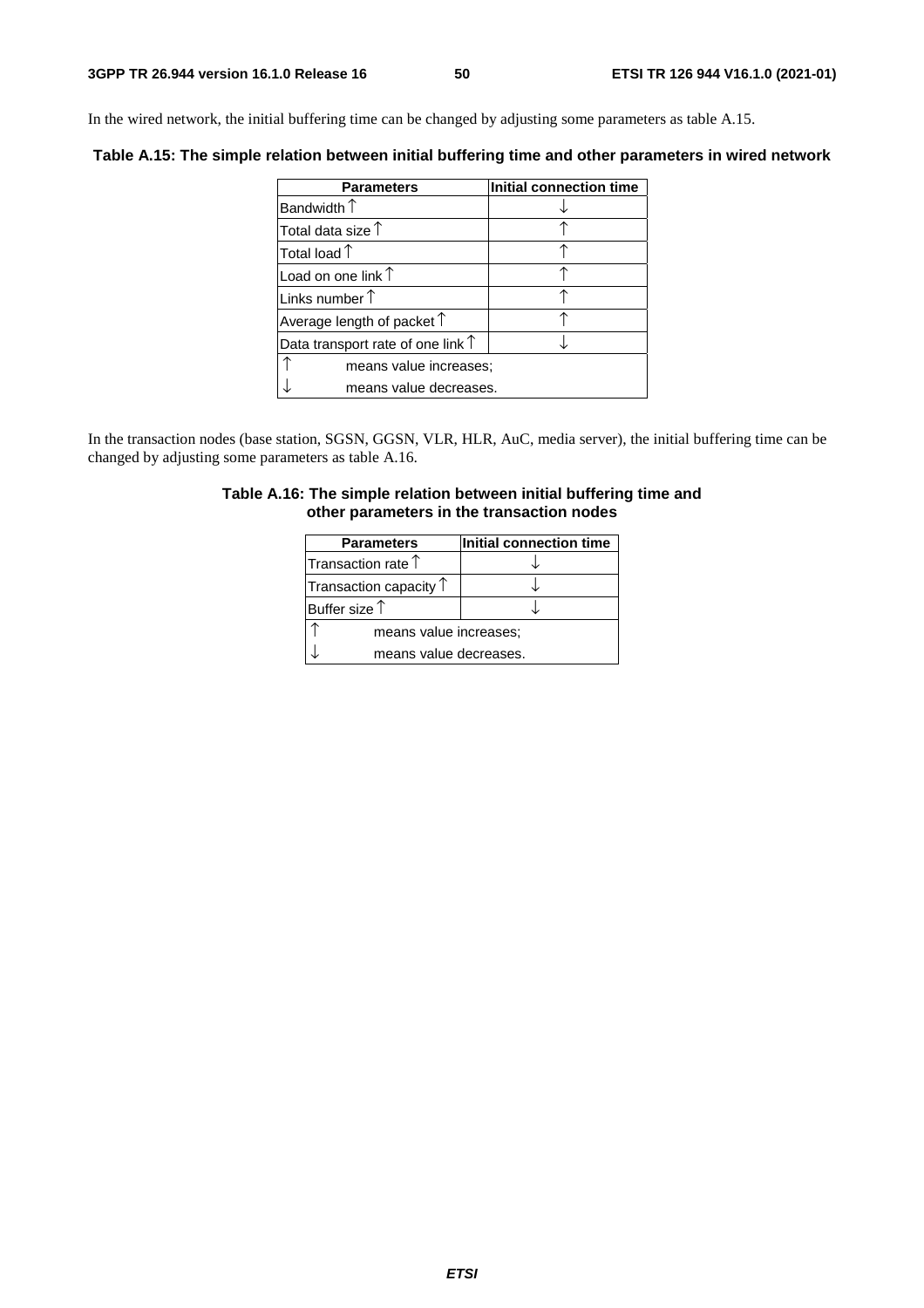# A.5.5 Re-Buffering Frequency

## A.5.5.1 Relative SQoS and other parameters

The rebuffering is a important metric to reflect the network's condition. The majority of SQoS parameters affect it.

The model analyse the SQoS parameters' effect in the application and transports layers.

**Table A.17: the SQoS and other parameters in our model of service rebuffering frequency** 

| class              | layer         | <b>SQoS</b>                             | <b>Other parameters</b> | <b>Model</b>      |
|--------------------|---------------|-----------------------------------------|-------------------------|-------------------|
| client             | Application   | lFrame rate                             | Frame size              | Model the whole   |
|                    |               | lFrame loss ratio                       | <b>Buffer size</b>      | transport process |
|                    |               | Frame error ratio                       |                         |                   |
| Radio access       | Under         | Access delay                            | Channels                |                   |
| network            | transports    |                                         |                         |                   |
| Wireless transport | Transports    | <b>Bandwidth</b>                        | Wireless transport      |                   |
| network            |               | Transport delay                         | condition               |                   |
|                    |               | Jitter                                  |                         |                   |
|                    |               | lPacket loss ratio                      |                         |                   |
|                    | Under         | Frame loss ratio, Frame error ratio,    |                         |                   |
|                    | transports    | Frame discard ratio, Residual bit error |                         |                   |
|                    |               | ratio                                   |                         |                   |
| Wired transport    | Transports    | <b>Bandwidth</b>                        |                         |                   |
| network            |               | Transport delay                         | network framework       |                   |
|                    |               | Jitter                                  |                         |                   |
|                    |               | lPacket loss ratio                      |                         |                   |
|                    | Under         | Frame loss ratio, Frame error ratio,    |                         |                   |
|                    | transports    | Frame discard ratio, Residual bit error |                         |                   |
|                    |               | ratio                                   |                         |                   |
| Transaction node   | Base station, | Transaction delay                       | <b>Buffer size</b>      |                   |
|                    | SGSN.         | <b>Transaction rate</b>                 |                         |                   |
|                    | GGSN.         |                                         |                         |                   |
|                    | Media server  |                                         |                         |                   |

## A.5.5.2 Model description

Assumed the send data is initially distributed of  $F_0(t)$ . After the transportation, affected by the frame loss rate, the frame error rate, bandwidth and delay, the data is distributed of  $F(t)$  at the end. Here delay means transfer delay and transaction delay. The model is as figure A.10.



**Figure A.10: the model of transportation**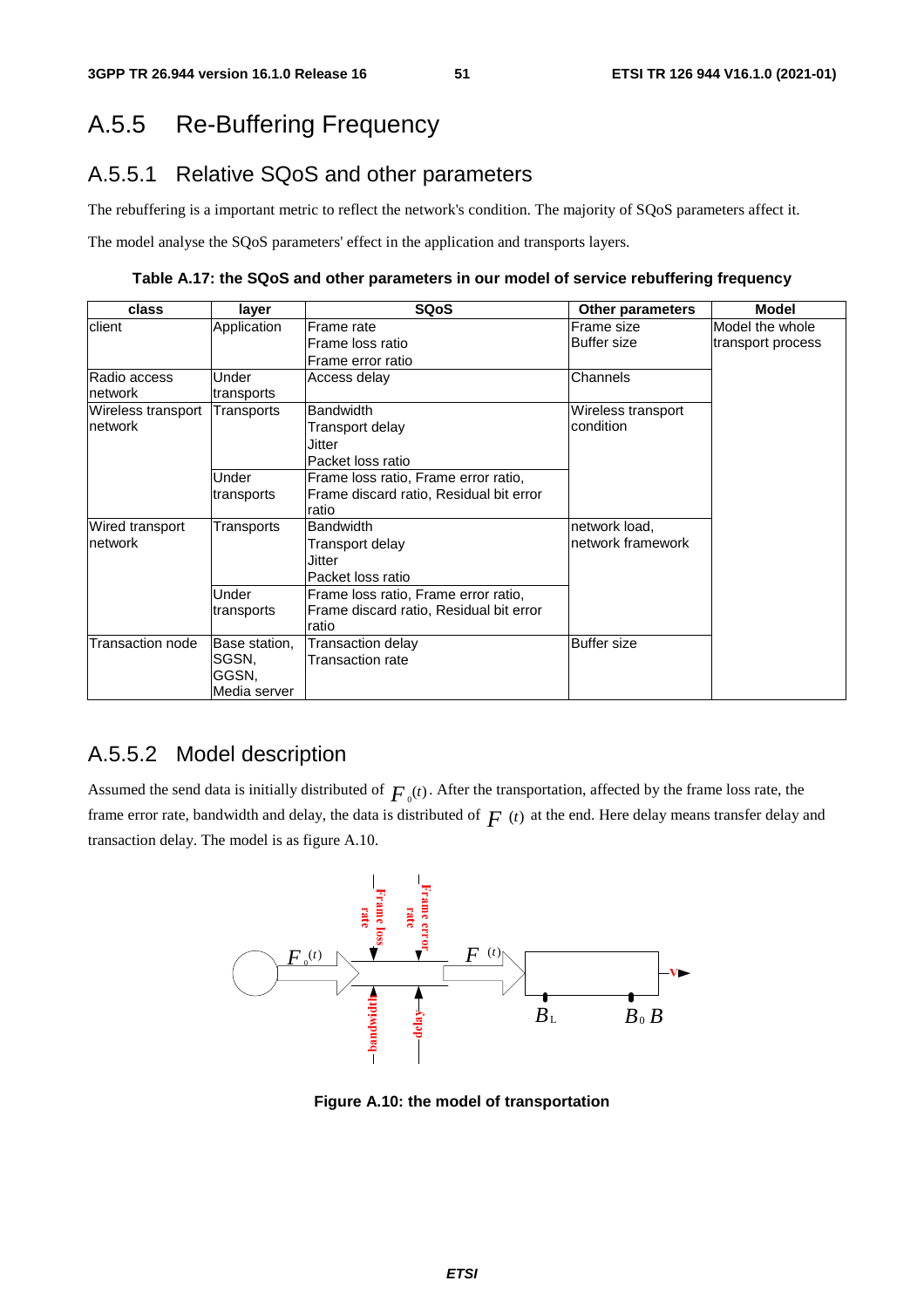The effect of frame loss rate and frame error rate on the send data are the same. So it can be assume that the data become  $F_{\mu}(t)$  after affected by the frame loss rate and frame error rate. And it become  $F_{\mu}(t)$  after affected by the change of bandwidth, then become  $F(t)$  because of the delay at last. The functions  $F_1(t)$ ,  $F_2(t)$ ,  $F(t)$  can be analyzed after our simulation.

The initial data size in the buffer  $B$  . When the data in the buffer exceed  $B_0$ , the player starts to play, and when data is less than  $B<sub>i</sub>$ , the rebuffering starts. The frame rate is V when it is playing.

 $F(t)$  means the amount of arrival data, so  $F(t)$  is a monotonic increasing function. So its inverse function exists.

When  $B+(F(t)-v^*t), the system start rebuffering. And  $B_\circ$ - $(B+(F(t)-v^*t))\leq F(t')-F(t)$ , where t is the$ time when the rebuffering finishes.

$$
F^{-1}(B_0-(B-v^*t)) \leq t
$$

So the rebuffering frequency is:

$$
\frac{\sum \mathbf{I}(B+(F(t)-v^*t)
$$

 $I(e)$  is the indicator function:  $I(e) = 1$  if expression e is true; otherwise  $I(e) = 0$ .

 $\mathcal{T}_{\text{test}}$  is the total time to test.

# A.5.6 Re-Buffering Time

## A.5.6.1 Relative SQoS and other parameters

The model is the same as clause 5.5.

## A.5.6.2 Model description

The rebuffering time of this time is:

$$
t^-t = F^{-1}(B_0-(B-v^*t)) - t
$$

And the mean rebuffering time is:

$$
\frac{\displaystyle\sum_{B+(F(t)-v^*t)
$$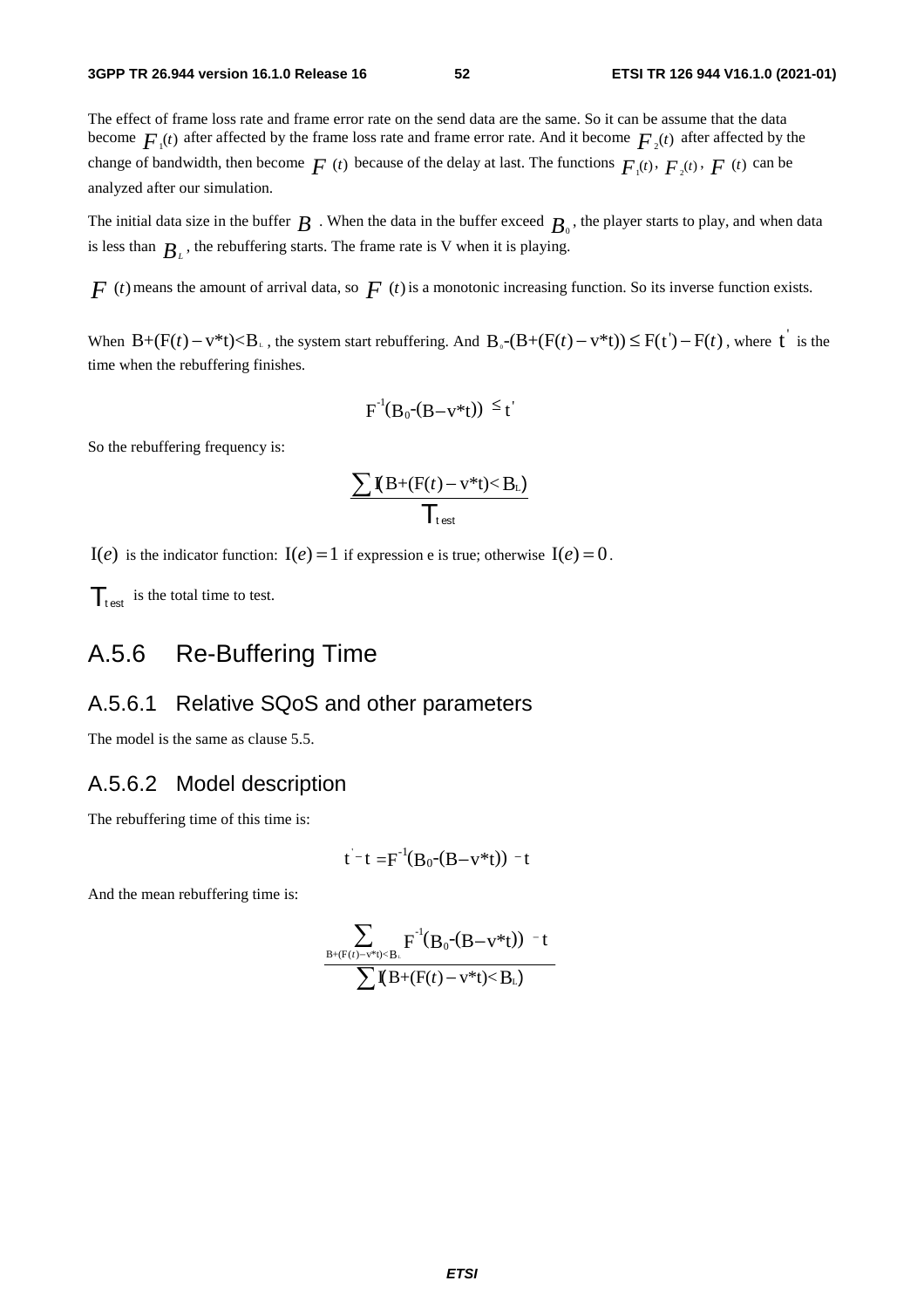# Annex B: Analysis of QoE

# B.1 Introduction

The SA4 "End-to-end Multimedia Services Performance Metrics" work item is conducting a research on the performance metrics for popular multimedia services, including streaming, multimedia broadcast multicast service (MBMS), video telephony and IP Multimedia subsystem Service (IMS), etc. This annex is an extension to the present document, which will support and justify the results in the present document.

In this annex, a subjective test is conducted to acquire the QoE. And the results of the test are listed in the following sections.

And also, in this annex, packet-switched streaming service is taken as an example.

# B.2 Process

From the user perspective, the service performance indicators cannot be defined only according to researcher's experience. It should be acquired by user investigation as well as experience.

# B.2.1 Collection of QoE

The selected testers are kept unknown about any indicators. After watching given audio/video multimedia contents with different quality levels and experiencing those services, they take down the performance indicators only with their feeling and experience.

Then according to their record and description, the scope of QoE is determined.

The common user's requirements of service performance are collected and classified as our QoE, disregarding the measurability.

See clause 3.1.

# B.2.2 Weightiness of Selected QoE

With DSCQS (see ITU-R Recommendation BT.500), testers are asked to mark each service and content in comparison with the reference. Those services and contents are provided with different quality levels of each selected indicator.

# B.3 Results

## B.3.1 Collection of QoE

- Service Non-Access.
- Service Failure.
- Service Setting-up Time.
- Re-Buffering.
- Image corruption.
- Blurriness.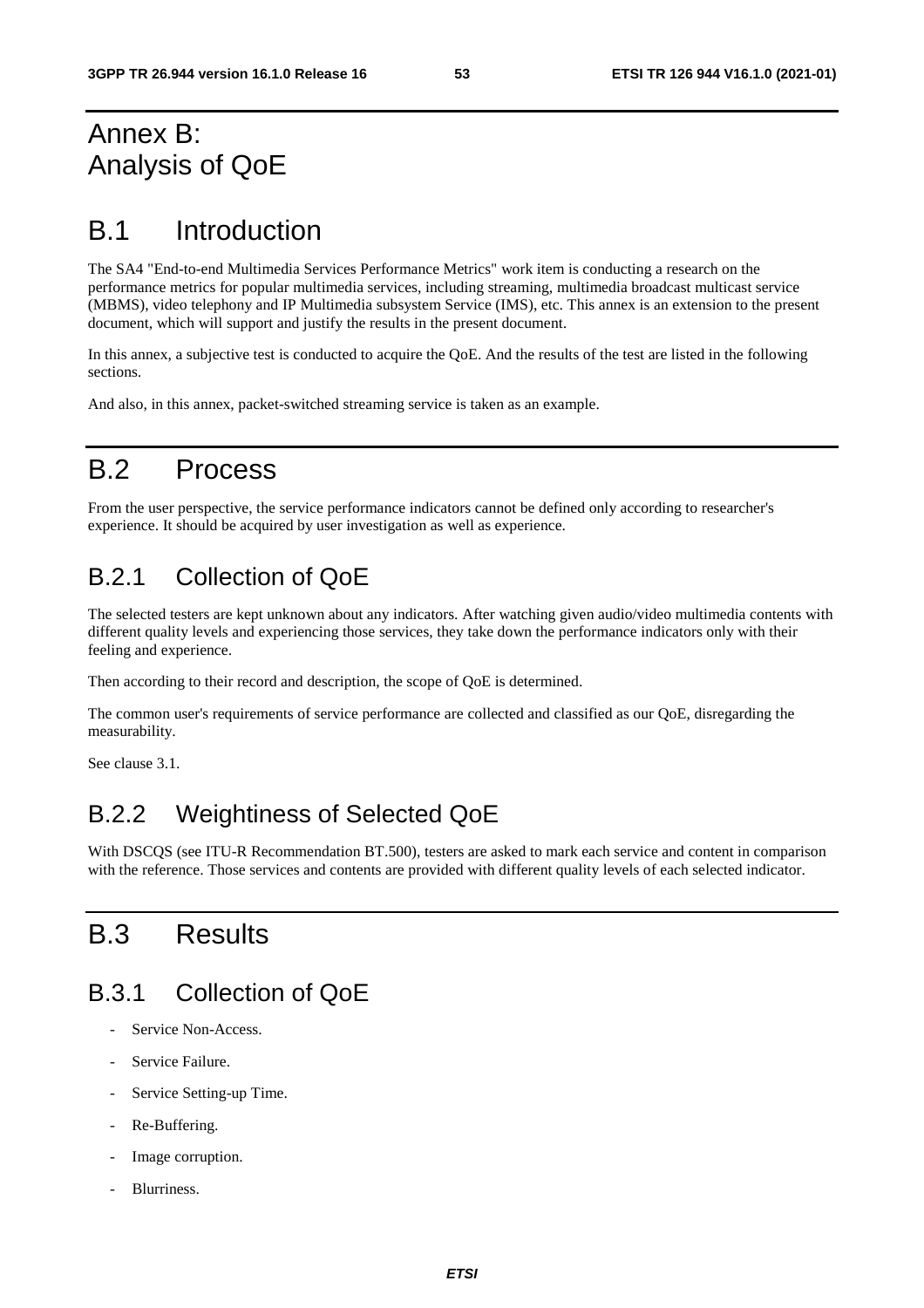- Blockiness.
- Colour Reproduction Accuracy.
- Edge Noise.
- Freeze image.
- Incontinuous Image with block.
- Audio Quality.
- Audio/Video Synchronization Error.

# B.3.2 Comparison of Weightiness among Selected QoE Parameters



**Figure B.1**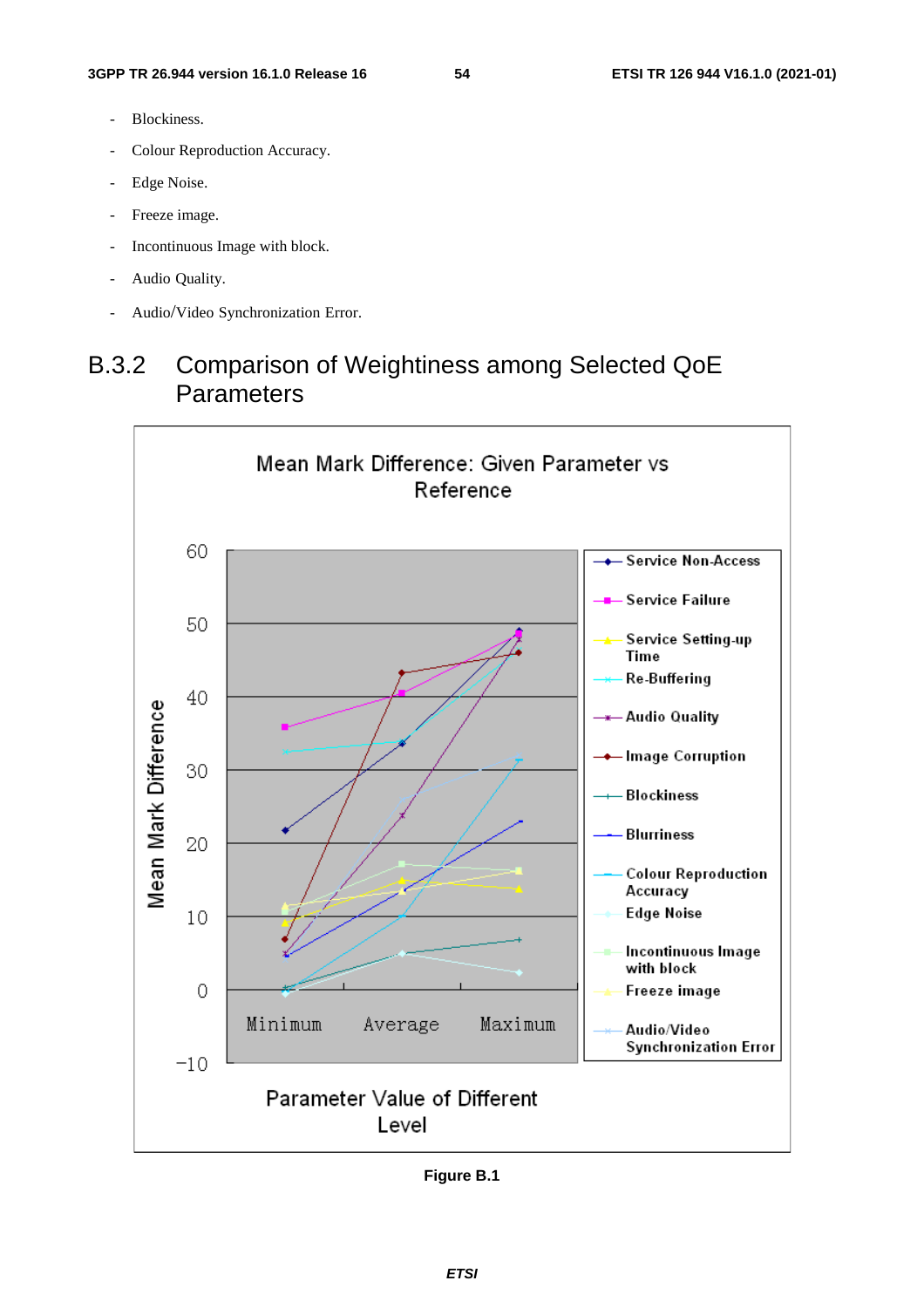# Annex C: Comparison with TS 102 250 of ETSI STQ Mobile

# C.1 Introduction

The SA4 "End-to-end Multimedia Services Performance Metrics" work item is conducting a research on the performance metrics for popular multimedia services, including streaming, multimedia broadcast multicast service (MBMS), video telephony and IP multimedia subsystem service (IMS), etc. This annex is an extension to the present document, which will support and justify the results in the present document.

In this annex, a comprehensive comparison of work between E2EMSPM and ETSI STQ Mobile is conducted to justify the work of E2EMSPM. And the results of the analysis are listed in the following sections.

# C.2 References

The following documents contain provisions which, through reference in this text, constitute provisions of the present document.

- References are either specific (identified by date of publication, edition number, version number, etc.) or non-specific.
- For a specific reference, subsequent revisions do not apply.
- For a non-specific reference, the latest version applies. In the case of a reference to a 3GPP document (including a GSM document), a non-specific reference implicitly refers to the latest version of that document *in the same Release as the present document*.
- [1] ETSI TS 102 250-1 (V1.1.1 10/2003): "Speech Processing, Transmission and Quality Aspects (STQ); QoS aspects of popular services in GSM and 3G networks; Part 1: Identification of Quality of Service aspects".
- [2] ETSI TS 102 250-2 (V1.4.1 03/2006): "Speech Processing, Transmission and Quality Aspects (STQ); QoS aspects of popular services in GSM and 3G networks; Part 2: Definition of Quality of Service parameters and their computation".
- [3] ETSI TS 102 250-3 (V1.3.2 09/2005): "Speech Processing, Transmission and Quality Aspects (STQ); QoS aspects of popular services in GSM and 3G networks; Part 3: Typical procedures for Quality of Service measurement equipment".
- [4] ETSI TS 102 250-4 (V1.1.1 10/2003): "Speech Processing, Transmission and Quality Aspects (STQ); QoS aspects of popular services in GSM and 3G networks; Part 4: Requirements for Quality of Service measurement equipment".
- [5] ETSI TS 102 250-5 (V1.3.1 11/2005): "Speech Processing, Transmission and Quality Aspects (STQ); QoS aspects of popular services in GSM and 3G networks; Part 5: Definition of typical measurement profiles".
- [6] ETSI TS 102 250-6 (V1.2.1 10/2004): "Speech Processing, Transmission and Quality Aspects (STQ); QoS aspects of popular services in GSM and 3G networks; Part 6: Post processing and statistical methods".
- [7] 3GPP TS 23 107 (V6.4.0 03/2006): "3rd Generation partnership Project; Technical Specification Group Services and System Aspects; Quality of Service (QoS) Concept and architecture (Release 6)".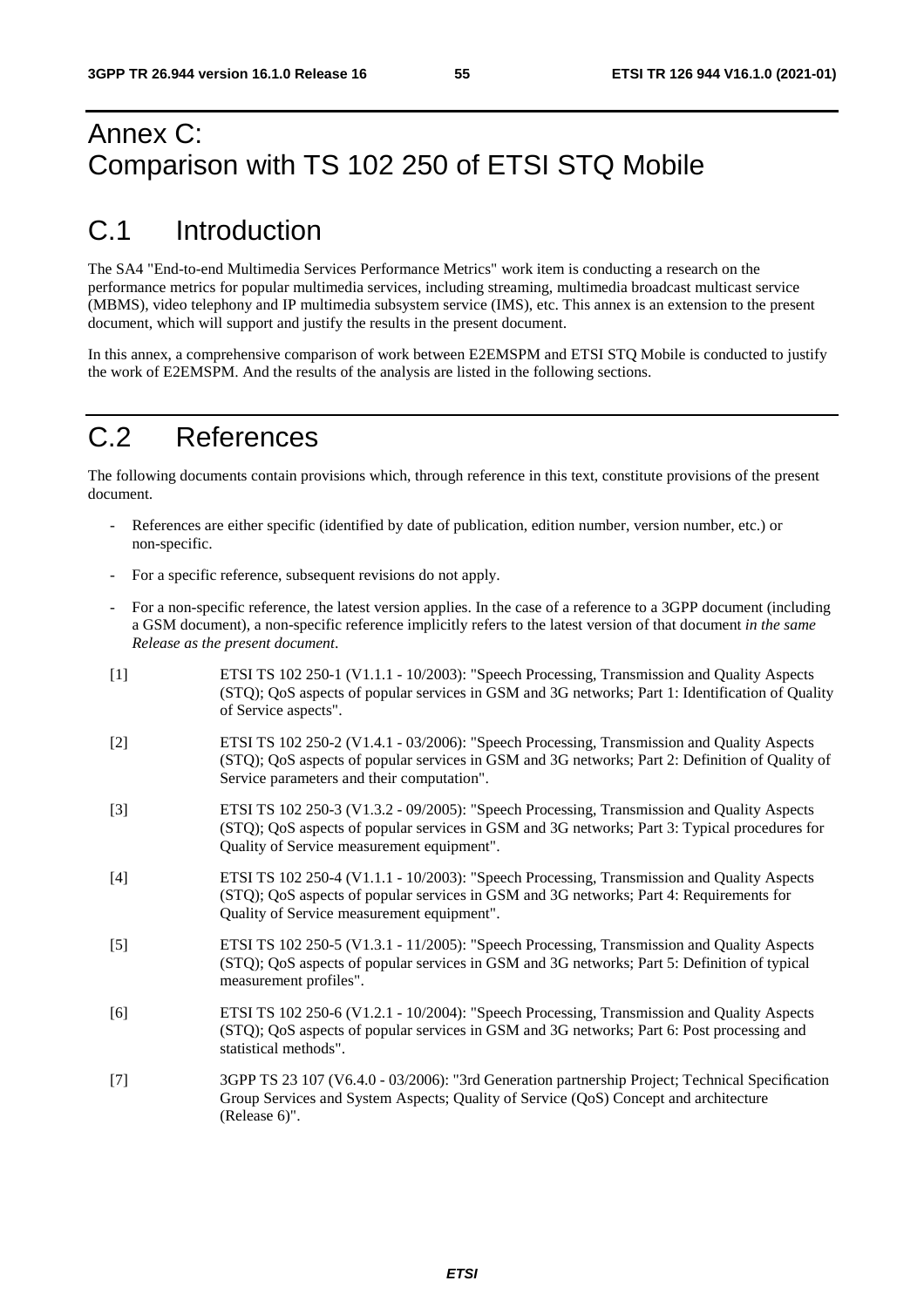# C.3 Comparison with 3GPP E2EMSPM and ETSI STQ Mobile

In this part, the difference is illuminated between 3GPP E2EMSPM and ETSI STQ Mobile on multimedia services from the following points of view.

# C.3.1 Research Scope

## C.3.1.1 Framework

E2EMSPM has a systematic framework of End-to-end Multimedia Services Performance Metrics is as figure C.1.



### **Figure C.1: Systematic Framework of End-to-end Multimedia Services Performance Indicators**

ETSI STQ Mobile focuses on the similar area of End-to-End Service QoS.

## C.3.1.2 Quality of experience

E2EMSPM brings up the concept of Quality of Experience (QoE). Yet ETSI STQ Mobile specifies the use of perceptual models for the evaluation of content quality, whenever applicable (e.g. TS 102 250-2 specifies the use of ITU-R Recommendation P.862.2 for speech quality evaluation).

The judgement of measurement results (e.g. target setting) and the correlation between measurement results and actual customer satisfaction are out of the scope of ETSI STQ Mobile.

QoE is how a user perceives the quality of service - how satisfied he or she is with the service. Although QoE is a subjective metric, it is important to quantify it. From the user's perspective, QoE cannot be defined only according to researcher's experience. It should be acquired by user investigation as well as experience.

The common user's requirements to different services are collected and classified as QoE, disregarding the measurability. Users have different requirements for different services. So the QoE for service analysis vary with the types of services.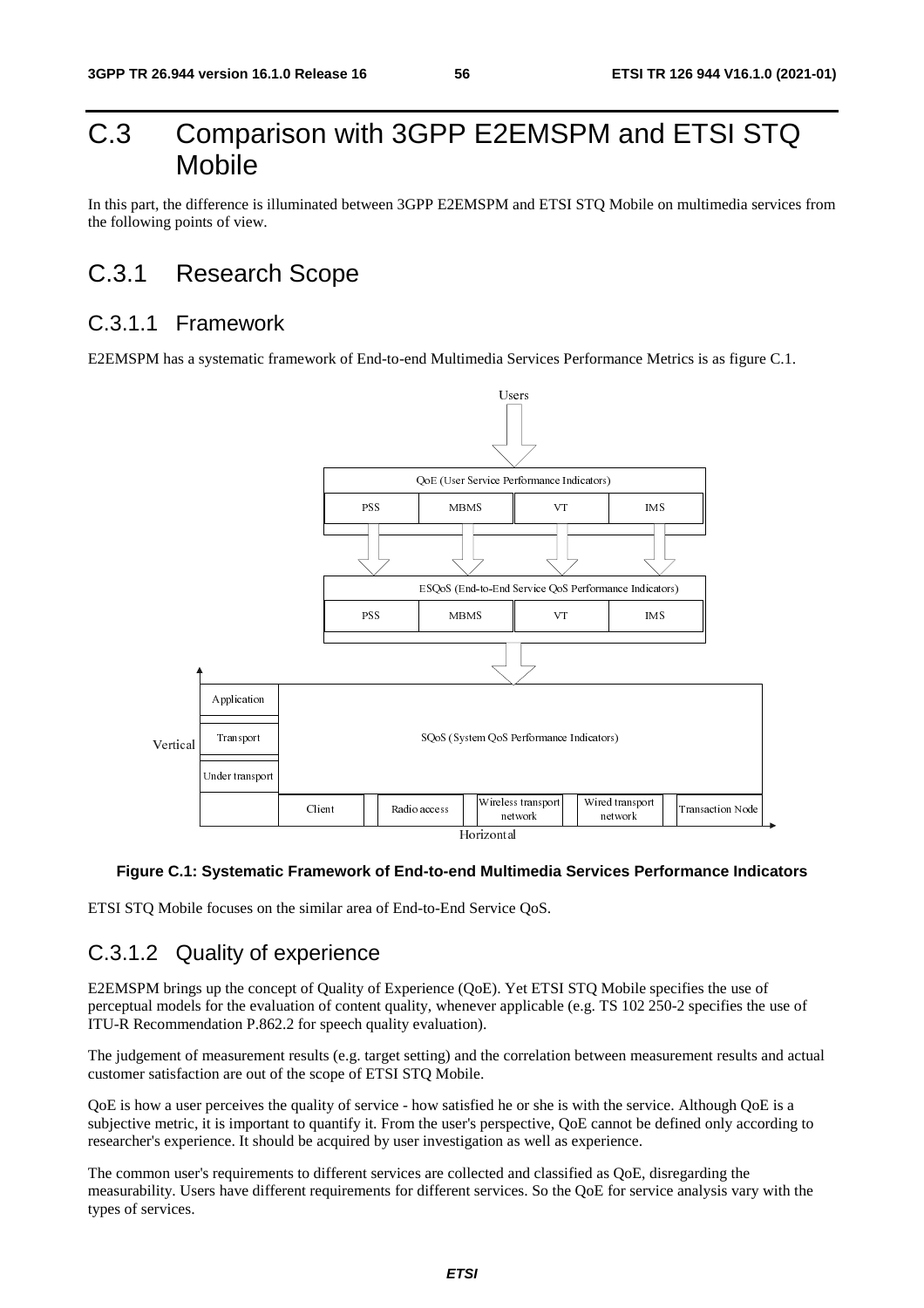## C.3.1.3 End-to-End Service Quality of Service

E2EMSPM considers service-related metrics of End-to-End Service Quality of Service (ESQoS). The measurements and provisioning of ESQoS are defined in terms of service capability and resource availability. ESQoS is generally used to specify services' quality considered by operators and service providers. The ability to measure ESQoS will give the operator some sense of the service's performance to the overall level of customer satisfaction.

ETSI STQ Mobile TS 102 250-2 [2] draws some steps in overall service QoS definition and analysis of mobile services. STQ takes the following QoS aspects from service perspective which are used for each service to define service QoS parameters.

- Network Availability.
- Network Accessibility.
- Service Accessibility.
- Service Integrity.
- Service Retainability.

Figure C.2 shows the model for quality of service parameters in ETSI STO Part 2. The model has four layers.



### **Figure C.2: ETSI STQ Mobile QoS aspects and the corresponding QoS parameters**

So when end-to-end service OoS is concerned, both ETSI STO Mobile and E2EMSPM have the similar study area on this topic. There are perfect and reasonable definitions of service QoS parameters in the TS of ETSI STQ. Part of the outputs of ETSI STQ Mobile should be introduced to E2EMSPM's End-to-End Service QoS area for reference.

## C.3.1.4 System Quality of Service

Generally, "UMTS Quality of Service (QoS) Concept and architecture" by 3GPP [8] is often referenced. It is a standard, describing UMTS bearers' structure, their management functions, and defines service quality classes and their attributes.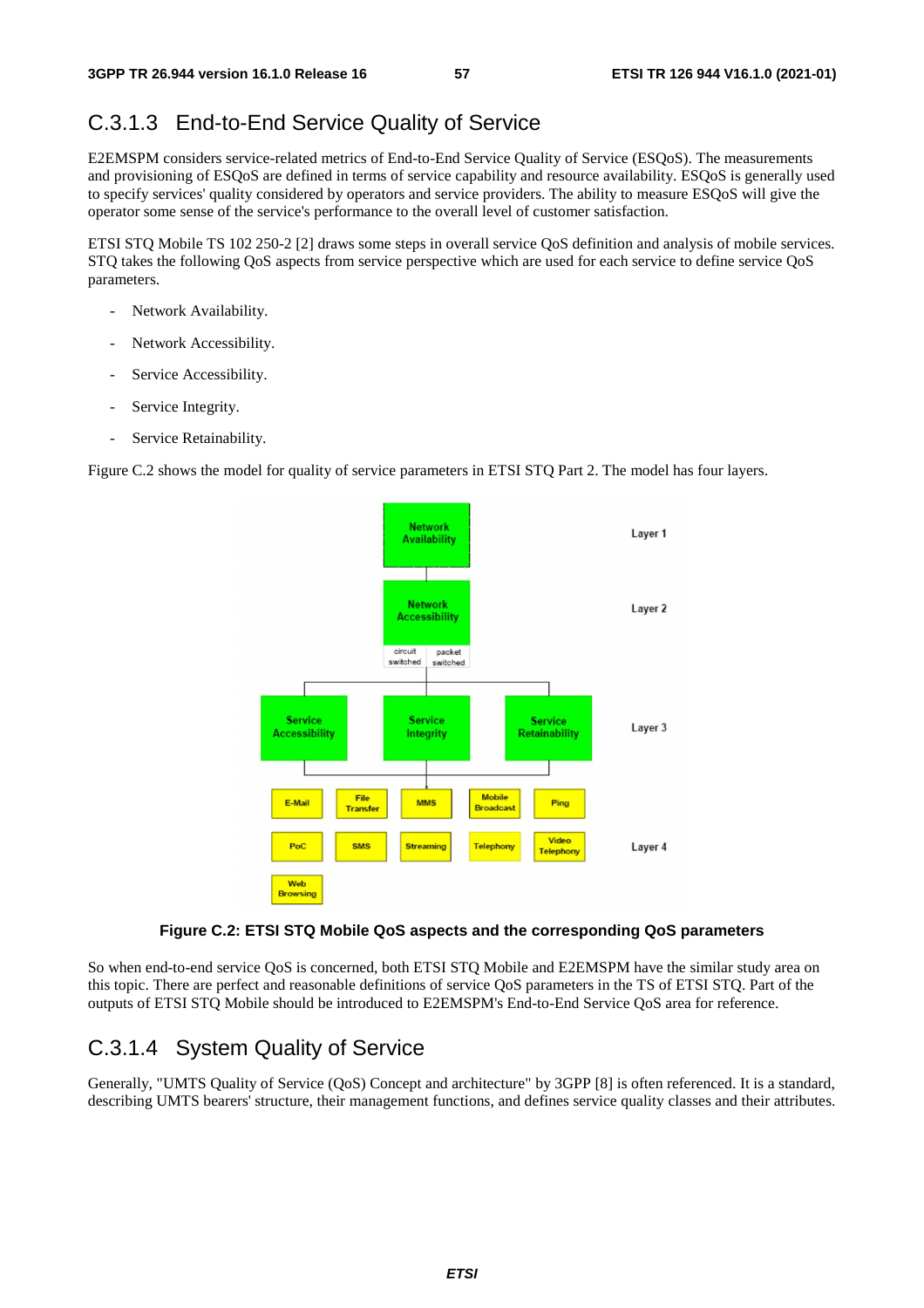System Quality of Service (SQoS) defined in E2EMSPM is intrinsically a technical concept and is a subset of UMTS QoS. Compared with ESQOS, SQoS denotes the point-to-point QoS, which is specially related to the units and links of network systems. SQoS can be viewed as the QoS consideration from the viewpoint of network operators. It is measured and expressed in terms of network units and network links, which usually has little meaning to a user. Although a better network SQoS in many cases will result in better ESQoS, fulfilling all traffic SQoS parameters might not guarantee the satisfaction of the user or a high ESQoS.

In E2EMSPM the System QoS parameters are classified to five classes horizontally according to the different phases along with the whole network connection, including radio access network, wireless transport network, wired transport network, client transaction and network node transaction as shown in figure C.3. Some analytical models are introduced for every special section to evaluate some important parameters.

SQoS is out of the scope of ETSI STQ Mobile.



**Figure C.3: Network phases to analyse System Qos** 

## C.3.1.5 Mapping of End-to-End Service QoS and System QoS

E2EMSPM introduces the theoretical models to study the relationship of End-to-End Service QoS and System QoS. The inherent relationship between the End-to-End Service QoS and System QoS parameters of PSS is described, which provide the possible operational methods for the operators/service providers to guarantee the service performance. E2EMSPM also gives some example to justify how we get the mapping between the End-to-End Service QoS and System QoS.

The relationship of End-to-End Service QoS and System QoS is beyond the scope of ETSI STQ Mobile.

# C.3.2 Research Method

## C.3.2.1 Statistics Model Analysis

Extensive studies involving high-speed network measurements indicate that the multimedia traffic in high-speed networks have self-similar and impulsive characteristics. The existence of self-similarity shows that Poisson process cannot accurately describe the real network traffic. In such high-speed mobile network the assumption of exponentiality does not apply any more.

ETSI STQ Mobile TS 102 250-6 [6] adopts the statistical model to calculate the QoS metrics of GSM and 3G networks. These models are more precise than traditional theoretical models. However, ETSI STQ Mobile focuses on the measurement of quality metrics for services that are already functional. The prediction of service performance (e.g. based on statistical models of traffic patterns and network characteristics) is out of the scope of ETSI STQ Mobile. It is very difficult to implement the calculation due to the lack of raw data, if the new multimedia services haven't become commercial deployment or they are just in the initial stage of deployment in GSM and 3G network.

Nowadays, there still have not authoritative statistical model to handle the coming multimedia services' raw data with self-similar and impulsive characteristics. Although the self-similar models can describe the statistical data more precisely, they will encounter difficulties with in-depth performance indicators analysis and calculation of the selfsimilar network traffic.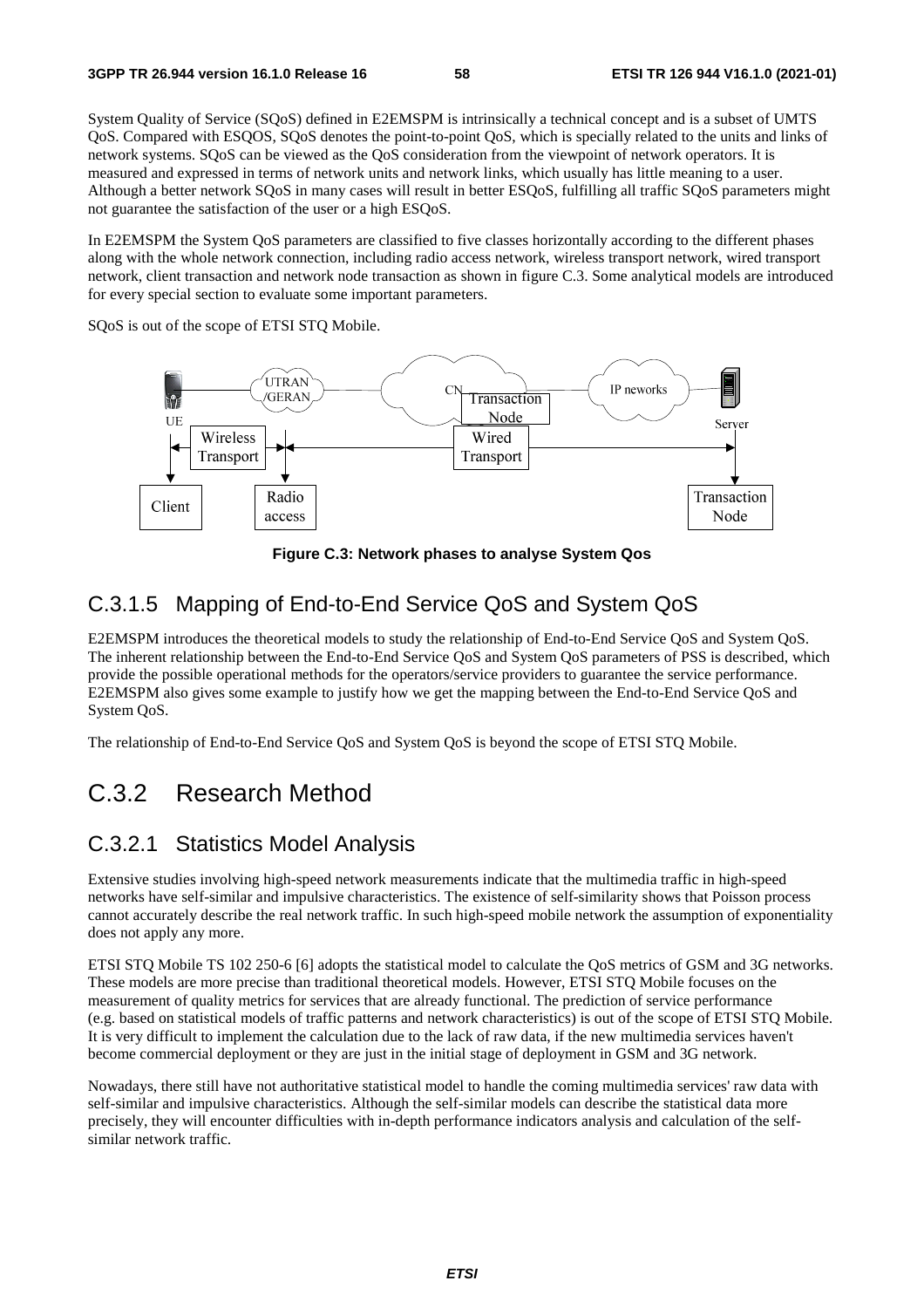# C.3.2.2 Theory Model Analysis of Queue

Traditional telecom service traffic is adequately described by Markovian models (e.g. Poisson), which are amenable to accurate analysis. Generally, theses models assume independence between events, and exponentially inter-event distributions.

Although queue theory fails to fit actual traffic of high-speed mobile networks, E2EMSPM still adopted these models to analyse the network traffic, mainly because Markovian models are mathematically tractable.

# C.3.2.3 Possible Further Work

The above two methods have its own advantages respectively for the fresh multimedia services, the optimal research method should combine statistics model with queue theory model to complement with each other.

The combined method might be adopted in future work beyond the scope of both ETSI STQ Mobile and E2EMSPM.

# C.4 Brief Introduction of the Work in ETSI STQ

The ETSI Speech Processing, Transmission and Quality Aspects (STQ) workgroup is actively working on QoS. STQ has published its Technical Specification, TS 102 250 "QoS aspects for popular services in GSM and 3G networks" [Part 1 to 6], which covers the following.

Part 1 [1] identifies QoS aspects for popular services in GSM and 3G networks. For each service the QoS indicators are listed. They are considered to be suitable for the quantitative characterization of the dominant technical QoS aspects as experienced from the end-user perspective.

Part 2 [2] defines QoS parameters and their computation for popular services in GSM and 3G networks. The technical QoS indicators, listed in part 1, are the basis for the parameter set chosen. The parameter definition is split into two parts: the abstract definition and the generic description of the measurement method with the respective trigger points. Only measurement methods not dependent on any infrastructure provided are described in the present document. The harmonized definitions given in the present document are considered as the prerequisites for comparison of QoS measurements and measurement results.

Part 3 [3] describes typical procedures used for QoS measurements over GSM, along with settings and parameters for such measurements.

Part 4 [4] defines the minimum requirements of QoS measurement equipment for GSM and 3G networks in the way that the values and trigger-points needed to compute the QoS parameter as defined in Part 2 can be measured following the procedures defined in Part 3. Test equipment fulfilling the specified minimum requirements will be allowed to perform the proposed measurements in a reliable and reproducible way.

Part 5 [5] specifies test profiles which are required to enable benchmarking of different GSM or 3G networks both within and outside national boundaries. It is necessary to have these profiles so that when a specific set of tests are carried out then customers are comparing "like for like" performance.

Part 6 [6] describes procedures to be used for statistical calculations in the field of QoS measurement of GSM and 3G networks using probing systems.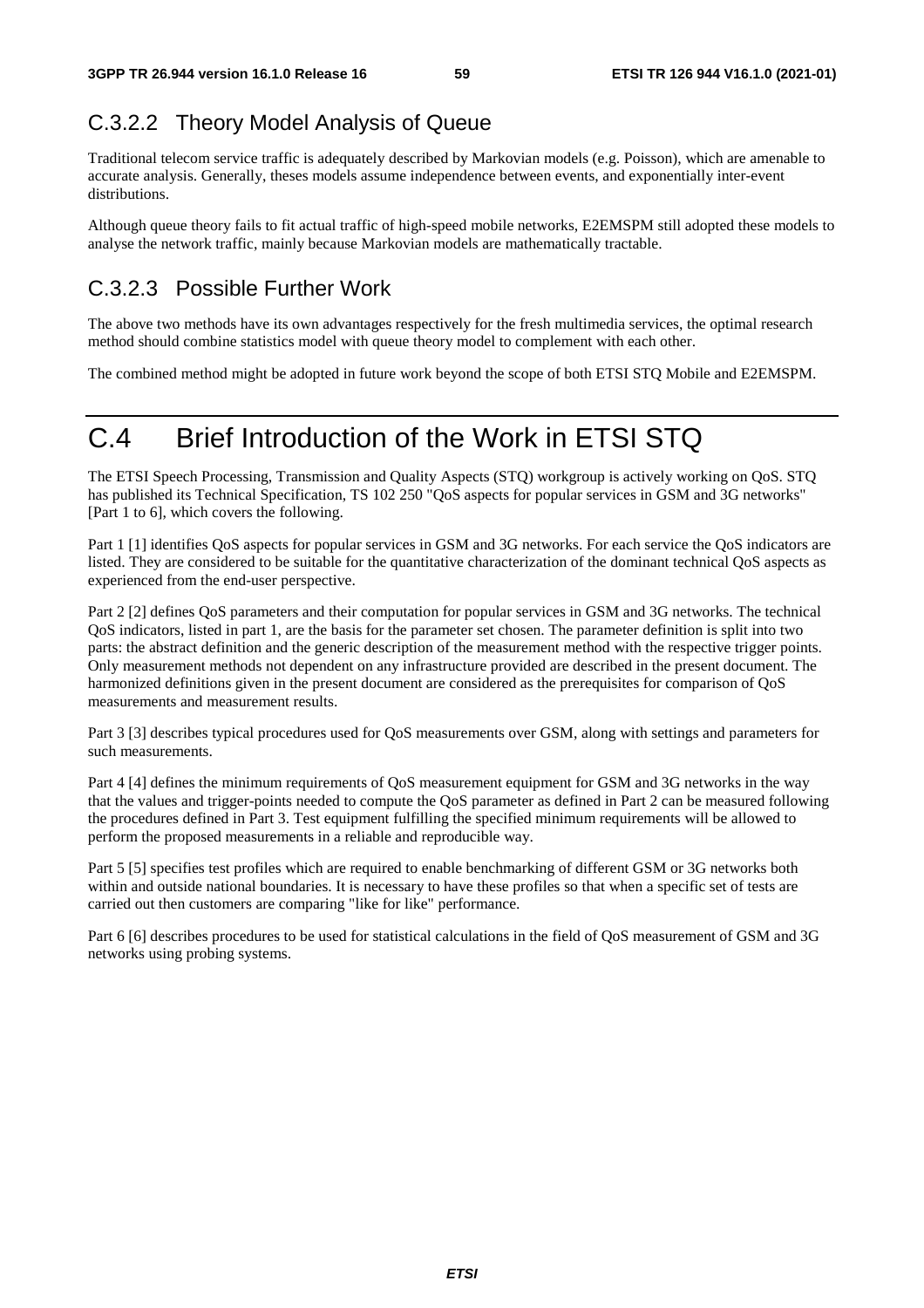# Annex D: Change history

| <b>Change history</b> |      |                 |      |            |                          |        |            |
|-----------------------|------|-----------------|------|------------|--------------------------|--------|------------|
| <b>Date</b>           | TSG# | <b>TSG Doc.</b> | СR   | <b>Rev</b> | <b>Subject/Comment</b>   | Old    | <b>New</b> |
| 2007-03               | 35   | SP-070015       |      |            | Approved at TSG SA#35    | 2.0.0  | 7.0.0      |
| 2008-12               | 42   |                 |      |            | Version for Release 8    | 7.0.0  | 8.0.0      |
| 2009-12               | 46   |                 |      |            | Version for Release 9    | 8.0.0  | 9.0.0      |
| 2011-03               | 51   |                 |      |            | Version for Release 10   | 9.0.0  | 10.0.0     |
| 2012-09               | 57   |                 |      |            | Version for Release 11   | 10.0.0 | 11.0.0     |
| 2013-12               | 62   | SP-130568       | 0001 |            | Correction to references | 11.0.0 | 11.1.0     |
| 2014-09               | 65   |                 |      |            | Version for Release 12   | 11.1.0 | 12.0.0     |
| 2015-12               | 70   |                 |      |            | Version for Release 13   | 12.0.0 | 13.0.0     |

| <b>Change history</b> |                |              |           |         |  |                          |                |
|-----------------------|----------------|--------------|-----------|---------|--|--------------------------|----------------|
| <b>Date</b>           | <b>Meeting</b> | <b>ITDoc</b> | <b>CR</b> | Rev Cat |  | Subject/Comment          | <b>New</b>     |
|                       |                |              |           |         |  |                          | <b>version</b> |
| 2017-03               | 75             |              |           |         |  | Version for Release 14   | 14.0.0         |
| 2018-06               | 80             |              |           |         |  | l Version for Release 15 | 15.0.0         |
| 2020-07               | 88-е           |              |           |         |  | Version for Release 16   | 16.1.0         |